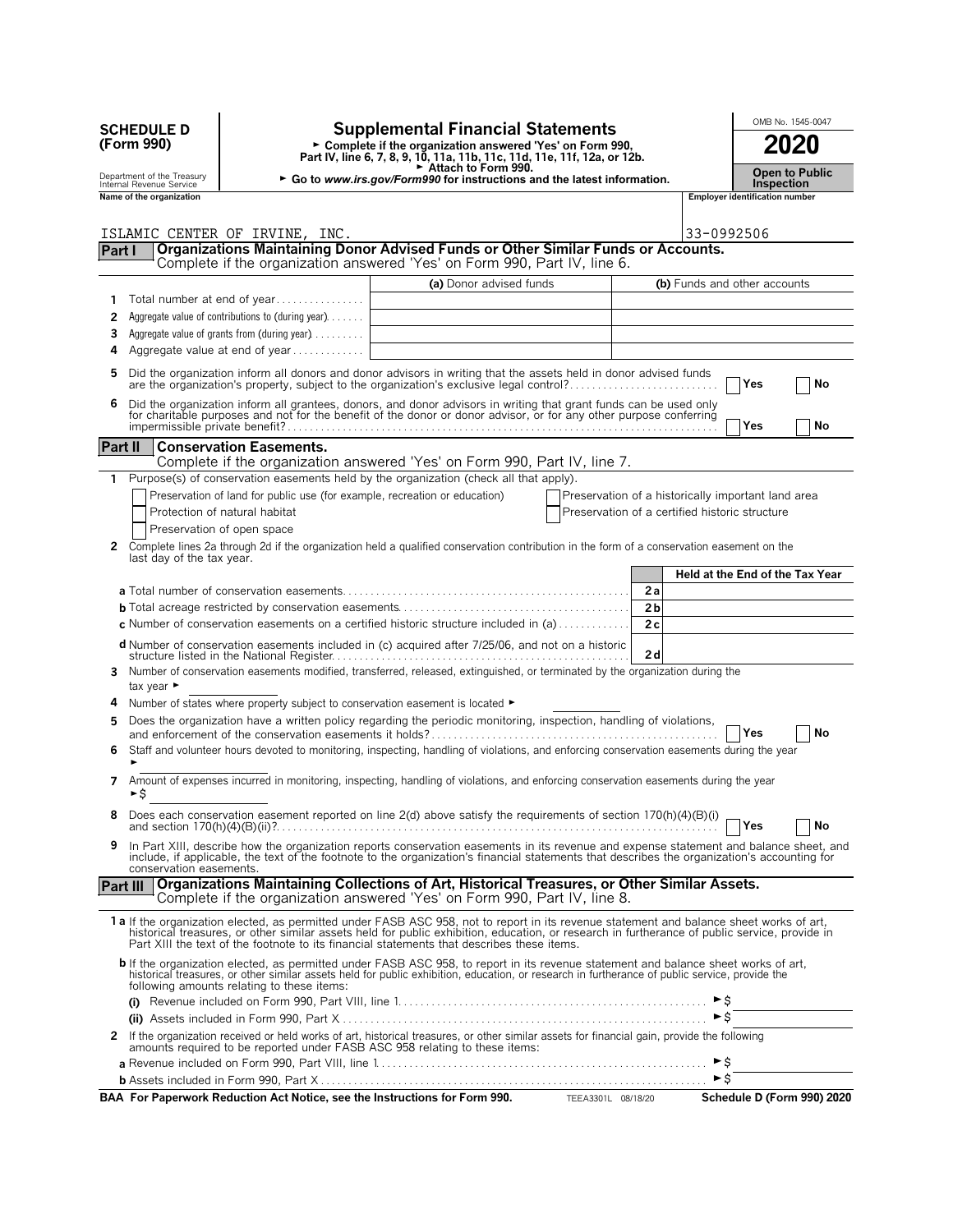| Schedule D (Form 990) 2020 ISLAMIC CENTER OF IRVINE,                                                                                                                                                                              |                  | INC.                                    |                                    | 33-0992506                      | Page 2                     |
|-----------------------------------------------------------------------------------------------------------------------------------------------------------------------------------------------------------------------------------|------------------|-----------------------------------------|------------------------------------|---------------------------------|----------------------------|
| Organizations Maintaining Collections of Art, Historical Treasures, or Other Similar Assets (continued)<br>Part III                                                                                                               |                  |                                         |                                    |                                 |                            |
| 3<br>Using the organization's acquisition, accession, and other records, check any of the following that make significant use of its collection<br>items (check all that apply):                                                  |                  |                                         |                                    |                                 |                            |
| Public exhibition<br>а                                                                                                                                                                                                            |                  | d                                       | Loan or exchange program           |                                 |                            |
| Scholarly research<br>b                                                                                                                                                                                                           |                  | Other<br>е                              |                                    |                                 |                            |
| Preservation for future generations<br>С                                                                                                                                                                                          |                  |                                         |                                    |                                 |                            |
| Provide a description of the organization's collections and explain how they further the organization's exempt purpose in<br>4<br>Part XIII.                                                                                      |                  |                                         |                                    |                                 |                            |
| 5<br>During the year, did the organization solicit or receive donations of art, historical treasures, or other similar assets<br>to be sold to raise funds rather than to be maintained as part of the organization's collection? |                  |                                         |                                    |                                 | No<br>Yes                  |
| Part IV   Escrow and Custodial Arrangements. Complete if the organization answered 'Yes' on Form 990, Part IV,<br>line 9, or reported an amount on Form 990, Part X, line 21.                                                     |                  |                                         |                                    |                                 |                            |
| 1 a Is the organization an agent, trustee, custodian or other intermediary for contributions or other assets not included                                                                                                         |                  |                                         |                                    |                                 |                            |
| on Form 990. Part X?……………………………………………………………………………………………                                                                                                                                                                           |                  |                                         |                                    |                                 | No<br>Yes                  |
| <b>b</b> If 'Yes,' explain the arrangement in Part XIII and complete the following table:                                                                                                                                         |                  |                                         |                                    |                                 |                            |
|                                                                                                                                                                                                                                   |                  |                                         |                                    |                                 | Amount                     |
|                                                                                                                                                                                                                                   |                  |                                         |                                    | 1 с<br>1 d                      |                            |
|                                                                                                                                                                                                                                   |                  |                                         |                                    | 1 e                             |                            |
|                                                                                                                                                                                                                                   |                  |                                         |                                    | 1f                              |                            |
| 2a Did the organization include an amount on Form 990, Part X, line 21, for escrow or custodial account liability?                                                                                                                |                  |                                         |                                    |                                 | Yes<br>No                  |
|                                                                                                                                                                                                                                   |                  |                                         |                                    |                                 |                            |
|                                                                                                                                                                                                                                   |                  |                                         |                                    |                                 |                            |
| <b>Part V</b><br>Endowment Funds. Complete if the organization answered 'Yes' on Form 990, Part IV, line 10.                                                                                                                      |                  |                                         |                                    |                                 |                            |
|                                                                                                                                                                                                                                   | (a) Current year | (b) Prior year                          | (c) Two years back                 | (d) Three years back            | (e) Four years back        |
| 1a Beginning of year balance                                                                                                                                                                                                      |                  |                                         |                                    |                                 |                            |
| <b>b</b> Contributions                                                                                                                                                                                                            |                  |                                         |                                    |                                 |                            |
| <b>c</b> Net investment earnings, gains,<br>and losses                                                                                                                                                                            |                  |                                         |                                    |                                 |                            |
| <b>d</b> Grants or scholarships $\ldots \ldots \ldots$                                                                                                                                                                            |                  |                                         |                                    |                                 |                            |
| <b>e</b> Other expenditures for facilities                                                                                                                                                                                        |                  |                                         |                                    |                                 |                            |
| and programs                                                                                                                                                                                                                      |                  |                                         |                                    |                                 |                            |
| f Administrative expenses                                                                                                                                                                                                         |                  |                                         |                                    |                                 |                            |
| <b>g</b> End of year balance $\ldots$                                                                                                                                                                                             |                  |                                         |                                    |                                 |                            |
| 2 Provide the estimated percentage of the current year end balance (line 1g, column (a)) held as:                                                                                                                                 |                  |                                         |                                    |                                 |                            |
| a Board designated or quasi-endowment $\blacktriangleright$                                                                                                                                                                       |                  |                                         |                                    |                                 |                            |
| <b>b</b> Permanent endowment ►                                                                                                                                                                                                    | 옹                |                                         |                                    |                                 |                            |
| $c$ Term endowment $\blacktriangleright$<br>The percentages on lines 2a, 2b, and 2c should equal 100%.                                                                                                                            |                  |                                         |                                    |                                 |                            |
|                                                                                                                                                                                                                                   |                  |                                         |                                    |                                 |                            |
| 3a Are there endowment funds not in the possession of the organization that are held and administered for the<br>organization by:                                                                                                 |                  |                                         |                                    |                                 | Yes<br>No                  |
|                                                                                                                                                                                                                                   |                  |                                         |                                    |                                 | 3a(i)                      |
|                                                                                                                                                                                                                                   |                  |                                         |                                    |                                 | 3a(ii)                     |
|                                                                                                                                                                                                                                   |                  |                                         |                                    |                                 | 3b                         |
| Describe in Part XIII the intended uses of the organization's endowment funds.<br>4                                                                                                                                               |                  |                                         |                                    |                                 |                            |
| Part VI   Land, Buildings, and Equipment.                                                                                                                                                                                         |                  |                                         |                                    |                                 |                            |
| Complete if the organization answered 'Yes' on Form 990, Part IV, line 11a. See Form 990, Part X, line 10.                                                                                                                        |                  |                                         |                                    |                                 |                            |
| Description of property                                                                                                                                                                                                           |                  | (a) Cost or other basis<br>(investment) | (b) Cost or other<br>basis (other) | (c) Accumulated<br>depreciation | (d) Book value             |
|                                                                                                                                                                                                                                   |                  |                                         |                                    |                                 |                            |
|                                                                                                                                                                                                                                   |                  |                                         |                                    |                                 |                            |
|                                                                                                                                                                                                                                   |                  |                                         | 23,561                             | 5,160.                          | 18,401.                    |
|                                                                                                                                                                                                                                   |                  |                                         | 90,847                             | 65,786.                         | 25,061.                    |
|                                                                                                                                                                                                                                   |                  |                                         | 54,079                             | 29,689.                         | 24,390.                    |
| Total. Add lines 1a through 1e. (Column (d) must equal Form 990, Part X, column (B), line 10c.)                                                                                                                                   |                  |                                         |                                    |                                 | 67,852.                    |
| BAA                                                                                                                                                                                                                               |                  |                                         |                                    |                                 | Schedule D (Form 990) 2020 |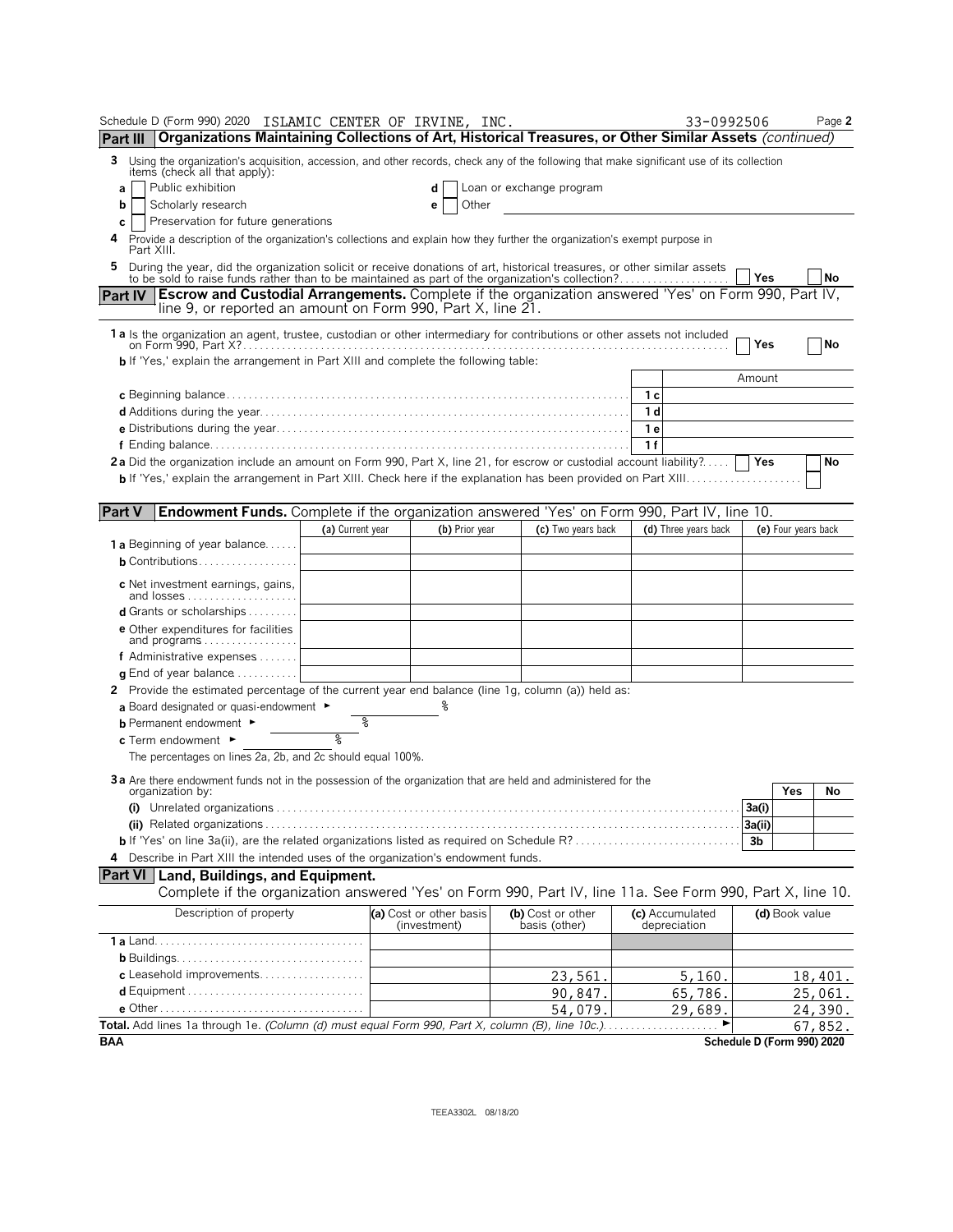| Schedule D (Form 990) 2020<br>ISLAMIC CENTER OF IRVINE, INC.                                                                                                                                |                              |                                                           | 33-0992506                                                | Page 3 |
|---------------------------------------------------------------------------------------------------------------------------------------------------------------------------------------------|------------------------------|-----------------------------------------------------------|-----------------------------------------------------------|--------|
| Part VII Investments - Other Securities.                                                                                                                                                    |                              | N/A                                                       |                                                           |        |
| Complete if the organization answered 'Yes' on Form 990, Part IV, line 11b. See Form 990, Part X, line 12.<br>(a) Description of security or category (including name of security)          | (b) Book value               |                                                           | (c) Method of valuation: Cost or end-of-year market value |        |
|                                                                                                                                                                                             |                              |                                                           |                                                           |        |
|                                                                                                                                                                                             |                              |                                                           |                                                           |        |
| (3) Other                                                                                                                                                                                   |                              |                                                           |                                                           |        |
| (A)                                                                                                                                                                                         |                              |                                                           |                                                           |        |
| $\overline{(\mathsf{B})}$                                                                                                                                                                   |                              |                                                           |                                                           |        |
| (C)                                                                                                                                                                                         |                              |                                                           |                                                           |        |
| (D)                                                                                                                                                                                         |                              |                                                           |                                                           |        |
| (E)                                                                                                                                                                                         |                              |                                                           |                                                           |        |
| (F)<br>(G)                                                                                                                                                                                  |                              |                                                           |                                                           |        |
| (H)                                                                                                                                                                                         |                              |                                                           |                                                           |        |
| $($ l $)$                                                                                                                                                                                   |                              |                                                           |                                                           |        |
| Total. (Column (b) must equal Form 990, Part X, column (B) line 12.). $\blacktriangleright$                                                                                                 |                              |                                                           |                                                           |        |
| Part VIII Investments - Program Related.                                                                                                                                                    |                              | N/A                                                       |                                                           |        |
| Complete if the organization answered 'Yes' on Form 990, Part IV, line 11c. See Form 990, Part X, line 13.<br>(a) Description of investment                                                 | (b) Book value               | (c) Method of valuation: Cost or end-of-year market value |                                                           |        |
| (1)                                                                                                                                                                                         |                              |                                                           |                                                           |        |
| (2)                                                                                                                                                                                         |                              |                                                           |                                                           |        |
| (3)                                                                                                                                                                                         |                              |                                                           |                                                           |        |
| (4)                                                                                                                                                                                         |                              |                                                           |                                                           |        |
| (5)                                                                                                                                                                                         |                              |                                                           |                                                           |        |
| (6)                                                                                                                                                                                         |                              |                                                           |                                                           |        |
| (7)                                                                                                                                                                                         |                              |                                                           |                                                           |        |
| (8)<br>(9)                                                                                                                                                                                  |                              |                                                           |                                                           |        |
| (10)                                                                                                                                                                                        |                              |                                                           |                                                           |        |
| Total. (Column (b) must equal Form 990, Part X, column (B) line 13.).<br>▶                                                                                                                  |                              |                                                           |                                                           |        |
| <b>Other Assets.</b><br>Part IX                                                                                                                                                             | N/A                          |                                                           |                                                           |        |
| Complete if the organization answered 'Yes' on Form 990, Part IV, line 11d. See Form 990, Part X, line 15.                                                                                  | (a) Description              |                                                           | (b) Book value                                            |        |
| (1)                                                                                                                                                                                         |                              |                                                           |                                                           |        |
| (2)                                                                                                                                                                                         |                              |                                                           |                                                           |        |
| (3)                                                                                                                                                                                         |                              |                                                           |                                                           |        |
| (4)<br>(5)                                                                                                                                                                                  |                              |                                                           |                                                           |        |
| (6)                                                                                                                                                                                         |                              |                                                           |                                                           |        |
| (7)                                                                                                                                                                                         |                              |                                                           |                                                           |        |
| (8)                                                                                                                                                                                         |                              |                                                           |                                                           |        |
| (9)<br>(10)                                                                                                                                                                                 |                              |                                                           |                                                           |        |
|                                                                                                                                                                                             |                              |                                                           | ▶                                                         |        |
| <b>Other Liabilities.</b><br>Part X                                                                                                                                                         |                              |                                                           |                                                           |        |
| Complete if the organization answered 'Yes' on Form 990, Part IV, line 11e or 11f. See Form 990, Part X, line 25.                                                                           |                              |                                                           |                                                           |        |
| 1.                                                                                                                                                                                          | (a) Description of liability |                                                           | (b) Book value                                            |        |
| (1) Federal income taxes<br>(2)                                                                                                                                                             |                              |                                                           |                                                           |        |
| (3)                                                                                                                                                                                         |                              |                                                           |                                                           |        |
| (4)                                                                                                                                                                                         |                              |                                                           |                                                           |        |
| (5)                                                                                                                                                                                         |                              |                                                           |                                                           |        |
| (6)<br>(7)                                                                                                                                                                                  |                              |                                                           |                                                           |        |
| (8)                                                                                                                                                                                         |                              |                                                           |                                                           |        |
| $\overline{(9)}$                                                                                                                                                                            |                              |                                                           |                                                           |        |
| (10)                                                                                                                                                                                        |                              |                                                           |                                                           |        |
| (11)                                                                                                                                                                                        |                              |                                                           |                                                           |        |
|                                                                                                                                                                                             |                              |                                                           |                                                           |        |
| 2. Liability for uncertain tax positions. In Part XIII, provide the text of the footnote to the organization's financial statements that reports the organization's liability for uncertain |                              |                                                           |                                                           |        |

**BAA TEEA3303L 08/18/20 Schedule D (Form 990) 2020**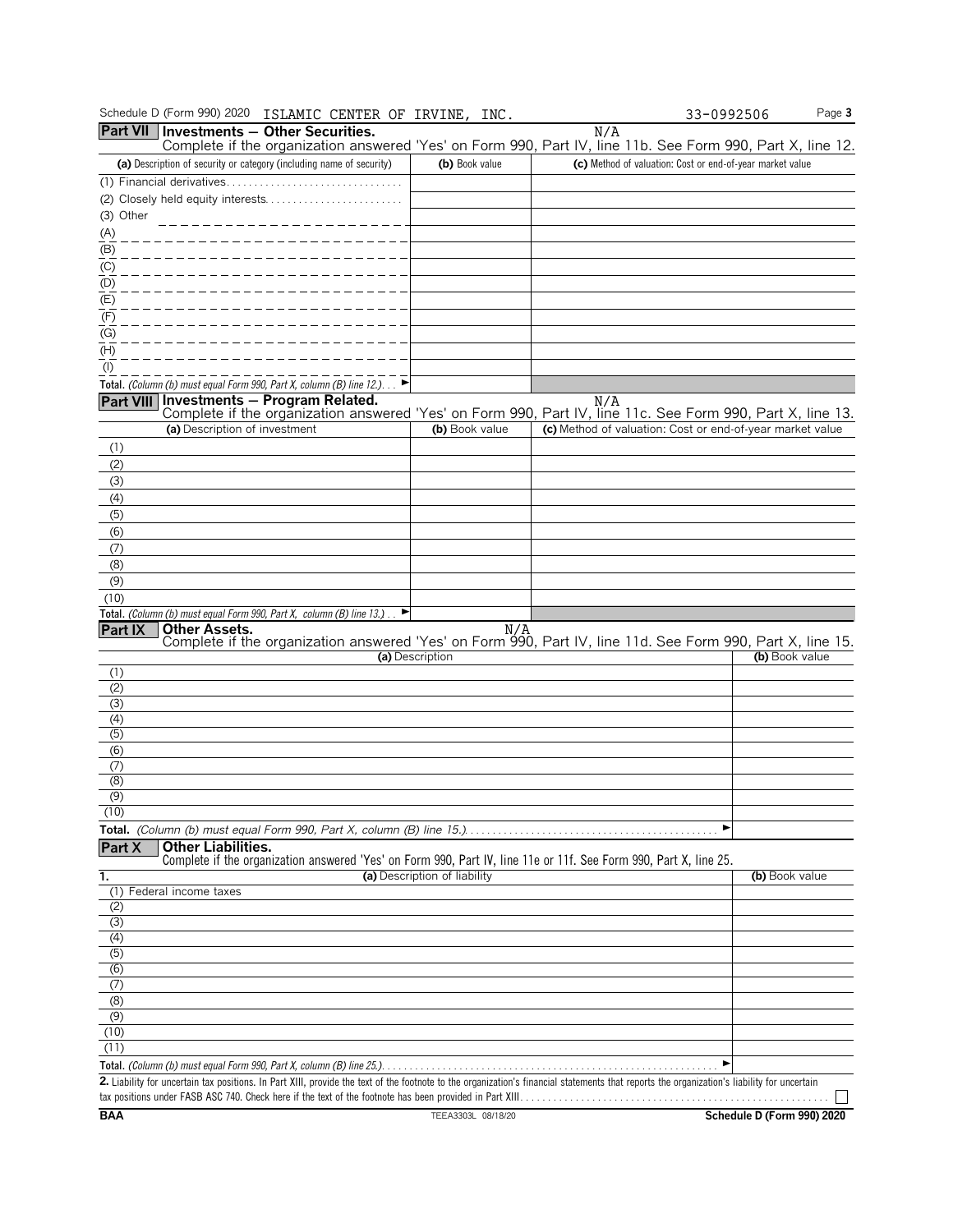| Schedule D (Form 990) 2020 ISLAMIC CENTER OF IRVINE, INC.                                                | 33-0992506   | Page 4 |
|----------------------------------------------------------------------------------------------------------|--------------|--------|
| <b>Part XI</b> Reconciliation of Revenue per Audited Financial Statements With Revenue per Return. $N/A$ |              |        |
| Complete if the organization answered 'Yes' on Form 990, Part IV, line 12a.                              |              |        |
| 1                                                                                                        | $\mathbf{1}$ |        |
| Amounts included on line 1 but not on Form 990, Part VIII, line 12:<br>2                                 |              |        |
| 2al                                                                                                      |              |        |
| 2 <sub>b</sub>                                                                                           |              |        |
|                                                                                                          |              |        |
| 2d                                                                                                       |              |        |
|                                                                                                          | 2 e          |        |
| 3                                                                                                        | 3            |        |
| Amounts included on Form 990, Part VIII, line 12, but not on line 1:                                     |              |        |
|                                                                                                          |              |        |
|                                                                                                          |              |        |
|                                                                                                          | 4 c          |        |
| 5 Total revenue. Add lines 3 and 4c. (This must equal Form 990, Part I, line 12.)                        | 5            |        |
| Part XII Reconciliation of Expenses per Audited Financial Statements With Expenses per Return. N/A       |              |        |
| Complete if the organization answered 'Yes' on Form 990, Part IV, line 12a.                              |              |        |
|                                                                                                          | 1            |        |
| Amounts included on line 1 but not on Form 990, Part IX, line 25:<br>2                                   |              |        |
| 2al                                                                                                      |              |        |
| 2 <sub>b</sub>                                                                                           |              |        |
|                                                                                                          |              |        |
|                                                                                                          |              |        |
|                                                                                                          | 2 e          |        |
| 3                                                                                                        | 3            |        |
| Amounts included on Form 990, Part IX, line 25, but not on line 1:<br>4                                  |              |        |
| <b>a</b> Investment expenses not included on Form 990, Part VIII, line 7b. 4a                            |              |        |
| 4 <sub>h</sub>                                                                                           |              |        |
|                                                                                                          | 4 с          |        |
|                                                                                                          | 5            |        |
| Part XIII Supplemental Information.                                                                      |              |        |

Provide the descriptions required for Part II, lines 3, 5, and 9; Part III, lines 1a and 4; Part IV, lines 1b and 2b; Part V,<br>line 4; Part X, line 2; Part XI, lines 2d and 4b; and Part XII, lines 2d and 4b. Also complete t

**BAA Schedule D (Form 990) 2020**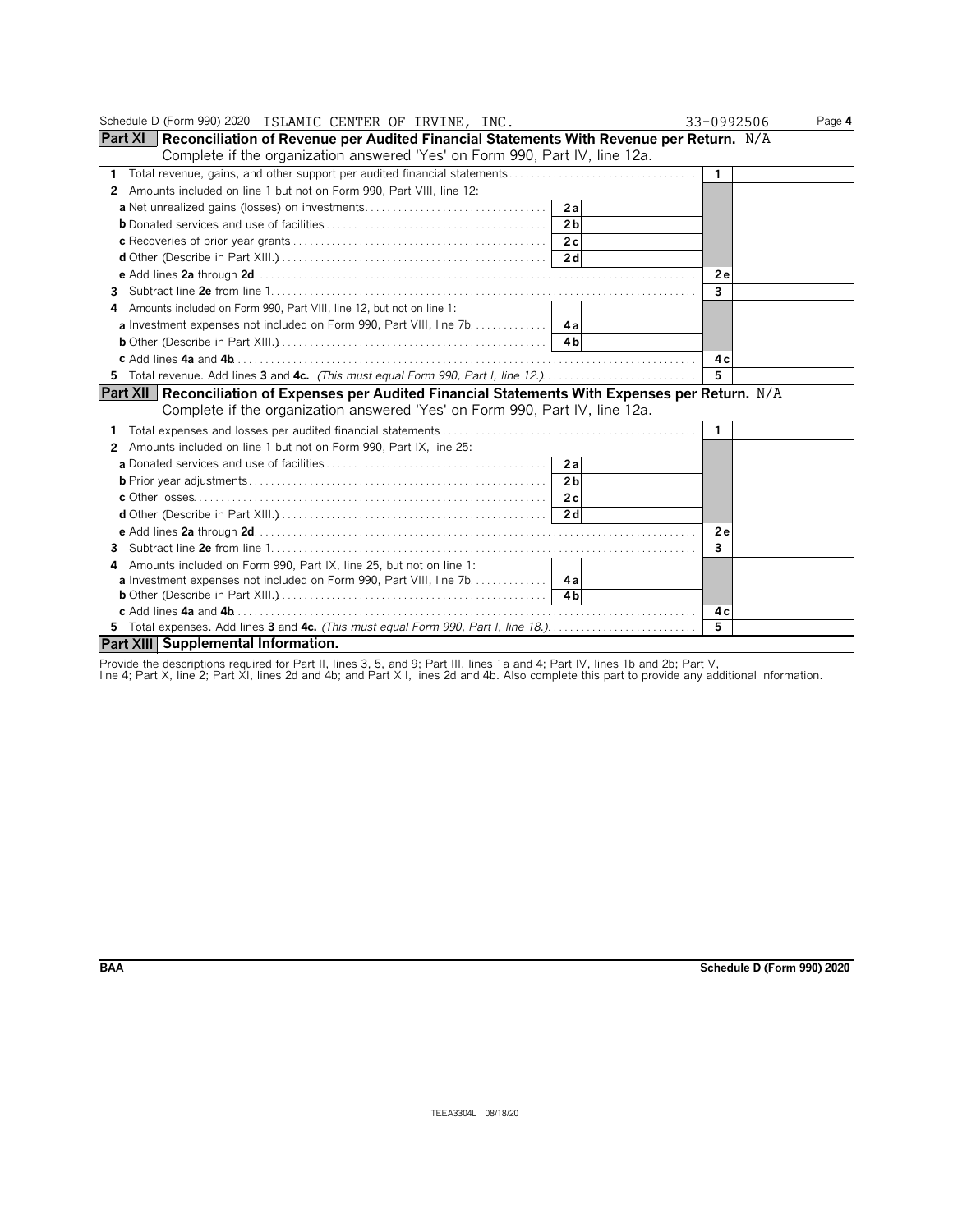| Name of the organization<br>Department of the Treasury<br>Internal Revenue Service<br><b>SCHEDULE I</b><br>(Form 990)<br><b>ISLAMIC CENTER</b>                                                                                                                                            | OF IRVINE,                                                                                                         | <b>INC</b>                                                            |                                    | Complete if the organization answered 'Yes' on Form 990, Part IV, line 21 or 22.<br>Complete if the organization answered 'Yes' on Form 990.<br><b>Grants and Other Assistance to Organizations,<br/>Governments, and Individuals in the United States</b><br>Go to www.irs.gov/Form990 for the latest information. |                                      |                                                                                                                                                                                                                                                                                                                                | Employer identification number<br>33-0992506 |
|-------------------------------------------------------------------------------------------------------------------------------------------------------------------------------------------------------------------------------------------------------------------------------------------|--------------------------------------------------------------------------------------------------------------------|-----------------------------------------------------------------------|------------------------------------|---------------------------------------------------------------------------------------------------------------------------------------------------------------------------------------------------------------------------------------------------------------------------------------------------------------------|--------------------------------------|--------------------------------------------------------------------------------------------------------------------------------------------------------------------------------------------------------------------------------------------------------------------------------------------------------------------------------|----------------------------------------------|
| <b>Part I</b>                                                                                                                                                                                                                                                                             |                                                                                                                    | General Information on Grants and Assistance                          |                                    |                                                                                                                                                                                                                                                                                                                     |                                      |                                                                                                                                                                                                                                                                                                                                |                                              |
|                                                                                                                                                                                                                                                                                           |                                                                                                                    |                                                                       |                                    | Does the organization maintain records to substantiate the amount of the grants or assistance, the grantesc' eligibility for the grants or a<br>the selection criteria used to award the grants or assistance?                                                                                                      |                                      | ssistance, and                                                                                                                                                                                                                                                                                                                 |                                              |
| N                                                                                                                                                                                                                                                                                         |                                                                                                                    |                                                                       |                                    | Describe in Part IV the organization's procedures for monitoring the use of grant funds in the United States                                                                                                                                                                                                        |                                      | <b>SEE</b>                                                                                                                                                                                                                                                                                                                     | PART IV                                      |
| Part II                                                                                                                                                                                                                                                                                   |                                                                                                                    |                                                                       |                                    | Grants and Other Assistance to Domestic Organizations and Domestic Governments.<br>Form 990, Pat IV, line 21, for any recipient that received more than \$5,000. Part II can be duplica                                                                                                                             | Complete                             | ted if additional space is needed.<br>if the organization answered 'Yes' on                                                                                                                                                                                                                                                    |                                              |
| 1 (a) Name and address of organization<br>or government                                                                                                                                                                                                                                   |                                                                                                                    | G) EIN                                                                | (c) IRC section<br>(if applicable) | (d) Amount of cash grant                                                                                                                                                                                                                                                                                            | (e) Amount of non-cash<br>assistance | 1) Method of valuation<br>(book, FMV, appraisal,<br>other)                                                                                                                                                                                                                                                                     | (g) Description of<br>noncash assistance     |
| ΓJ<br><b>RAHMA CENTER</b><br>4521 CAMPUS DRIVE #442<br>IRVINE,<br>CA 92612                                                                                                                                                                                                                | $\mathbf{I}$<br>$\mathbf I$<br>L<br>$\mathbf l$<br>$\mathbf{I}$<br>$\mathbf{I}$                                    | 85-3255194                                                            |                                    | 871,500                                                                                                                                                                                                                                                                                                             | $\circ$                              |                                                                                                                                                                                                                                                                                                                                |                                              |
| $\mathfrak{D}$<br>$\mathbf{I}$<br>$\mathbf{l}$<br>I<br>$\mathbf{l}$<br>L<br>$\mathbf{I}$<br>T<br>$\overline{\phantom{a}}$<br>$\mathbf{I}$<br>$\mathbf l$<br>$\mathbf l$<br>$\mathbf l$<br>$\mathbf{I}$<br>T<br>$\begin{array}{c} \hline \end{array}$<br>$\mathbf l$<br>-l<br>$\mathbf{I}$ | ı<br>$\mathbf{I}$<br>Π<br>П<br>$\mathbf{I}$<br>$\overline{\phantom{a}}$<br>L<br>Π<br>$\overline{\phantom{a}}$<br>L |                                                                       |                                    |                                                                                                                                                                                                                                                                                                                     |                                      |                                                                                                                                                                                                                                                                                                                                |                                              |
| $\widehat{\omega}$<br>П<br>ı                                                                                                                                                                                                                                                              | П<br>ı<br>П<br>ı<br>$\mathbf l$<br>$\mathbf l$                                                                     |                                                                       |                                    |                                                                                                                                                                                                                                                                                                                     |                                      |                                                                                                                                                                                                                                                                                                                                |                                              |
| Ð                                                                                                                                                                                                                                                                                         | $\mathbf l$                                                                                                        |                                                                       |                                    |                                                                                                                                                                                                                                                                                                                     |                                      |                                                                                                                                                                                                                                                                                                                                |                                              |
| ி                                                                                                                                                                                                                                                                                         | $\mathbf l$<br>$\mathbf I$                                                                                         |                                                                       |                                    |                                                                                                                                                                                                                                                                                                                     |                                      |                                                                                                                                                                                                                                                                                                                                |                                              |
|                                                                                                                                                                                                                                                                                           | ı                                                                                                                  |                                                                       |                                    |                                                                                                                                                                                                                                                                                                                     |                                      |                                                                                                                                                                                                                                                                                                                                |                                              |
| $\circledcirc$                                                                                                                                                                                                                                                                            | $\mathbf l$<br>$\mathbf{I}$                                                                                        |                                                                       |                                    |                                                                                                                                                                                                                                                                                                                     |                                      |                                                                                                                                                                                                                                                                                                                                |                                              |
|                                                                                                                                                                                                                                                                                           |                                                                                                                    |                                                                       |                                    |                                                                                                                                                                                                                                                                                                                     |                                      |                                                                                                                                                                                                                                                                                                                                |                                              |
| $\overline{S}$                                                                                                                                                                                                                                                                            |                                                                                                                    |                                                                       |                                    |                                                                                                                                                                                                                                                                                                                     |                                      |                                                                                                                                                                                                                                                                                                                                |                                              |
|                                                                                                                                                                                                                                                                                           | $\mathbf{I}$                                                                                                       |                                                                       |                                    |                                                                                                                                                                                                                                                                                                                     |                                      |                                                                                                                                                                                                                                                                                                                                |                                              |
| $\circledcirc$<br>$\mathbf l$<br>П                                                                                                                                                                                                                                                        | $\mathbf l$<br>$\mathbf{I}$<br>$\mathbf l$<br>$\mathbf l$<br>$\mathbf{I}$<br>$\mathbf{I}$                          |                                                                       |                                    |                                                                                                                                                                                                                                                                                                                     |                                      |                                                                                                                                                                                                                                                                                                                                |                                              |
|                                                                                                                                                                                                                                                                                           | L<br>T<br>$\mathbf{I}$                                                                                             |                                                                       |                                    |                                                                                                                                                                                                                                                                                                                     |                                      |                                                                                                                                                                                                                                                                                                                                |                                              |
| ω<br>Z                                                                                                                                                                                                                                                                                    |                                                                                                                    | Enter total number of other organizations listed in the line 1 table  |                                    | Enter total number of section 501(0)(3) and government organizations listed in the line 1 able                                                                                                                                                                                                                      |                                      | $\begin{bmatrix} 1 & 1 & 1 & 1 \\ 1 & 1 & 1 & 1 \\ 1 & 1 & 1 & 1 \\ 1 & 1 & 1 & 1 \\ 1 & 1 & 1 & 1 \\ 1 & 1 & 1 & 1 \\ 1 & 1 & 1 & 1 \\ 1 & 1 & 1 & 1 \\ 1 & 1 & 1 & 1 \\ 1 & 1 & 1 & 1 \\ 1 & 1 & 1 & 1 & 1 \\ 1 & 1 & 1 & 1 & 1 \\ 1 & 1 & 1 & 1 & 1 \\ 1 & 1 & 1 & 1 & 1 \\ 1 & 1 & 1 & 1 & 1 \\ 1 & 1 & 1 & 1 & 1 \\ 1 & $ |                                              |
| <b>BAA</b>                                                                                                                                                                                                                                                                                |                                                                                                                    | For Paperwork Reduction Act Notice, see the Instructions for Form 990 |                                    |                                                                                                                                                                                                                                                                                                                     | TEEA3901L 07/                        | 15/20                                                                                                                                                                                                                                                                                                                          |                                              |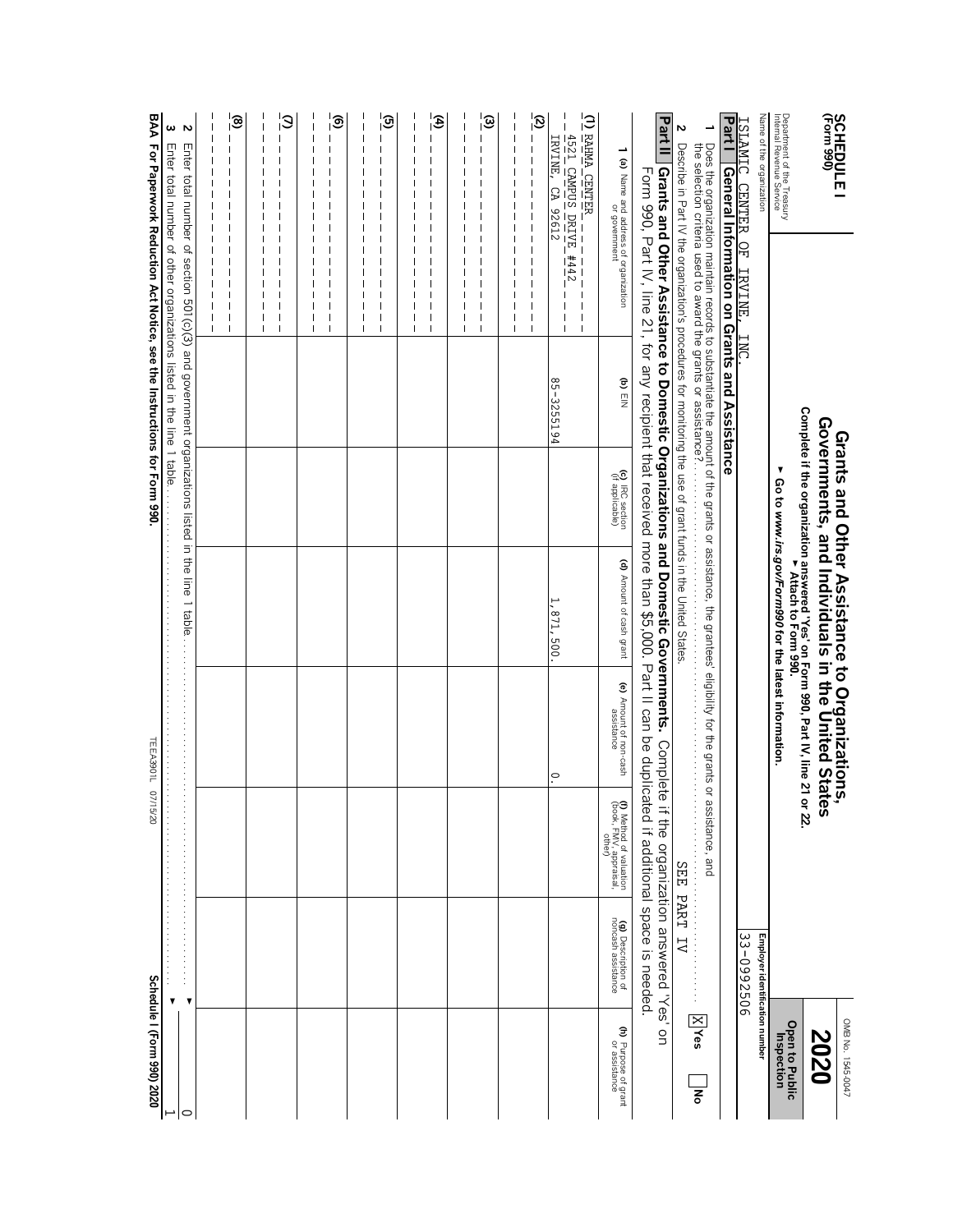TEEA3902L 07/15/20 TEEA3902L 07/15/20

**BAA**

**Schedule** Schedule I (Form 990) 2020 **(Form 990) 2020**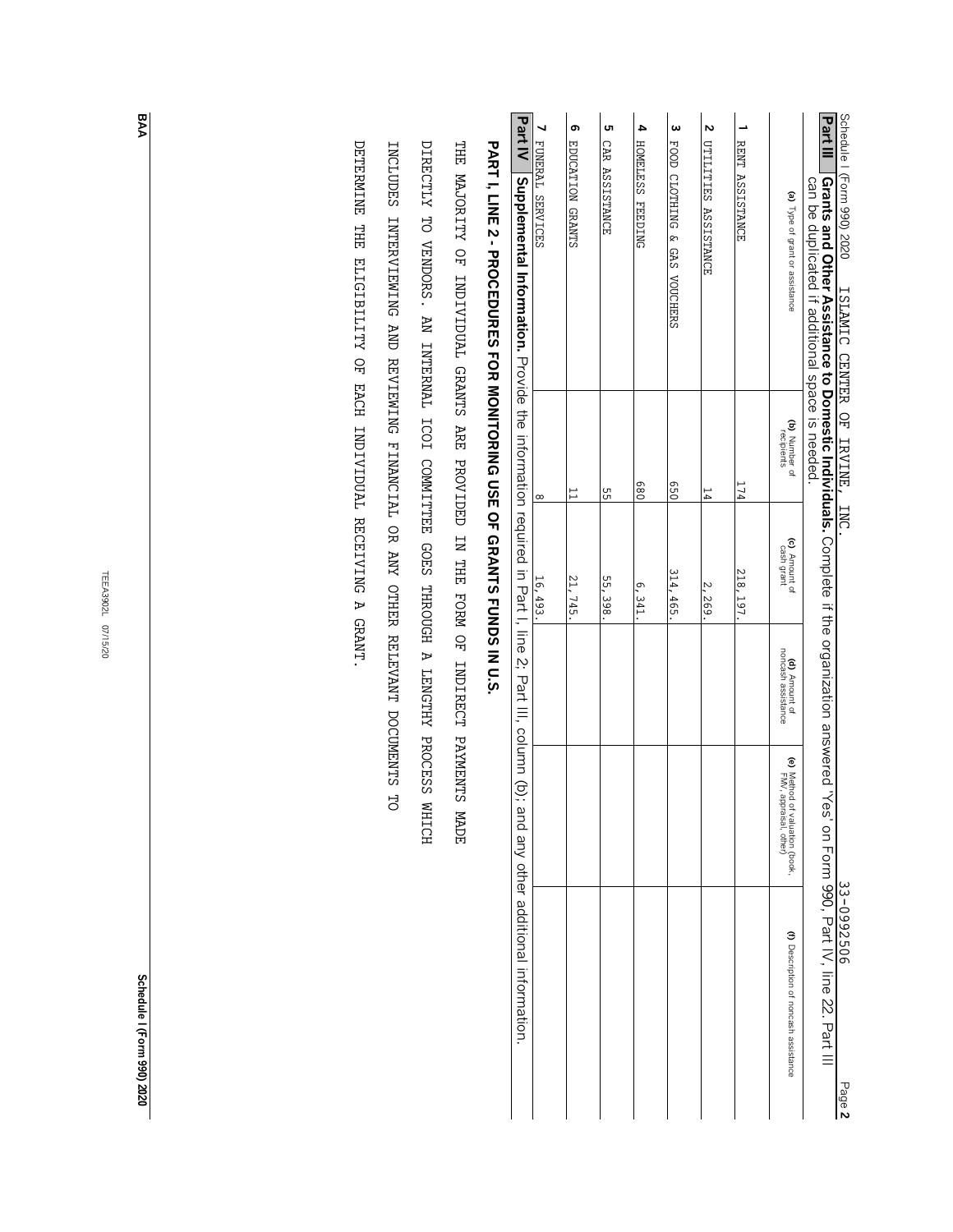| Schedule I Cont (Form 990) 2020                                                                         |                                                                       |                                            | TEEA4002L 07/15/20          |                             |                                                                                                                                                                                      |
|---------------------------------------------------------------------------------------------------------|-----------------------------------------------------------------------|--------------------------------------------|-----------------------------|-----------------------------|--------------------------------------------------------------------------------------------------------------------------------------------------------------------------------------|
|                                                                                                         |                                                                       |                                            |                             |                             |                                                                                                                                                                                      |
|                                                                                                         |                                                                       |                                            |                             |                             |                                                                                                                                                                                      |
|                                                                                                         |                                                                       |                                            |                             |                             |                                                                                                                                                                                      |
|                                                                                                         |                                                                       |                                            |                             |                             |                                                                                                                                                                                      |
|                                                                                                         |                                                                       |                                            |                             |                             |                                                                                                                                                                                      |
|                                                                                                         |                                                                       |                                            |                             |                             |                                                                                                                                                                                      |
|                                                                                                         |                                                                       |                                            |                             |                             |                                                                                                                                                                                      |
|                                                                                                         |                                                                       |                                            |                             |                             |                                                                                                                                                                                      |
|                                                                                                         |                                                                       |                                            |                             |                             |                                                                                                                                                                                      |
|                                                                                                         |                                                                       |                                            |                             |                             |                                                                                                                                                                                      |
|                                                                                                         |                                                                       |                                            |                             |                             |                                                                                                                                                                                      |
|                                                                                                         |                                                                       |                                            |                             |                             |                                                                                                                                                                                      |
|                                                                                                         |                                                                       |                                            |                             |                             |                                                                                                                                                                                      |
|                                                                                                         |                                                                       |                                            |                             |                             |                                                                                                                                                                                      |
|                                                                                                         |                                                                       |                                            |                             |                             |                                                                                                                                                                                      |
|                                                                                                         |                                                                       |                                            | 1,859.                      | $\omega$                    | DENTAL/MEDICAL                                                                                                                                                                       |
|                                                                                                         |                                                                       |                                            | 917.                        | 25                          | <b>ASSISTANCE TO LOCAL INMATES</b>                                                                                                                                                   |
|                                                                                                         |                                                                       |                                            | 2,589.                      | $\overline{1}$              | <b>COUNSELING</b>                                                                                                                                                                    |
|                                                                                                         |                                                                       |                                            | 11, 147                     | 19                          | LODGING ASSISTANCE                                                                                                                                                                   |
| (f) Description of noncash assistance                                                                   | <b>(e)</b> Method of<br>valuation (book,<br>FMV, appraisal,<br>other) | <b>(d)</b> Amount of<br>noncash assistance | (c) Amount of cash<br>grant | (b) Number of<br>recipients | (a) Type of grant or assistance                                                                                                                                                      |
|                                                                                                         |                                                                       |                                            |                             |                             | Schedule I Cont (Form 990 ) 2020 ISLAMIC CENTER OF IRVINE, INC.<br>Part III   Continuation of Grants and Other Assistance to Domestic Individuals (Schedule I (Form 990), Part III.) |
| 33-0992506<br>Continuation Page<br>$\overline{\phantom{0}}$<br>$\supsetneq$<br>$\overline{\phantom{0}}$ |                                                                       |                                            |                             |                             |                                                                                                                                                                                      |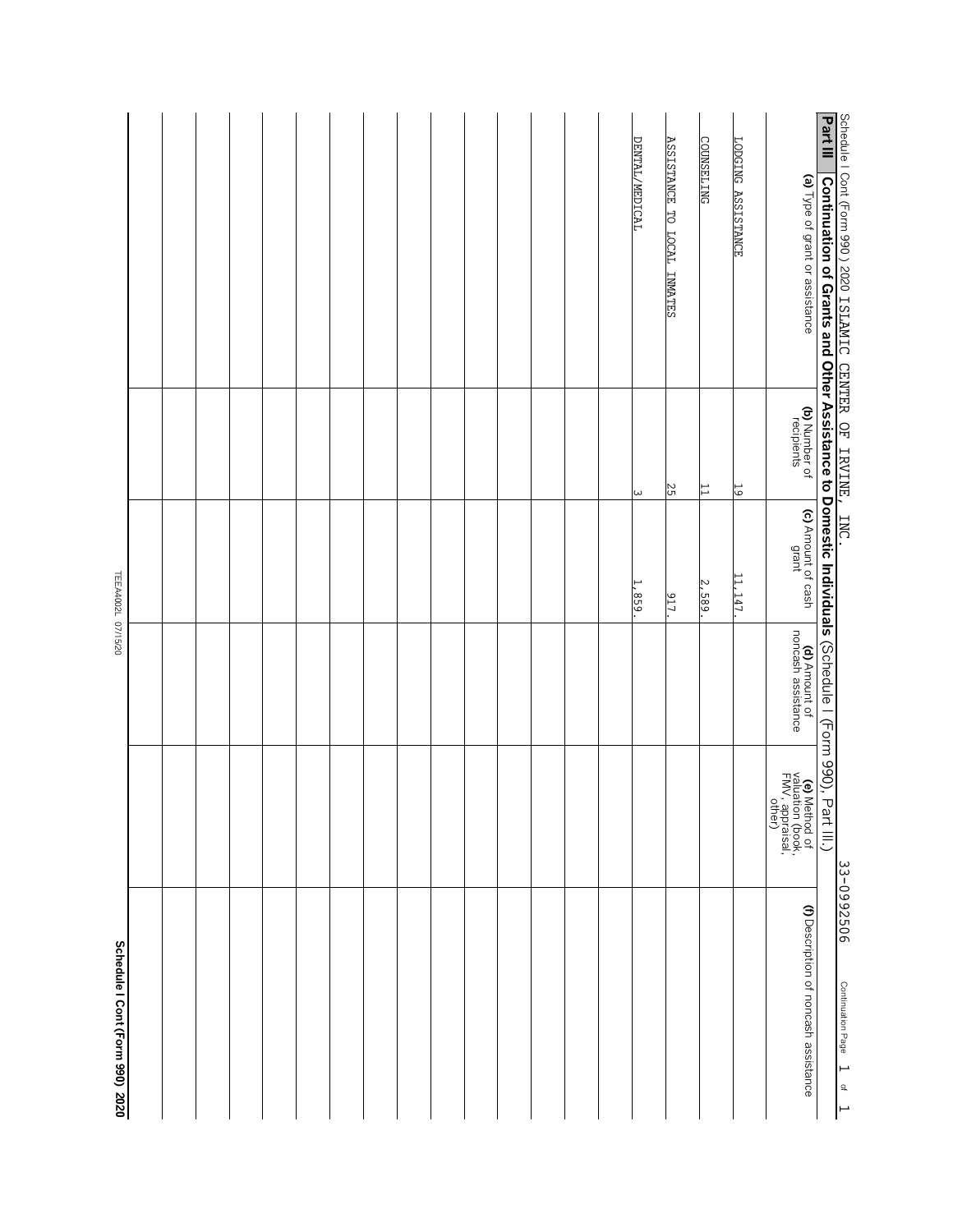# **COMB No. 1545-0047 Supplemental Information to Form 990 or 990-EZ** MB No. 1545-0047<br> **OMB No. 1545-0047 Complete to provide information for responses to specific questions on**

**(Form 990 or 990-EZ)** Complete to provide information for responses to specific questions on **2020**<br>Form 990 or 990-EZ or to provide any additional information.<br>Fattach to Form 990 or 990-EZ.

**Open to Public** Department of the Treasury Constant Of the Latest information. Support the Inspection C Treasury Constant C T C Treasury Constant Of the latest information. **Inspection Inspection** 



ISLAMIC CENTER OF IRVINE, INC. 33-0992506

# **FORM 990, PART III, LINE 4A - PROGRAM SERVICE ACCOMPLISHMENTS**

REVENUE GENERATED IS USED FOR PROGRAM SERVICES WHICH INCLUDE THE FOLLOWING:

1. PROVIDING A MULTI-PURPOSE FACILITY AND COMPREHENSIVE PROGRAMS FOR THE SPIRITUAL, MORAL, AND INTELLECTUAL DEVELOPMENT OF ITS PATRONS.

2. SERVING AS A SOURCE OF REFERENCE ON ISLAM BY PROVIDING SCHOLARLY OPINIONS AND HOUSING A WELL-STOCKED AND FULLY ORGANIZED LIBRARY.

3. PREPARING OUR YOUTH TO BE MODELS OF EXCELLENCE IN COMTEMPORARY AMERICAN SOCIETY.

4. PROMOTE A POSITIVE IMAGE OF MUSLIMS AND ISLAM THROUGH ACTIVE PARTICIPATION IN SOCIAL ISSUES AND BY VISIBLE CONTRIBUTION TO THE WELL-BEING OF THE LARGER COMMUNITY.

5. PARTICIPATION IN INTER-FAITH DIALOG AND WITH THE AIM OF PROMOTING UNDERSTANDING, RESPECT AND APPRECIATION OF OUR PLURAL SOCIETY AND IN JOINTLY ADDRESSING ISSUES OF SOCIAL JUSTICE AND ENVIRONMENTAL WELFARE WHILE PROVIDING JOIN MORAL LEADERSHIP ON ISSUES THAT AFFECT OUR COMMUNITY AS A WHOLE.

6. FACILITATING REGULAR RELIGIOUS SERVICES SUCH AS DAILY PRAYERS, FRIDAY CONGREGATIONAL PRAYERS, AND COMMEMORATING ANNUAL EVENTS SUCH AS 'EID CELEBRATIONS. **FORM 990, PART VI, LINE 11B - FORM 990 REVIEW PROCESS** REVIEW OF FORM 990 BY CFO/BOARD MEMBER AND CONTROLLER PRIOR TO FILING **FORM 990, PART VI, LINE 19 - OTHER ORGANIZATION DOCUMENTS PUBLICLY AVAILABLE** PUBLISHED ON ORGANIZATION'S WEBSITE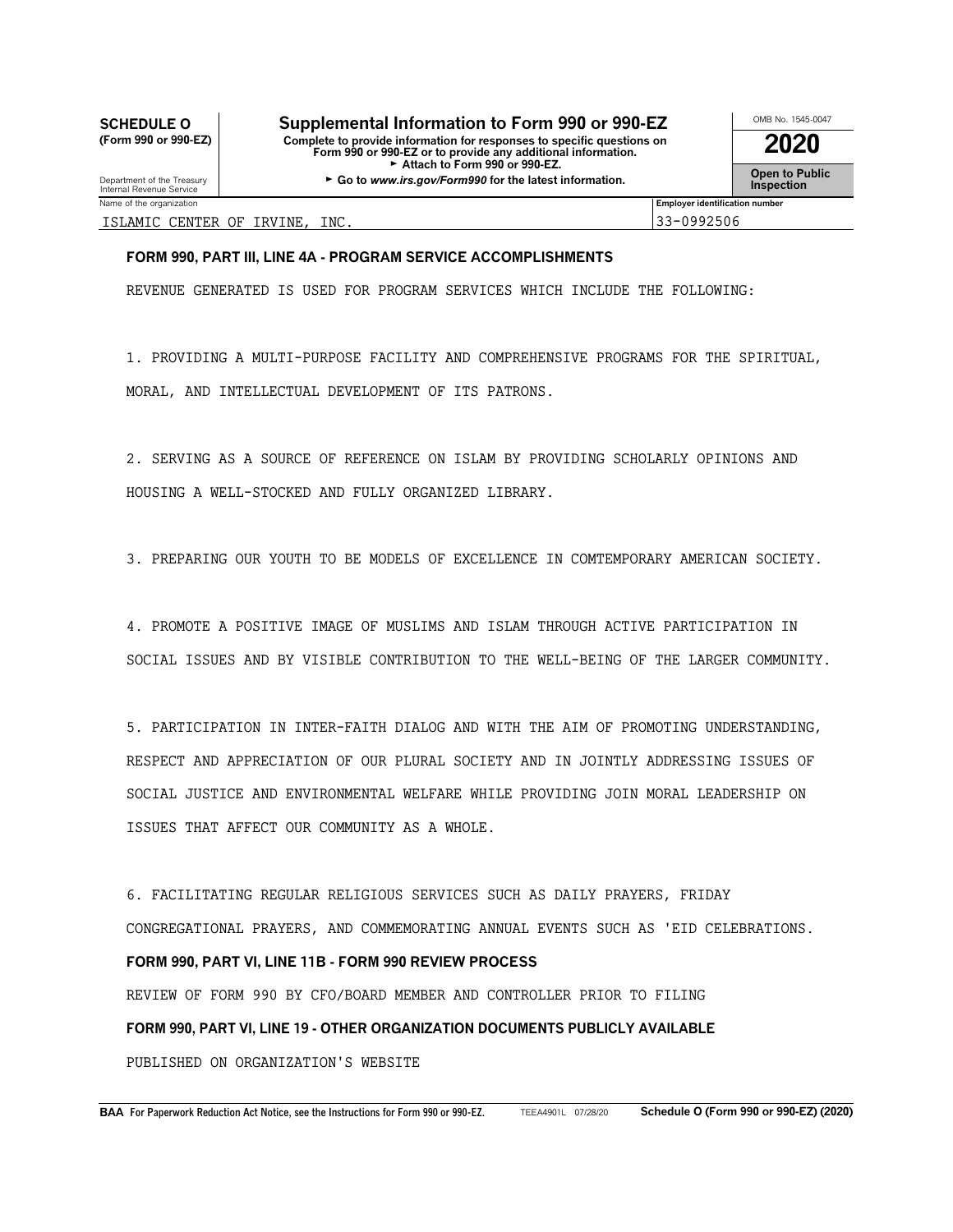|                                | Form 990       |                                                        |   |                                          |            |                                                                                          |                                                                                                                                                                                               |                      |      |                                                                                 |                   | OMB No. 1545-0047                   |
|--------------------------------|----------------|--------------------------------------------------------|---|------------------------------------------|------------|------------------------------------------------------------------------------------------|-----------------------------------------------------------------------------------------------------------------------------------------------------------------------------------------------|----------------------|------|---------------------------------------------------------------------------------|-------------------|-------------------------------------|
|                                |                |                                                        |   |                                          |            |                                                                                          | <b>Return of Organization Exempt From Income Tax</b><br>Under section 501(c), 527, or 4947(a)(1) of the Internal Revenue Code (except private foundations)                                    |                      |      |                                                                                 |                   | 2020                                |
|                                |                | Department of the Treasury<br>Internal Revenue Service |   |                                          |            |                                                                                          | $\triangleright$ Do not enter social security numbers on this form as it may be made public.<br>► Go to www.irs.gov/Form990 for instructions and the latest information.                      |                      |      |                                                                                 |                   | <b>Open to Public</b><br>Inspection |
|                                |                | For the 2020 calendar year, or tax year beginning      |   |                                          |            |                                                                                          |                                                                                                                                                                                               | , 2020, and ending   |      |                                                                                 | -20               |                                     |
| в                              |                | Check if applicable:                                   | C |                                          |            |                                                                                          |                                                                                                                                                                                               |                      |      | D Employer identification number                                                |                   |                                     |
|                                |                | Address change                                         |   |                                          |            | ISLAMIC CENTER OF IRVINE, INC.                                                           |                                                                                                                                                                                               |                      |      |                                                                                 | 33-0992506        |                                     |
|                                |                | Name change                                            |   | 2 TRUMAN                                 |            |                                                                                          |                                                                                                                                                                                               |                      |      | E Telephone number                                                              |                   |                                     |
|                                |                | Initial return                                         |   | IRVINE, CA 92620                         |            |                                                                                          |                                                                                                                                                                                               |                      |      |                                                                                 | $(949)786 - 4264$ |                                     |
|                                |                | Final return/terminated                                |   |                                          |            |                                                                                          |                                                                                                                                                                                               |                      |      |                                                                                 |                   |                                     |
|                                |                | Amended return                                         |   |                                          |            |                                                                                          |                                                                                                                                                                                               |                      |      | G Gross receipts $\varsigma$                                                    |                   | 1,847,179.                          |
|                                |                | Application pending                                    |   | F Name and address of principal officer: |            |                                                                                          |                                                                                                                                                                                               |                      |      | H(a) Is this a group return for subordinates?                                   |                   | Yes<br>X No                         |
|                                |                |                                                        |   | SAME AS C ABOVE                          |            |                                                                                          |                                                                                                                                                                                               |                      |      | H(b) Are all subordinates included?<br>If "No," attach a list. See instructions |                   | Yes<br><b>No</b>                    |
|                                |                | Tax-exempt status:                                     |   | X 501(c)(3)                              | $501(c)$ ( | (insert no.)<br>$\rightarrow$                                                            | 4947(a)(1) or                                                                                                                                                                                 | 527                  |      |                                                                                 |                   |                                     |
| J                              |                | Website: $\blacktriangleright$                         |   | WWW.ICOI.NET                             |            |                                                                                          |                                                                                                                                                                                               |                      |      | $H(c)$ Group exemption number                                                   |                   |                                     |
| κ                              |                | Form of organization:                                  |   | Corporation                              | Trust      | Other $\blacktriangleright$<br>Association                                               |                                                                                                                                                                                               | L Year of formation: | 2001 |                                                                                 |                   | M State of legal domicile: CA       |
| Part I                         |                | Summary                                                |   |                                          |            |                                                                                          |                                                                                                                                                                                               |                      |      |                                                                                 |                   |                                     |
|                                | 1              |                                                        |   |                                          |            |                                                                                          | Briefly describe the organization's mission or most significant activities: MISSION STATEMENT - TO ESTABLISH A                                                                                |                      |      |                                                                                 |                   |                                     |
|                                |                |                                                        |   |                                          |            |                                                                                          | COMPREHENSIVE CENTER PROMOTING ISLAMIC VALUES AND REFLECTING EXCELLENCE IN SERVING                                                                                                            |                      |      |                                                                                 |                   |                                     |
|                                |                | THE NEEDS OF THE COMMUNITY                             |   |                                          |            |                                                                                          |                                                                                                                                                                                               |                      |      |                                                                                 |                   |                                     |
| Governance                     |                |                                                        |   |                                          |            |                                                                                          |                                                                                                                                                                                               |                      |      |                                                                                 |                   |                                     |
|                                | 2              |                                                        |   |                                          |            |                                                                                          | Check this box $\blacktriangleright$ if the organization discontinued its operations or disposed of more than 25% of its net assets.                                                          |                      |      |                                                                                 |                   |                                     |
|                                | 3              |                                                        |   |                                          |            |                                                                                          | Number of voting members of the governing body (Part VI, line 1a)                                                                                                                             |                      |      |                                                                                 | 3                 | 5                                   |
|                                | 4              |                                                        |   |                                          |            |                                                                                          | Number of independent voting members of the governing body (Part VI, line 1b)                                                                                                                 |                      |      |                                                                                 | 4                 | $\overline{5}$                      |
|                                | 5<br>6         |                                                        |   |                                          |            |                                                                                          | Total number of individuals employed in calendar year 2020 (Part V, line 2a)                                                                                                                  |                      |      |                                                                                 | 5<br>6            | $\overline{38}$<br>25               |
| <b>Activities &amp;</b>        |                |                                                        |   |                                          |            |                                                                                          |                                                                                                                                                                                               |                      |      |                                                                                 | 7a                | 8,790.                              |
|                                |                |                                                        |   |                                          |            |                                                                                          |                                                                                                                                                                                               |                      |      |                                                                                 | 7b                | 790.                                |
|                                |                |                                                        |   |                                          |            |                                                                                          |                                                                                                                                                                                               |                      |      | <b>Prior Year</b>                                                               |                   | <b>Current Year</b>                 |
|                                | 8              |                                                        |   |                                          |            |                                                                                          |                                                                                                                                                                                               |                      |      | 2,017,253.                                                                      |                   | 1,602,544.                          |
|                                | 9              |                                                        |   |                                          |            |                                                                                          |                                                                                                                                                                                               |                      |      | 304,154.                                                                        |                   | 193,020.                            |
| Revenue                        | 10             |                                                        |   |                                          |            |                                                                                          |                                                                                                                                                                                               |                      |      | 1,585.                                                                          |                   | 2,650.                              |
|                                | 11             |                                                        |   |                                          |            |                                                                                          | Other revenue (Part VIII, column (A), lines 5, 6d, 8c, 9c, 10c, and 11e)                                                                                                                      |                      |      | 10,878.                                                                         |                   | 6,985.                              |
|                                | 12             |                                                        |   |                                          |            |                                                                                          | Total revenue - add lines 8 through 11 (must equal Part VIII, column (A), line 12)                                                                                                            |                      |      | 2, 333, 870.                                                                    |                   | 1,805,199.                          |
|                                | 13             |                                                        |   |                                          |            |                                                                                          | Grants and similar amounts paid (Part IX, column (A), lines 1-3)                                                                                                                              |                      |      | 773,706.                                                                        |                   | 2,525,385.                          |
|                                | 14             |                                                        |   |                                          |            |                                                                                          |                                                                                                                                                                                               |                      |      |                                                                                 |                   |                                     |
|                                | 15             |                                                        |   |                                          |            |                                                                                          | Salaries, other compensation, employee benefits (Part IX, column (A), lines 5-10)                                                                                                             |                      |      | 601,089.                                                                        |                   | 561,670.                            |
| Expenses                       |                |                                                        |   |                                          |            |                                                                                          | <b>16a</b> Professional fundraising fees (Part IX, column (A), line 11e)                                                                                                                      |                      |      |                                                                                 |                   |                                     |
|                                |                |                                                        |   |                                          |            | <b>b</b> Total fundraising expenses (Part IX, column (D), line 25) $\blacktriangleright$ |                                                                                                                                                                                               |                      |      |                                                                                 |                   |                                     |
|                                |                |                                                        |   |                                          |            |                                                                                          | 17 Other expenses (Part IX, column (A), lines 11a-11d, 11f-24e)                                                                                                                               |                      |      | 412,700.                                                                        |                   | 200,058.                            |
|                                | 18             |                                                        |   |                                          |            |                                                                                          | Total expenses. Add lines 13-17 (must equal Part IX, column (A), line 25)                                                                                                                     |                      |      | 1,787,495.                                                                      |                   | 3,287,113.                          |
|                                |                |                                                        |   |                                          |            |                                                                                          | 19 Revenue less expenses. Subtract line 18 from line 12                                                                                                                                       |                      |      | 546, 375.                                                                       |                   | $-1,481,914.$                       |
|                                |                |                                                        |   |                                          |            |                                                                                          |                                                                                                                                                                                               |                      |      | <b>Beginning of Current Year</b>                                                |                   | End of Year                         |
| Net Assets or<br>Fund Balances | 20             |                                                        |   |                                          |            |                                                                                          |                                                                                                                                                                                               |                      |      | 5,913,687                                                                       |                   | $\overline{4,547,773.}$             |
|                                | 21             |                                                        |   |                                          |            |                                                                                          |                                                                                                                                                                                               |                      |      |                                                                                 | 0                 | 116,000.                            |
|                                | 22             |                                                        |   |                                          |            |                                                                                          | Net assets or fund balances. Subtract line 21 from line 20                                                                                                                                    |                      |      | 5, 913, 687.                                                                    |                   | 4, 431, 773.                        |
|                                | <b>Part II</b> | <b>Signature Block</b>                                 |   |                                          |            |                                                                                          |                                                                                                                                                                                               |                      |      |                                                                                 |                   |                                     |
|                                |                |                                                        |   |                                          |            |                                                                                          | Under penalties of perjury, I declare that I have examined this return, including accompanying schedules and statements, and to the best of my knowledge and belief, it is true, correct, and |                      |      |                                                                                 |                   |                                     |
|                                |                |                                                        |   |                                          |            |                                                                                          | complete. Declaration of preparer (other than officer) is based on all information of which preparer has any knowledge.                                                                       |                      |      |                                                                                 |                   |                                     |
|                                |                |                                                        |   |                                          |            |                                                                                          |                                                                                                                                                                                               |                      |      |                                                                                 |                   |                                     |
| Sign                           |                | Signature of officer                                   |   |                                          |            |                                                                                          |                                                                                                                                                                                               |                      | Date |                                                                                 |                   |                                     |
| Here                           |                |                                                        |   | KASHIF ZUBAIR                            |            |                                                                                          |                                                                                                                                                                                               |                      | CFO  |                                                                                 |                   |                                     |
|                                |                |                                                        |   | Type or print name and title             |            |                                                                                          |                                                                                                                                                                                               |                      |      |                                                                                 |                   |                                     |
|                                |                | Print/Type preparer's name                             |   |                                          |            | Preparer's signature                                                                     |                                                                                                                                                                                               | Date                 |      | Check                                                                           | PTIN<br>if        |                                     |
| Paid                           |                |                                                        |   | MICHAEL SANJIV KAPUR                     |            | MICHAEL SANJIV KAPUR                                                                     |                                                                                                                                                                                               |                      |      | self-employed                                                                   |                   | P00039540                           |
|                                | Preparer       | Firm's name                                            |   | ► KAPUR CPA GROUP,                       |            | INC.                                                                                     |                                                                                                                                                                                               |                      |      |                                                                                 |                   |                                     |
|                                | Use Only       | Firm's address                                         |   |                                          |            | 15615 ALTON PKWY STE 450                                                                 |                                                                                                                                                                                               |                      |      | Firm's EIN                                                                      |                   | 46-1347332                          |
|                                |                |                                                        |   | IRVINE,                                  | CA 92618   |                                                                                          |                                                                                                                                                                                               |                      |      | Phone no.                                                                       |                   | $(844)$ 445-2787                    |

May the IRS discuss this return with the preparer shown above? See instructions. . . . . . . . . . . . . . . . . . . . . . . . . . . . . . . . . . . . . . . . **Yes No BAA For Paperwork Reduction Act Notice, see the separate instructions.** TEEA0101L 01/19/21 Form 990 (2020)

X Yes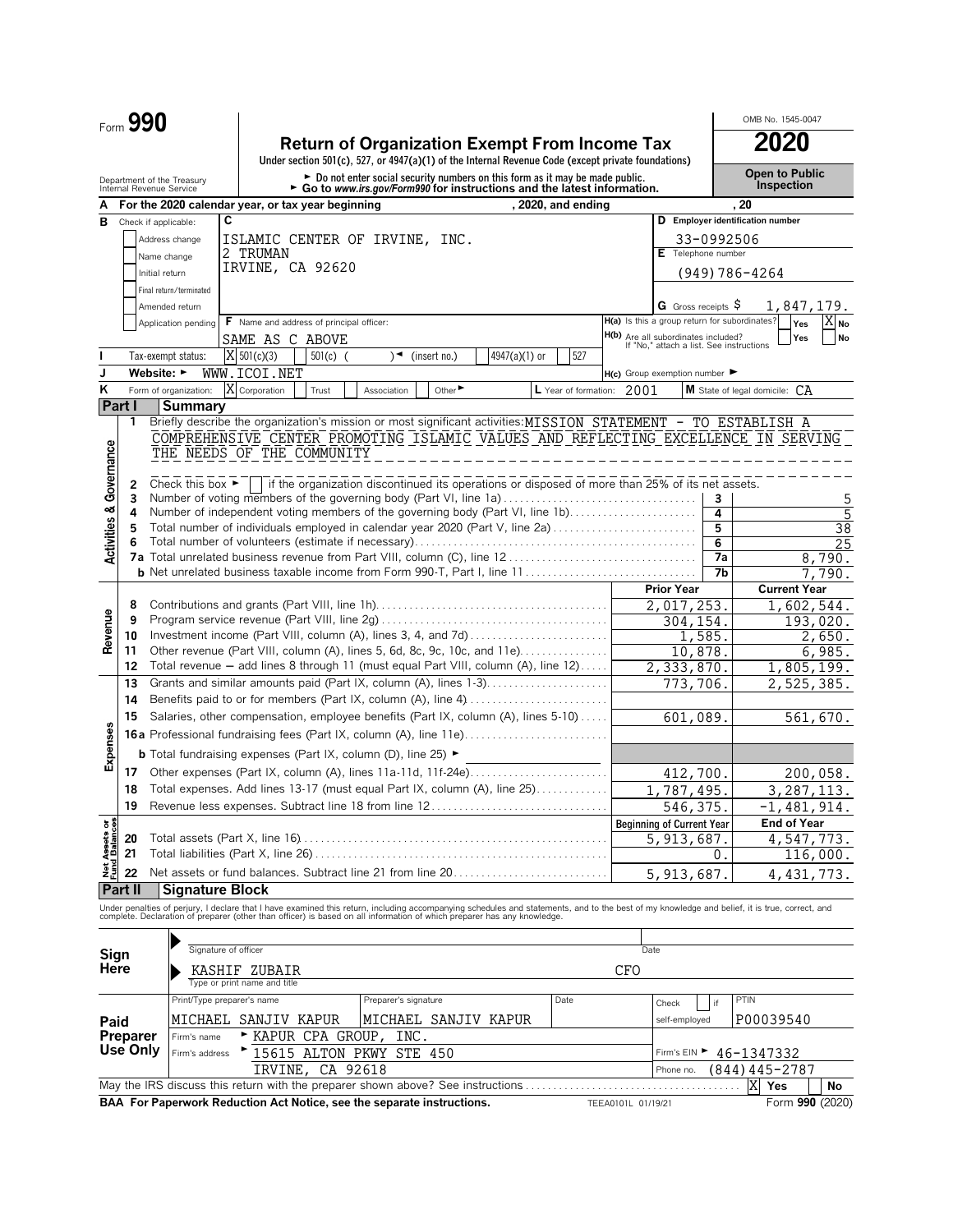|              | Form 990 (2020)<br>ISLAMIC CENTER OF IRVINE, INC.                                                                                                                                                                                 |                                                                                      | 33-0992506    | Page 2          |
|--------------|-----------------------------------------------------------------------------------------------------------------------------------------------------------------------------------------------------------------------------------|--------------------------------------------------------------------------------------|---------------|-----------------|
|              | <b>Statement of Program Service Accomplishments</b><br><b>Part III</b>                                                                                                                                                            |                                                                                      |               |                 |
|              |                                                                                                                                                                                                                                   |                                                                                      |               | X               |
| $\mathbf{1}$ | Briefly describe the organization's mission:                                                                                                                                                                                      |                                                                                      |               |                 |
|              |                                                                                                                                                                                                                                   | MISSION STATEMENT - TO ESTABLISH A COMPREHENSIVE CENTER PROMOTING ISLAMIC VALUES AND |               |                 |
|              | REFLECTING EXCELLENCE IN SERVING THE NEEDS OF THE COMMUNITY                                                                                                                                                                       |                                                                                      |               |                 |
|              |                                                                                                                                                                                                                                   |                                                                                      |               |                 |
|              | 2 Did the organization undertake any significant program services during the year which were not listed on the prior                                                                                                              |                                                                                      |               |                 |
|              |                                                                                                                                                                                                                                   |                                                                                      |               | X               |
|              | If "Yes," describe these new services on Schedule O.                                                                                                                                                                              |                                                                                      | Yes           | No              |
|              | 3 Did the organization cease conducting, or make significant changes in how it conducts, any program services?                                                                                                                    |                                                                                      | Yes           | X<br>No         |
|              | If "Yes," describe these changes on Schedule O.                                                                                                                                                                                   |                                                                                      |               |                 |
|              |                                                                                                                                                                                                                                   |                                                                                      |               |                 |
|              | 4 Describe the organization's program service accomplishments for each of its three largest program services, as measured by expenses.<br>Section 501(c)(3) and 501(c)(4) organizations are required to report the amount of gran |                                                                                      |               |                 |
|              | and revenue, if any, for each program service reported.                                                                                                                                                                           |                                                                                      |               |                 |
|              |                                                                                                                                                                                                                                   |                                                                                      | ) (Revenue \$ |                 |
|              | ) (Expenses \$<br>4a (Code:                                                                                                                                                                                                       | $3,142,912$ . including grants of $\sim$                                             |               |                 |
|              | <b>SEE SCHEDULE O</b>                                                                                                                                                                                                             |                                                                                      |               |                 |
|              |                                                                                                                                                                                                                                   |                                                                                      |               |                 |
|              |                                                                                                                                                                                                                                   |                                                                                      |               |                 |
|              |                                                                                                                                                                                                                                   |                                                                                      |               |                 |
|              |                                                                                                                                                                                                                                   |                                                                                      |               |                 |
|              |                                                                                                                                                                                                                                   |                                                                                      |               |                 |
|              |                                                                                                                                                                                                                                   |                                                                                      |               |                 |
|              |                                                                                                                                                                                                                                   |                                                                                      |               |                 |
|              |                                                                                                                                                                                                                                   |                                                                                      |               |                 |
|              |                                                                                                                                                                                                                                   |                                                                                      |               |                 |
|              |                                                                                                                                                                                                                                   |                                                                                      |               |                 |
|              | ) (Expenses $$$<br>4b (Code:                                                                                                                                                                                                      | including grants of \$                                                               | ) (Revenue \$ |                 |
|              |                                                                                                                                                                                                                                   |                                                                                      |               |                 |
|              |                                                                                                                                                                                                                                   |                                                                                      |               |                 |
|              |                                                                                                                                                                                                                                   |                                                                                      |               |                 |
|              |                                                                                                                                                                                                                                   |                                                                                      |               |                 |
|              |                                                                                                                                                                                                                                   |                                                                                      |               |                 |
|              |                                                                                                                                                                                                                                   |                                                                                      |               |                 |
|              |                                                                                                                                                                                                                                   |                                                                                      |               |                 |
|              |                                                                                                                                                                                                                                   |                                                                                      |               |                 |
|              |                                                                                                                                                                                                                                   |                                                                                      |               |                 |
|              |                                                                                                                                                                                                                                   |                                                                                      |               |                 |
|              |                                                                                                                                                                                                                                   |                                                                                      |               |                 |
|              |                                                                                                                                                                                                                                   |                                                                                      |               |                 |
|              | ) (Expenses $$$<br>4c (Code:                                                                                                                                                                                                      | including grants of $\oint$                                                          | ) (Revenue \$ |                 |
|              |                                                                                                                                                                                                                                   |                                                                                      |               |                 |
|              |                                                                                                                                                                                                                                   |                                                                                      |               |                 |
|              |                                                                                                                                                                                                                                   |                                                                                      |               |                 |
|              |                                                                                                                                                                                                                                   |                                                                                      |               |                 |
|              |                                                                                                                                                                                                                                   |                                                                                      |               |                 |
|              |                                                                                                                                                                                                                                   |                                                                                      |               |                 |
|              |                                                                                                                                                                                                                                   |                                                                                      |               |                 |
|              |                                                                                                                                                                                                                                   |                                                                                      |               |                 |
|              |                                                                                                                                                                                                                                   |                                                                                      |               |                 |
|              |                                                                                                                                                                                                                                   |                                                                                      |               |                 |
|              |                                                                                                                                                                                                                                   |                                                                                      |               |                 |
|              |                                                                                                                                                                                                                                   |                                                                                      |               |                 |
|              | 4d Other program services (Describe on Schedule O.)                                                                                                                                                                               |                                                                                      |               |                 |
|              | Ş<br>(Expenses                                                                                                                                                                                                                    | including grants of<br>) (Revenue \$<br>Ş                                            |               |                 |
|              | 4 e Total program service expenses ►                                                                                                                                                                                              | 3, 142, 912.                                                                         |               |                 |
| <b>BAA</b>   |                                                                                                                                                                                                                                   | TEEA0102L 10/07/20                                                                   |               | Form 990 (2020) |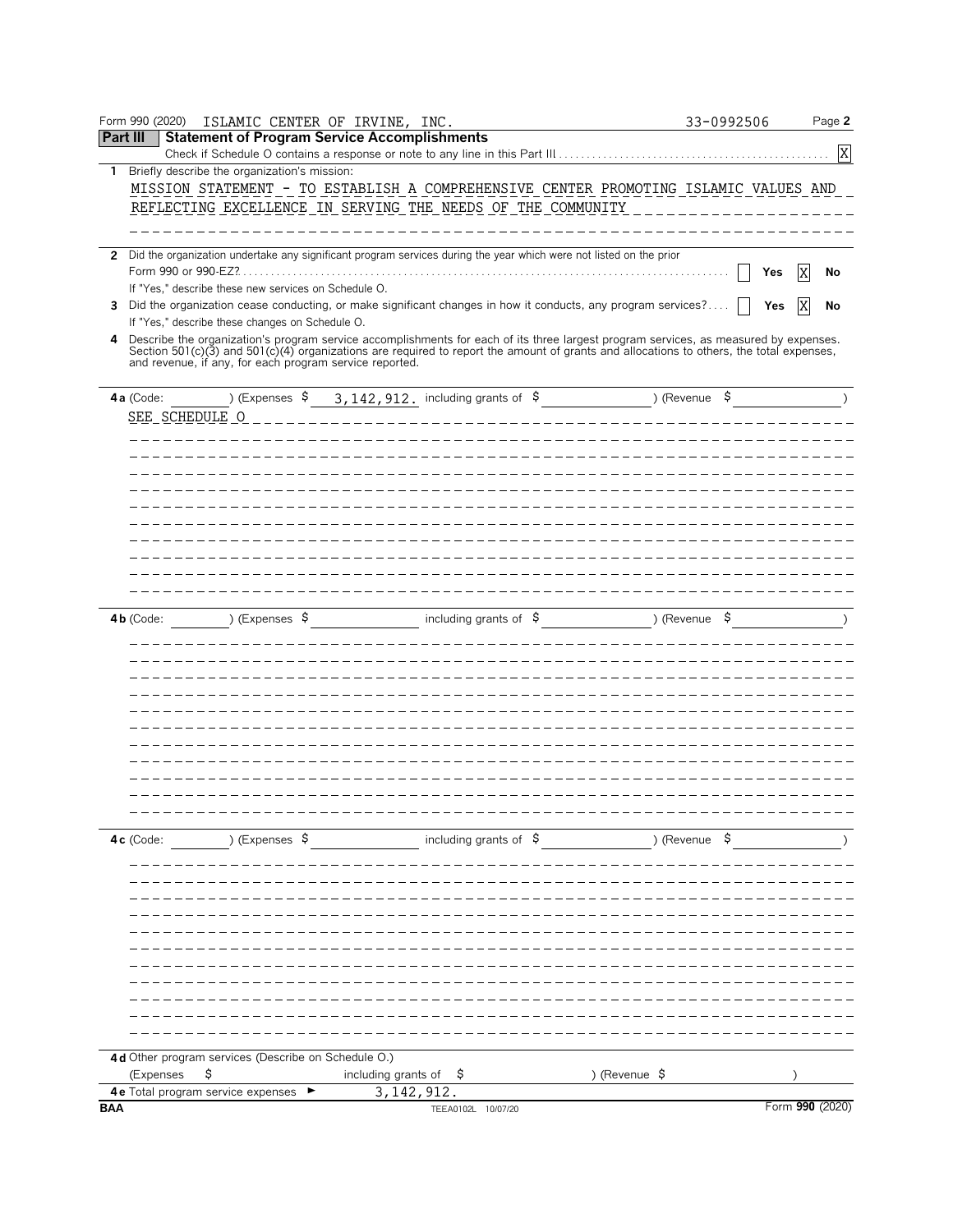| Form 990 (2020) |                                                | ISLAMIC CENTER OF IRVINE. | INC. | 33-0992506 | Page 3 |
|-----------------|------------------------------------------------|---------------------------|------|------------|--------|
|                 | <b>Part IV Checklist of Required Schedules</b> |                           |      |            |        |

|    |                                                                                                                                                                                                                                                     |                 | Yes | No |
|----|-----------------------------------------------------------------------------------------------------------------------------------------------------------------------------------------------------------------------------------------------------|-----------------|-----|----|
| 1. | Is the organization described in section 501(c)(3) or 4947(a)(1) (other than a private foundation)? If 'Yes,' complete                                                                                                                              | 1               | X   |    |
|    |                                                                                                                                                                                                                                                     | $\overline{2}$  | Χ   |    |
| 3  | Did the organization engage in direct or indirect political campaign activities on behalf of or in opposition to candidates                                                                                                                         | 3               |     | X  |
|    | 4 Section 501(c)(3) organizations. Did the organization engage in lobbying activities, or have a section 501(h) election                                                                                                                            | 4               |     | Χ  |
| 5. | Is the organization a section $501(c)(4)$ , $501(c)(5)$ , or $501(c)(6)$ organization that receives membership dues,<br>assessments, or similar amounts as defined in Revenue Procedure 98-19? If 'Yes,' complete Schedule C, Part III              | 5               |     | X  |
| 6  | Did the organization maintain any donor advised funds or any similar funds or accounts for which donors have the right<br>to provide advice on the distribution or investment of amounts in such funds or accounts? If 'Yes,' complete Schedule D.  | 6               |     | X  |
| 7  | Did the organization receive or hold a conservation easement, including easements to preserve open space, the<br>environment, historic land areas, or historic structures? If 'Yes,' complete Schedule D, Part II.                                  | $\overline{7}$  |     | Χ  |
| 8  | Did the organization maintain collections of works of art, historical treasures, or other similar assets? If 'Yes,'                                                                                                                                 | 8               |     | X  |
| 9  | Did the organization report an amount in Part X, line 21, for escrow or custodial account liability, serve as a custodian<br>for amounts not listed in Part X; or provide credit counseling, debt management, credit repair, or debt negotiation    | 9               |     | X  |
|    | 10 Did the organization, directly or through a related organization, hold assets in donor-restricted endowments<br>or in quasi endowments? If 'Yes,' complete Schedule D. Part V.                                                                   | 10              |     | X  |
|    | 11 If the organization's answer to any of the following questions is 'Yes', then complete Schedule D, Parts VI, VII, VIII, IX,<br>or X as applicable.                                                                                               |                 |     |    |
|    | a Did the organization report an amount for land, buildings, and equipment in Part X, line 10? If 'Yes,' complete Schedule                                                                                                                          | 11 a            | Χ   |    |
|    | <b>b</b> Did the organization report an amount for investments – other securities in Part X, line 12, that is 5% or more of its total                                                                                                               | 11 <sub>b</sub> |     | Χ  |
|    | c Did the organization report an amount for investments - program related in Part X, line 13, that is 5% or more of its total                                                                                                                       | 11 c            |     | Χ  |
|    |                                                                                                                                                                                                                                                     | 11 d            |     | Χ  |
|    | <b>e</b> Did the organization report an amount for other liabilities in Part X, line 25? If 'Yes,' complete Schedule D, Part X                                                                                                                      | 11 e            |     | X  |
|    | f Did the organization's separate or consolidated financial statements for the tax year include a footnote that addresses<br>the organization's liability for uncertain tax positions under FIN 48 (ASC 740)? If "Yes,' complete Schedule D, Part X | 11f             |     | X  |
|    | 12a Did the organization obtain separate, independent audited financial statements for the tax year? If 'Yes,' complete                                                                                                                             | 12a             |     | Χ  |
|    | <b>b</b> Was the organization included in consolidated, independent audited financial statements for the tax year? If 'Yes,' and<br>if the organization answered 'No' to line 12a, then completing Schedule D, Parts XI and XII is optional         | 12 <sub>b</sub> |     | Χ  |
|    |                                                                                                                                                                                                                                                     | 13              |     | X  |
|    | <b>14a</b> Did the organization maintain an office, employees, or agents outside of the United States?                                                                                                                                              | 14a             |     | Χ  |
|    | <b>b</b> Did the organization have aggregate revenues or expenses of more than \$10,000 from grantmaking, fundraising,                                                                                                                              | 14b             |     | Χ  |
|    | 15 Did the organization report on Part IX, column (A), line 3, more than \$5,000 of grants or other assistance to or for any                                                                                                                        | 15              |     | Χ  |
|    | 16 Did the organization report on Part IX, column (A), line 3, more than \$5,000 of aggregate grants or other assistance to                                                                                                                         | 16              |     | X  |
| 17 | Did the organization report a total of more than \$15,000 of expenses for professional fundraising services on Part IX,<br>column (A), lines 6 and 11e? If 'Yes,' complete Schedule G, Part I See instructions                                      | 17              |     | Χ  |
| 18 | Did the organization report more than \$15,000 total of fundraising event gross income and contributions on Part VIII,                                                                                                                              | 18              |     | Χ  |
| 19 | Did the organization report more than \$15,000 of gross income from gaming activities on Part VIII, line 9a? If 'Yes,'                                                                                                                              | 19              |     | Χ  |
|    |                                                                                                                                                                                                                                                     | 20a             |     | Χ  |
|    | <b>b</b> If 'Yes' to line 20a, did the organization attach a copy of its audited financial statements to this return?                                                                                                                               | 20 <sub>b</sub> |     |    |
|    | 21 Did the organization report more than \$5,000 of grants or other assistance to any domestic organization or                                                                                                                                      | 21              | Χ   |    |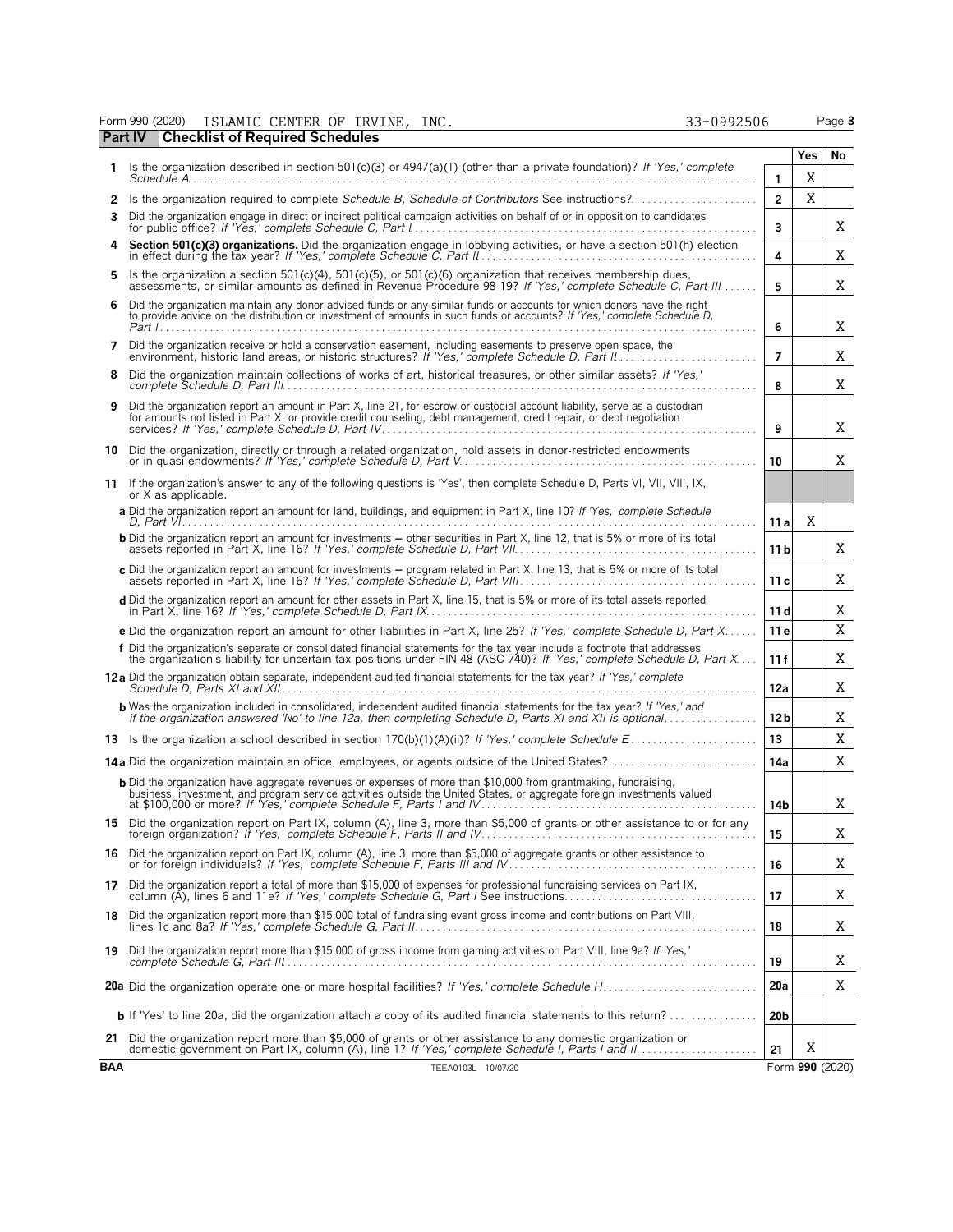| (2020)<br>Form 990 . | ISLAMIC | CENTER | OF | IRVINE, | INC. | 3-0992506<br><u>_</u><br>رير | Page 4 |
|----------------------|---------|--------|----|---------|------|------------------------------|--------|
|----------------------|---------|--------|----|---------|------|------------------------------|--------|

|            | <b>Part IV</b> Checklist of Required Schedules (continued)                                                                                                                                                                                                                                                                            |                 |                 |                |
|------------|---------------------------------------------------------------------------------------------------------------------------------------------------------------------------------------------------------------------------------------------------------------------------------------------------------------------------------------|-----------------|-----------------|----------------|
|            |                                                                                                                                                                                                                                                                                                                                       |                 | <b>Yes</b>      | No             |
|            | 22 Did the organization report more than \$5,000 of grants or other assistance to or for domestic individuals on Part IX,                                                                                                                                                                                                             | 22              | X               |                |
| 23         | Did the organization answer 'Yes' to Part VII, Section A, line 3, 4, or 5 about compensation of the organization's current<br>and former officers, directors, trustees, key employees, and highest compensated employees? If 'Yes,' complete                                                                                          | 23              |                 | X              |
|            | 24 a Did the organization have a tax-exempt bond issue with an outstanding principal amount of more than \$100,000 as of<br>the last day of the year, that was issued after December 31, 2002? If 'Yes,' answer lines 24b through 24d and                                                                                             | 24a             |                 | X              |
|            | <b>b</b> Did the organization invest any proceeds of tax-exempt bonds beyond a temporary period exception?                                                                                                                                                                                                                            | 24b             |                 |                |
|            | c Did the organization maintain an escrow account other than a refunding escrow at any time during the year to defease                                                                                                                                                                                                                | 24c             |                 |                |
|            | d Did the organization act as an 'on behalf of' issuer for bonds outstanding at any time during the year?                                                                                                                                                                                                                             | 24d             |                 |                |
|            | 25 a Section 501(c)(3), 501(c)(4), and 501(c)(29) organizations. Did the organization engage in an excess benefit                                                                                                                                                                                                                     | 25a             |                 | X              |
|            | <b>b</b> Is the organization aware that it engaged in an excess benefit transaction with a disqualified person in a prior year, and<br>that the transaction has not been reported on any of the organization's prior Forms 990 or 990-EZ? If 'Yes,' complete                                                                          | 25 <sub>b</sub> |                 | X              |
|            | 26 Did the organization report any amount on Part X, line 5 or 22, for receivables from or payables to any current or former officer, director, trustee, key employee, creator or founder, substantial contributor, or 35% con                                                                                                        | 26              |                 | X              |
| 27         | Did the organization provide a grant or other assistance to any current or former officer, director, trustee, key<br>employee, creator or founder, substantial contributor or employee thereof, a grant selection committee<br>member, or to a 35% controlled entity (including an employee thereof) or family member of any of these | 27              |                 | X              |
|            | 28 Was the organization a party to a business transaction with one of the following parties (see Schedule L, Part IV<br>instructions, for applicable filing thresholds, conditions, and exceptions):                                                                                                                                  |                 |                 |                |
|            | a A current or former officer, director, trustee, key employee, creator or founder, or substantial contributor? If                                                                                                                                                                                                                    | 28a             |                 | X              |
|            |                                                                                                                                                                                                                                                                                                                                       | 28 <sub>b</sub> |                 | X              |
|            | c A 35% controlled entity of one or more individuals and/or organizations described in lines 28a or 28b? If<br>Yes,' complete Schedule L, Part IV……………………………………………………………………                                                                                                                                                           | 28c             |                 | Χ              |
| 29         | Did the organization receive more than \$25,000 in non-cash contributions? If 'Yes,' complete Schedule M                                                                                                                                                                                                                              | 29              |                 | X              |
| 30         | Did the organization receive contributions of art, historical treasures, or other similar assets, or qualified conservation                                                                                                                                                                                                           | 30              |                 | Χ              |
| 31         | Did the organization liquidate, terminate, or dissolve and cease operations? If 'Yes,' complete Schedule N, Part I                                                                                                                                                                                                                    | 31              |                 | $\overline{X}$ |
| 32         | Did the organization sell, exchange, dispose of, or transfer more than 25% of its net assets? If 'Yes,' complete                                                                                                                                                                                                                      | 32              |                 | Χ              |
|            | 33 Did the organization own 100% of an entity disregarded as separate from the organization under Regulations sections                                                                                                                                                                                                                | 33              |                 | Χ              |
|            | 34 Was the organization related to any tax-exempt or taxable entity? If 'Yes,' complete Schedule R, Part II, III, or IV,                                                                                                                                                                                                              | 34              |                 | Χ              |
|            |                                                                                                                                                                                                                                                                                                                                       | 35a             |                 | $\overline{X}$ |
|            | b If 'Yes' to line 35a, did the organization receive any payment from or engage in any transaction with a controlled<br>entity within the meaning of section 512(b)(13)? If 'Yes,' complete Schedule R, Part V, line 2.                                                                                                               | 35b             |                 |                |
| 36         | Section 501(c)(3) organizations. Did the organization make any transfers to an exempt non-charitable related                                                                                                                                                                                                                          | 36              |                 | Χ              |
|            | 37 Did the organization conduct more than 5% of its activities through an entity that is not a related organization and that is                                                                                                                                                                                                       | 37              |                 | X              |
|            | 38 Did the organization complete Schedule O and provide explanations in Schedule O for Part VI, lines 11b and 19?                                                                                                                                                                                                                     | 38              | Χ               |                |
|            | <b>Part V Statements Regarding Other IRS Filings and Tax Compliance</b>                                                                                                                                                                                                                                                               |                 |                 |                |
|            |                                                                                                                                                                                                                                                                                                                                       |                 |                 |                |
|            | <b>1a</b> Enter the number reported in Box 3 of Form 1096. Enter -0- if not applicable<br>1a<br>0                                                                                                                                                                                                                                     |                 | Yes             | No             |
|            | <b>b</b> Enter the number of Forms W-2G included in line 1a. Enter -0- if not applicable<br>1 b<br>0                                                                                                                                                                                                                                  |                 |                 |                |
|            | c Did the organization comply with backup withholding rules for reportable payments to vendors and reportable gaming                                                                                                                                                                                                                  |                 |                 |                |
|            | TEEA0104L 10/07/20                                                                                                                                                                                                                                                                                                                    | 1 с             |                 |                |
| <b>BAA</b> |                                                                                                                                                                                                                                                                                                                                       |                 | Form 990 (2020) |                |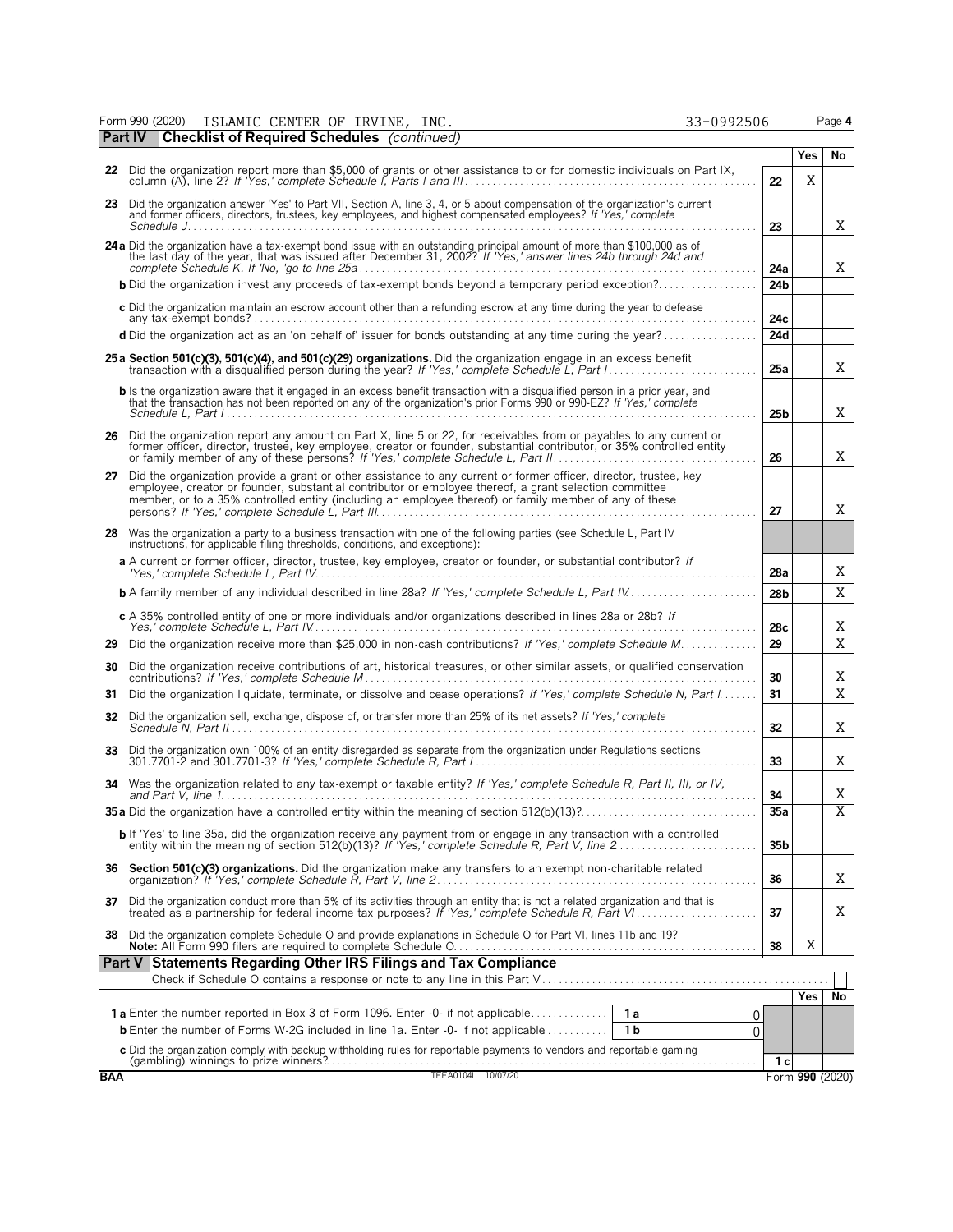|            | 33-0992506<br>Form 990 (2020)<br>ISLAMIC CENTER OF IRVINE, INC.                                                                                                                                                                                  |                |            | Page 5                  |
|------------|--------------------------------------------------------------------------------------------------------------------------------------------------------------------------------------------------------------------------------------------------|----------------|------------|-------------------------|
| Part V     | Statements Regarding Other IRS Filings and Tax Compliance (continued)                                                                                                                                                                            |                |            |                         |
|            |                                                                                                                                                                                                                                                  |                | <b>Yes</b> | No                      |
|            | 2a Enter the number of employees reported on Form W-3, Transmittal of Wage and Tax Statements, filed for the calendar year ending with or within the year covered by this return<br>2a<br>38                                                     |                |            |                         |
|            | <b>b</b> If at least one is reported on line 2a, did the organization file all required federal employment tax returns?                                                                                                                          | 2b             | Χ          |                         |
|            | <b>Note:</b> If the sum of lines 1a and 2a is greater than 250, you may be required to e-file (see instructions)                                                                                                                                 |                |            |                         |
|            | <b>3a</b> Did the organization have unrelated business gross income of \$1,000 or more during the year?                                                                                                                                          | Зa             | Χ          |                         |
|            |                                                                                                                                                                                                                                                  | 3 <sub>b</sub> | Χ          |                         |
|            | 4a At any time during the calendar year, did the organization have an interest in, or a signature or other authority over, a<br>financial account in a foreign country (such as a bank account, securities account, or other financial account)? | 4а             |            | Χ                       |
|            | <b>b</b> If 'Yes,' enter the name of the foreign country                                                                                                                                                                                         |                |            |                         |
|            | See instructions for filing requirements for FinCEN Form 114, Report of Foreign Bank and Financial Accounts (FBAR).                                                                                                                              |                |            |                         |
|            | <b>5a</b> Was the organization a party to a prohibited tax shelter transaction at any time during the tax year?                                                                                                                                  | 5 a            |            | Χ                       |
|            | <b>b</b> Did any taxable party notify the organization that it was or is a party to a prohibited tax shelter transaction?                                                                                                                        | 5 <sub>b</sub> |            | Χ                       |
|            |                                                                                                                                                                                                                                                  | 5c             |            |                         |
|            | 6a Does the organization have annual gross receipts that are normally greater than \$100,000, and did the organization solicit any contributions that were not tax deductible as charitable contributions?                                       | 6a             |            | Χ                       |
|            | b If 'Yes,' did the organization include with every solicitation an express statement that such contributions or gifts were                                                                                                                      | 6b             |            |                         |
| 7          | Organizations that may receive deductible contributions under section 170(c).                                                                                                                                                                    |                |            |                         |
|            | a Did the organization receive a payment in excess of \$75 made partly as a contribution and partly for goods and<br>services provided to the payor?                                                                                             | 7a             |            | $\overline{\mathrm{X}}$ |
|            |                                                                                                                                                                                                                                                  | 7 <sub>b</sub> |            |                         |
|            | c Did the organization sell, exchange, or otherwise dispose of tangible personal property for which it was required to file                                                                                                                      |                |            |                         |
|            |                                                                                                                                                                                                                                                  | 7 с            |            | Χ                       |
|            |                                                                                                                                                                                                                                                  |                |            |                         |
|            | e Did the organization receive any funds, directly or indirectly, to pay premiums on a personal benefit contract?                                                                                                                                | <b>7e</b>      |            | Χ                       |
|            | f Did the organization, during the year, pay premiums, directly or indirectly, on a personal benefit contract?                                                                                                                                   | 7 f            |            | Χ                       |
|            | q If the organization received a contribution of qualified intellectual property, did the organization file Form 8899                                                                                                                            | 7 g            |            |                         |
|            | h If the organization received a contribution of cars, boats, airplanes, or other vehicles, did the organization file a                                                                                                                          | 7 h            |            |                         |
|            | Sponsoring organizations maintaining donor advised funds. Did a donor advised fund maintained by the sponsoring                                                                                                                                  |                |            |                         |
|            |                                                                                                                                                                                                                                                  | 8              |            |                         |
| 9          | Sponsoring organizations maintaining donor advised funds.                                                                                                                                                                                        |                |            |                         |
|            |                                                                                                                                                                                                                                                  | 9 a            |            |                         |
|            |                                                                                                                                                                                                                                                  | 9 <sub>b</sub> |            |                         |
|            | 10 Section 501(c)(7) organizations. Enter:                                                                                                                                                                                                       |                |            |                         |
|            | <b>a</b> Initiation fees and capital contributions included on Part VIII, line 12<br> 10a                                                                                                                                                        |                |            |                         |
|            | <b>b</b> Gross receipts, included on Form 990, Part VIII, line 12, for public use of club facilities<br>10 b                                                                                                                                     |                |            |                         |
|            | 11 Section 501(c)(12) organizations. Enter:                                                                                                                                                                                                      |                |            |                         |
|            | 11a                                                                                                                                                                                                                                              |                |            |                         |
|            | <b>b</b> Gross income from other sources (Do not net amounts due or paid to other sources<br>11 <sub>b</sub>                                                                                                                                     |                |            |                         |
|            | 12a Section 4947(a)(1) non-exempt charitable trusts. Is the organization filing Form 990 in lieu of Form 1041?                                                                                                                                   | 12a            |            |                         |
|            | <b>b</b> If 'Yes,' enter the amount of tax-exempt interest received or accrued during the year   12b                                                                                                                                             |                |            |                         |
|            | 13 Section 501(c)(29) qualified nonprofit health insurance issuers.                                                                                                                                                                              |                |            |                         |
|            |                                                                                                                                                                                                                                                  | 13a            |            |                         |
|            | <b>Note:</b> See the instructions for additional information the organization must report on Schedule O.                                                                                                                                         |                |            |                         |
|            | <b>b</b> Enter the amount of reserves the organization is required to maintain by the states in<br>which the organization is licensed to issue qualified health plans<br>13 b                                                                    |                |            |                         |
|            | 13c                                                                                                                                                                                                                                              |                |            | Χ                       |
|            |                                                                                                                                                                                                                                                  | 14 a           |            |                         |
|            | <b>b</b> If 'Yes,' has it filed a Form 720 to report these payments? If 'No,' provide an explanation on Schedule O                                                                                                                               | 14 b           |            |                         |
|            | 15 Is the organization subject to the section 4960 tax on payment(s) of more than \$1,000,000 in remuneration or<br>If 'Yes,' see instructions and file Form 4720, Schedule N.                                                                   | 15             |            | Χ                       |
|            |                                                                                                                                                                                                                                                  |                |            | Χ                       |
|            | 16 Is the organization an educational institution subject to the section 4968 excise tax on net investment income?<br>If 'Yes,' complete Form 4720, Schedule O.                                                                                  | 16             |            |                         |
| <b>BAA</b> | TEEA0105L 10/07/20                                                                                                                                                                                                                               |                |            | Form 990 (2020)         |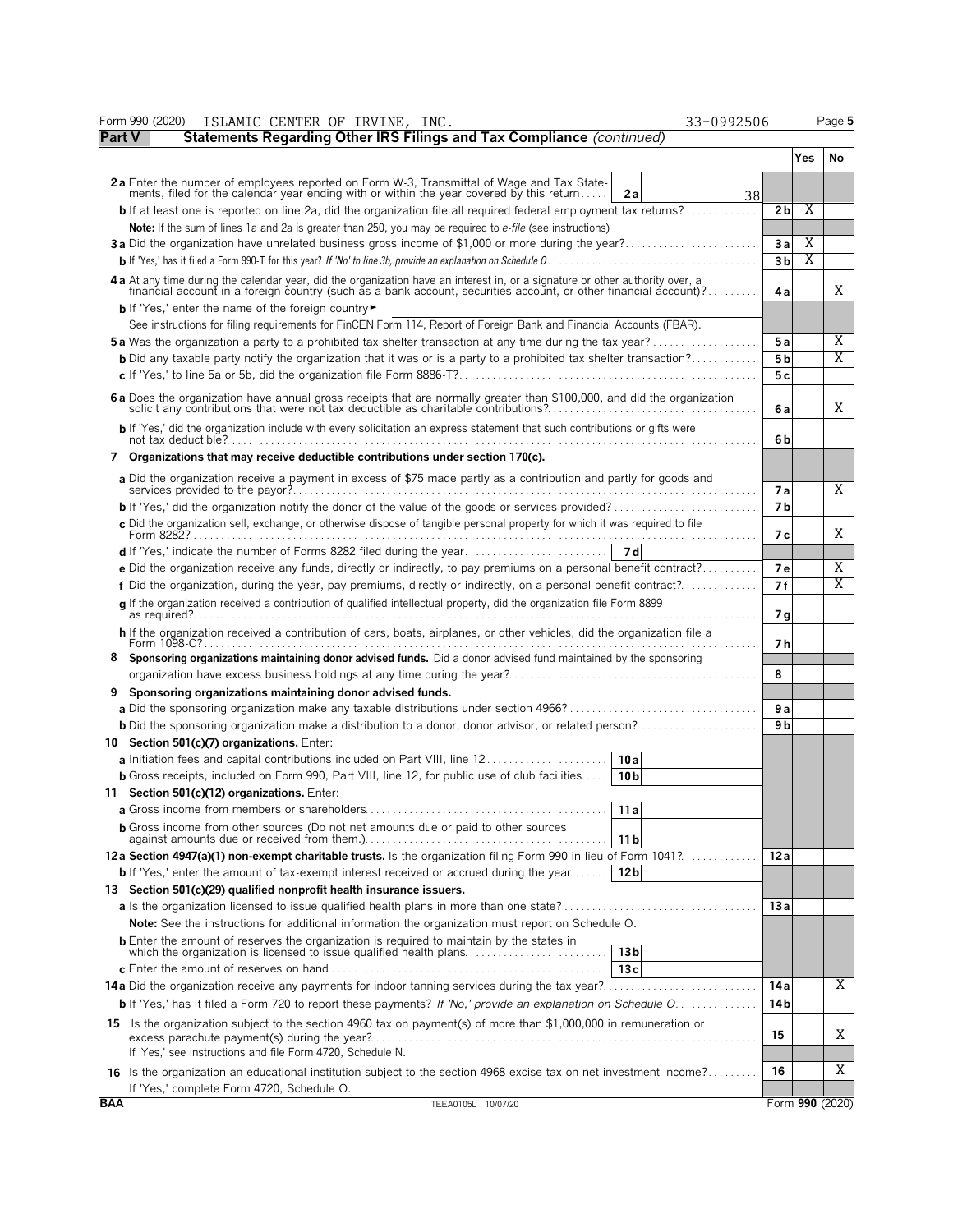Form 990 (2020) Page **6** ISLAMIC CENTER OF IRVINE, INC. 33-0992506

**Part VI Governance, Management, and Disclosure** *For each 'Yes' response to lines 2 through 7b below, and for a 'No' response to line 8a, 8b, or 10b below, describe the circumstances, processes, or changes on Schedule O. See instructions.* Check if Schedule O contains a response or note to any line in this Part VI. . . . . . . . . . . . . . . . . . . . . . . . . . . . . . . . . . . . . . . . . . . . . . . . . . X

| <b>Section A. Governing Body and Management</b> |
|-------------------------------------------------|

|                                                                                                                                                                                                                                            |                                                                                                                                                                                                                                          |                 | <b>Yes</b> | No             |  |  |  |  |  |
|--------------------------------------------------------------------------------------------------------------------------------------------------------------------------------------------------------------------------------------------|------------------------------------------------------------------------------------------------------------------------------------------------------------------------------------------------------------------------------------------|-----------------|------------|----------------|--|--|--|--|--|
|                                                                                                                                                                                                                                            | <b>1a</b> Enter the number of voting members of the governing body at the end of the tax year<br>1a<br>5                                                                                                                                 |                 |            |                |  |  |  |  |  |
|                                                                                                                                                                                                                                            | If there are material differences in voting rights among members of the governing body, or if the governing body delegated broad                                                                                                         |                 |            |                |  |  |  |  |  |
|                                                                                                                                                                                                                                            | authority to an executive committee or similar committee, explain on Schedule O.                                                                                                                                                         |                 |            |                |  |  |  |  |  |
|                                                                                                                                                                                                                                            | <b>b</b> Enter the number of voting members included on line 1a, above, who are independent 1 1b<br>5                                                                                                                                    |                 |            |                |  |  |  |  |  |
|                                                                                                                                                                                                                                            | 2 Did any officer, director, trustee, or key employee have a family relationship or a business relationship with any other                                                                                                               | $\overline{2}$  |            | Χ              |  |  |  |  |  |
| 3                                                                                                                                                                                                                                          | Did the organization delegate control over management duties customarily performed by or under the direct supervision<br>of officers, directors, trustees, or key employees to a management company or other person?                     | 3               |            | X              |  |  |  |  |  |
|                                                                                                                                                                                                                                            | 4 Did the organization make any significant changes to its governing documents                                                                                                                                                           |                 |            |                |  |  |  |  |  |
|                                                                                                                                                                                                                                            |                                                                                                                                                                                                                                          | 4<br>5          |            | Χ<br>Χ         |  |  |  |  |  |
| Did the organization become aware during the year of a significant diversion of the organization's assets?                                                                                                                                 |                                                                                                                                                                                                                                          |                 |            |                |  |  |  |  |  |
|                                                                                                                                                                                                                                            |                                                                                                                                                                                                                                          | 6               | X          |                |  |  |  |  |  |
|                                                                                                                                                                                                                                            | 7a Did the organization have members, stockholders, or other persons who had the power to elect or appoint one or more                                                                                                                   | 7а              | Χ          |                |  |  |  |  |  |
|                                                                                                                                                                                                                                            | <b>b</b> Are any governance decisions of the organization reserved to (or subject to approval by) members,                                                                                                                               | 7 <sub>b</sub>  | Χ          |                |  |  |  |  |  |
| 8                                                                                                                                                                                                                                          | Did the organization contemporaneously document the meetings held or written actions undertaken during the year by<br>the following:                                                                                                     |                 |            |                |  |  |  |  |  |
|                                                                                                                                                                                                                                            |                                                                                                                                                                                                                                          | 8 a<br>8b       | X          | X              |  |  |  |  |  |
|                                                                                                                                                                                                                                            | 9 Is there any officer, director, trustee, or key employee listed in Part VII, Section A, who cannot be reached at the                                                                                                                   |                 |            |                |  |  |  |  |  |
|                                                                                                                                                                                                                                            | Section B. Policies (This Section B requests information about policies not required by the Internal Revenue Code.)                                                                                                                      | 9               |            | Χ              |  |  |  |  |  |
|                                                                                                                                                                                                                                            |                                                                                                                                                                                                                                          |                 | <b>Yes</b> | No             |  |  |  |  |  |
|                                                                                                                                                                                                                                            |                                                                                                                                                                                                                                          | 10a             |            | X              |  |  |  |  |  |
|                                                                                                                                                                                                                                            | b If 'Yes,' did the organization have written policies and procedures governing the activities of such chapters, affiliates, and branches to ensure their                                                                                |                 |            |                |  |  |  |  |  |
|                                                                                                                                                                                                                                            |                                                                                                                                                                                                                                          | 10 <sub>b</sub> |            |                |  |  |  |  |  |
|                                                                                                                                                                                                                                            |                                                                                                                                                                                                                                          | 11a             |            | Χ              |  |  |  |  |  |
|                                                                                                                                                                                                                                            | b Describe in Schedule O the process, if any, used by the organization to review this Form 990. SEE SCHEDULE O                                                                                                                           |                 |            |                |  |  |  |  |  |
|                                                                                                                                                                                                                                            |                                                                                                                                                                                                                                          | 12a             | Χ          |                |  |  |  |  |  |
|                                                                                                                                                                                                                                            | <b>b</b> Were officers, directors, or trustees, and key employees required to disclose annually interests that could give rise                                                                                                           | 12 <sub>b</sub> |            | Χ              |  |  |  |  |  |
|                                                                                                                                                                                                                                            | c Did the organization regularly and consistently monitor and enforce compliance with the policy? If 'Yes,' describe in                                                                                                                  | 12c             |            | X              |  |  |  |  |  |
|                                                                                                                                                                                                                                            |                                                                                                                                                                                                                                          | 13              |            | X              |  |  |  |  |  |
|                                                                                                                                                                                                                                            |                                                                                                                                                                                                                                          | 14              |            | X              |  |  |  |  |  |
|                                                                                                                                                                                                                                            | 15 Did the process for determining compensation of the following persons include a review and approval by independent<br>persons, comparability data, and contemporaneous substantiation of the deliberation and decision?               |                 |            |                |  |  |  |  |  |
|                                                                                                                                                                                                                                            |                                                                                                                                                                                                                                          | 15a             |            | Χ              |  |  |  |  |  |
|                                                                                                                                                                                                                                            |                                                                                                                                                                                                                                          | 15 <sub>b</sub> |            | $\overline{X}$ |  |  |  |  |  |
|                                                                                                                                                                                                                                            | If 'Yes' to line 15a or 15b, describe the process in Schedule O (see instructions).                                                                                                                                                      |                 |            |                |  |  |  |  |  |
|                                                                                                                                                                                                                                            | 16a Did the organization invest in, contribute assets to, or participate in a joint venture or similar arrangement with a<br>taxable entity during the year?                                                                             | 16 a            |            | Y              |  |  |  |  |  |
|                                                                                                                                                                                                                                            | <b>b</b> If 'Yes,' did the organization follow a written policy or procedure requiring the organization to evaluate its<br>participation in joint venture arrangements under applicable federal tax law, and take steps to safeguard the | 16 b            |            |                |  |  |  |  |  |
|                                                                                                                                                                                                                                            | Section C. Disclosure                                                                                                                                                                                                                    |                 |            |                |  |  |  |  |  |
| 17                                                                                                                                                                                                                                         | List the states with which a copy of this Form 990 is required to be filed $\blacktriangleright$<br>NONE                                                                                                                                 |                 |            |                |  |  |  |  |  |
| 18 Section 6104 requires an organization to make its Forms 1023 (1024 or 1024-A, if applicable), 990, and 990-T (Section 501(c)(3)s only)<br>available for public inspection. Indicate how you made these available. Check all that apply. |                                                                                                                                                                                                                                          |                 |            |                |  |  |  |  |  |
|                                                                                                                                                                                                                                            | Own website<br>Another's website<br>Upon request<br>Other (explain on Schedule O)                                                                                                                                                        |                 |            |                |  |  |  |  |  |
| 19                                                                                                                                                                                                                                         | Describe on Schedule O whether (and if so, how) the organization made its governing documents, conflict of interest policy, and financial statements available to<br>the public during the tax year.<br>SEE SCHEDULE O                   |                 |            |                |  |  |  |  |  |
| 20                                                                                                                                                                                                                                         | State the name, address, and telephone number of the person who possesses the organization's books and records ►                                                                                                                         |                 |            |                |  |  |  |  |  |

|            | REHAN | iTRAZT<br>SΗ | TRIJMAN | IRVINE ( | CA | 92620    | 949-786-4264 |                       |
|------------|-------|--------------|---------|----------|----|----------|--------------|-----------------------|
| <b>BAA</b> |       |              |         |          |    | FEA0106L | 10/07/20     | 990<br>(2020)<br>∙orm |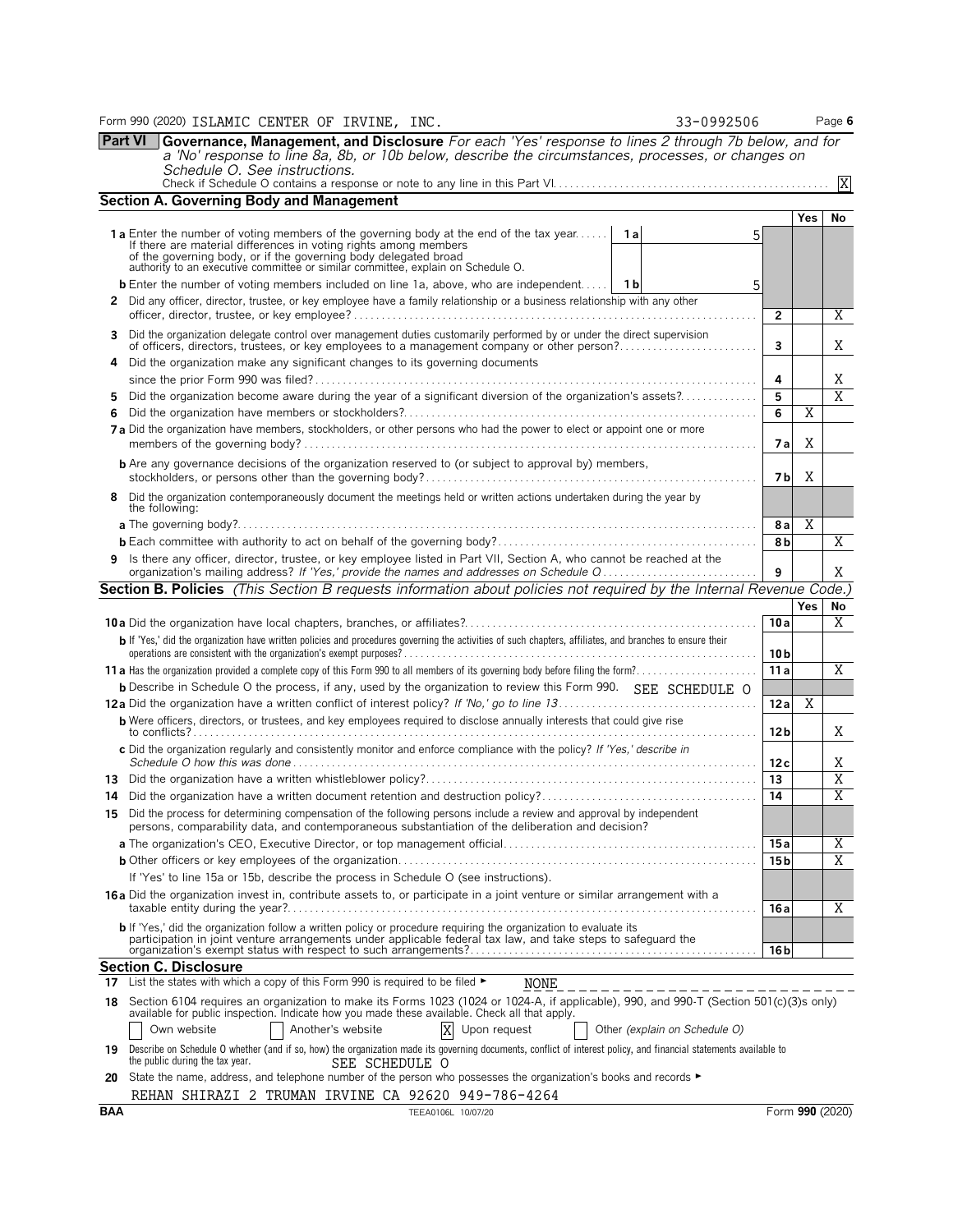| Form 990 (2020)                                                                                                                               | ISLAMIC CENTER OF IRVINE, INC.                                                                                                                                                                                              | 33-0992506 | Page 7 |  |  |  |  |  |  |
|-----------------------------------------------------------------------------------------------------------------------------------------------|-----------------------------------------------------------------------------------------------------------------------------------------------------------------------------------------------------------------------------|------------|--------|--|--|--|--|--|--|
| Part VII   Compensation of Officers, Directors, Trustees, Key Employees, Highest Compensated Employees, and<br><b>Independent Contractors</b> |                                                                                                                                                                                                                             |            |        |  |  |  |  |  |  |
|                                                                                                                                               |                                                                                                                                                                                                                             |            |        |  |  |  |  |  |  |
| Section A. Officers, Directors, Trustees, Key Employees, and Highest Compensated Employees                                                    |                                                                                                                                                                                                                             |            |        |  |  |  |  |  |  |
| organization's tax year.                                                                                                                      | <b>1 a</b> Complete this table for all persons required to be listed. Report compensation for the calendar year ending with or within the                                                                                   |            |        |  |  |  |  |  |  |
|                                                                                                                                               | • List all of the organization's current officers, directors, trustees (whether individuals or organizations), regardless of amount of<br>compensation. Enter -0- in columns (D), (E), and (F) if no compensation was paid. |            |        |  |  |  |  |  |  |
|                                                                                                                                               | • List all of the organization's current key employees, if any. See instructions for definition of 'key employee.'                                                                                                          |            |        |  |  |  |  |  |  |

? List the organization's five **current** highest compensated employees (other than an officer, director, trustee, or key employee) who received reportable compensation (Box 5 of Form W-2 and/or Box 7 of Form 1099-MISC) of more than \$100,000 from the organization and any related organizations.

? List all of the organization's **former** officers, key employees, and highest compensated employees who received more than \$100,000 of reportable compensation from the organization and any related organizations.

? List all of the organization's **former directors or trustees** that received, in the capacity as a former director or trustee of the organization, more than \$10,000 of reportable compensation from the organization and any related organizations.

See instructions for the order in which to list the persons above.

Check this box if neither the organization nor any related organization compensated any current officer, director, or trustee. X

|                       |                                                                                                                                                      | (C)               |                       |                   |              |                                                                                        |        |                                        |                                          |                                                                       |
|-----------------------|------------------------------------------------------------------------------------------------------------------------------------------------------|-------------------|-----------------------|-------------------|--------------|----------------------------------------------------------------------------------------|--------|----------------------------------------|------------------------------------------|-----------------------------------------------------------------------|
| (A)<br>Name and title |                                                                                                                                                      |                   |                       | director/trustee) |              | Position (do not check more<br>than one box, unless person<br>is both an officer and a |        | (D)<br>Reportable<br>compensation from | (E)<br>Reportable<br>compensation from   | (F)<br>Estimated amount<br>of other                                   |
|                       | per<br>week<br>$\frac{\text{week}}{\text{hours for}}$<br>hours for related<br>related<br>organiza-<br>organiza-<br>tions<br>below<br>dotted<br>line) | ndividual trustee | Institutional trustee | <b>Officer</b>    | Key employee | Highest compensated<br>employee                                                        | Former | the organization<br>(W-2/1099-MISC)    | related organizations<br>(W-2/1099-MISC) | compensation from<br>the organization<br>and related<br>organizations |
| (1) OMAR LATIF        | $\overline{7}$                                                                                                                                       |                   |                       |                   |              |                                                                                        |        |                                        |                                          |                                                                       |
| CFO                   | $\Omega$                                                                                                                                             | X                 |                       | Χ                 |              |                                                                                        |        | 0                                      | $\mathbf 0$ .                            | $0_{\cdot}$                                                           |
| SALEEM SATTAR<br>(2)  | 10                                                                                                                                                   |                   |                       |                   |              |                                                                                        |        |                                        |                                          |                                                                       |
| CHAIRMAN              | 0                                                                                                                                                    | X                 |                       |                   |              |                                                                                        |        | 0                                      | $\mathbf 0$ .                            | $\mathbf 0$ .                                                         |
| AMIRA ABED<br>(3)     | $\overline{7}$                                                                                                                                       |                   |                       |                   |              |                                                                                        |        |                                        |                                          |                                                                       |
| SECRETARY             | 0                                                                                                                                                    | X                 |                       | Χ                 |              |                                                                                        |        | 0                                      | $0$ .                                    | 0.                                                                    |
| (4)<br>SADAF AGHA     | 15                                                                                                                                                   |                   |                       |                   |              |                                                                                        |        |                                        |                                          |                                                                       |
| PRESIDENT             | 0                                                                                                                                                    | X                 |                       | Χ                 |              |                                                                                        |        | 0                                      | 0.                                       | 0.                                                                    |
| IFFAT QAMAR<br>(5)    | $\overline{5}$                                                                                                                                       |                   |                       |                   |              |                                                                                        |        |                                        |                                          |                                                                       |
| TRUSTEE               | $\Omega$                                                                                                                                             | X                 |                       |                   |              |                                                                                        |        | 0                                      | $\mathbf 0$ .                            | $\mathbf 0$ .                                                         |
| (6)                   |                                                                                                                                                      |                   |                       |                   |              |                                                                                        |        |                                        |                                          |                                                                       |
| (7)                   |                                                                                                                                                      |                   |                       |                   |              |                                                                                        |        |                                        |                                          |                                                                       |
| (8)                   |                                                                                                                                                      |                   |                       |                   |              |                                                                                        |        |                                        |                                          |                                                                       |
| (9)                   |                                                                                                                                                      |                   |                       |                   |              |                                                                                        |        |                                        |                                          |                                                                       |
| (10)                  |                                                                                                                                                      |                   |                       |                   |              |                                                                                        |        |                                        |                                          |                                                                       |
| (11)                  |                                                                                                                                                      |                   |                       |                   |              |                                                                                        |        |                                        |                                          |                                                                       |
| (12)                  |                                                                                                                                                      |                   |                       |                   |              |                                                                                        |        |                                        |                                          |                                                                       |
| (13)                  |                                                                                                                                                      |                   |                       |                   |              |                                                                                        |        |                                        |                                          |                                                                       |
| (14)                  |                                                                                                                                                      |                   |                       |                   |              |                                                                                        |        |                                        |                                          |                                                                       |
| <b>BAA</b>            | TEEA0107L 10/07/20                                                                                                                                   |                   |                       |                   |              |                                                                                        |        |                                        |                                          | Form 990 (2020)                                                       |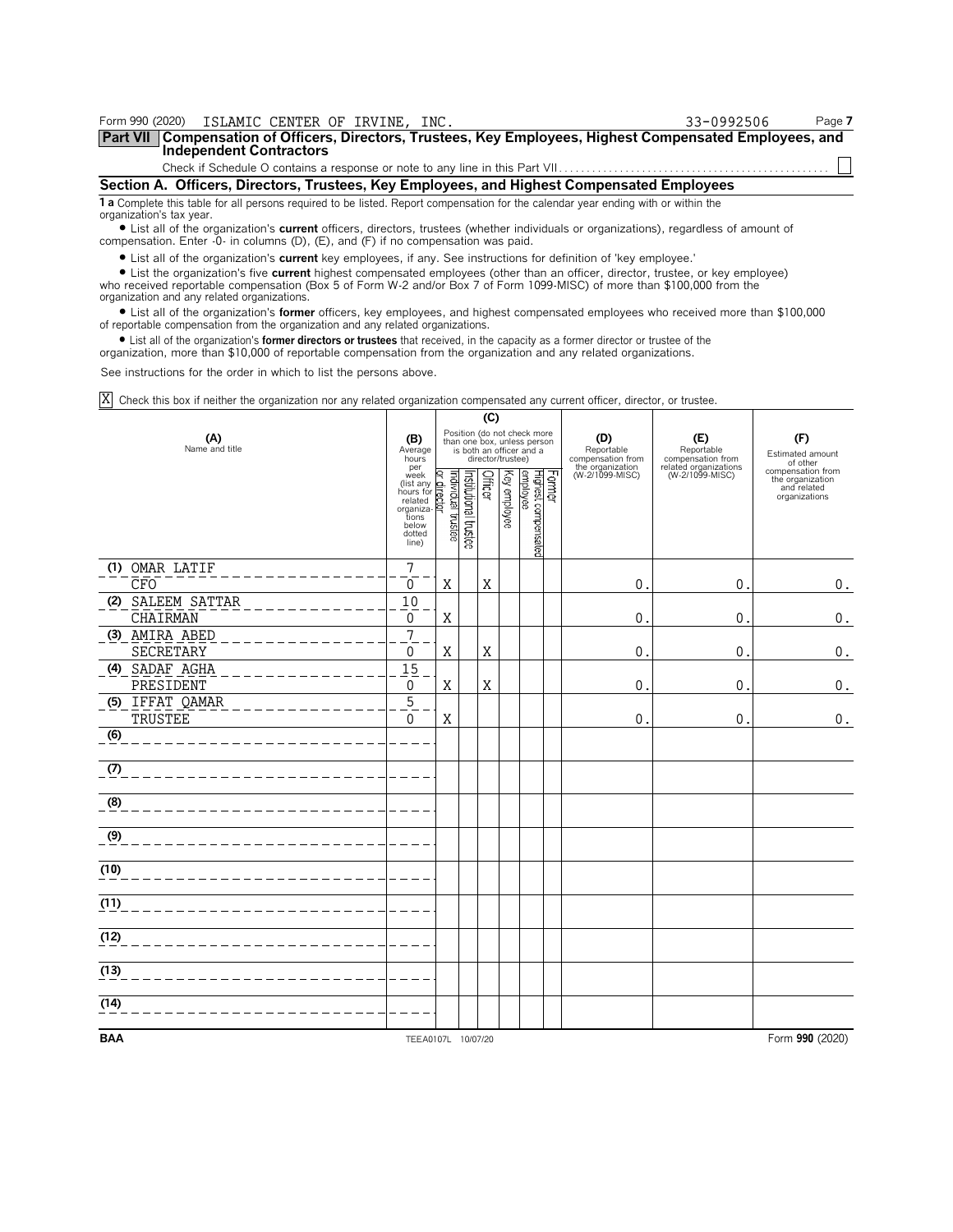Form 990 (2020) ISLAMIC CENTER OF IRVINE,INC. 33-0992506 Page **8** ISLAMIC CENTER OF IRVINE, INC. 33-0992506

**Part VII Section A. Officers, Directors, Trustees, Key Employees, and Highest Compensated Employees** *(continued)*

| 1 GIL VII      | occubii A. Onicci 3, Director 3, Trustees, Tey Employees, and Inghest Obilipensated Employees (Committed)                                                                                     | (B)                                                                 |                                   |                                 |                 |                                                                                                 |        |                                        |                                          |                     |                                                                       |               |
|----------------|-----------------------------------------------------------------------------------------------------------------------------------------------------------------------------------------------|---------------------------------------------------------------------|-----------------------------------|---------------------------------|-----------------|-------------------------------------------------------------------------------------------------|--------|----------------------------------------|------------------------------------------|---------------------|-----------------------------------------------------------------------|---------------|
|                | (A)<br>Name and title                                                                                                                                                                         |                                                                     |                                   |                                 | (C)<br>Position | (do not check more than one<br>box, unless person is both an<br>officer and a director/trustee) |        | (D)<br>Reportable<br>compensation from | (E)<br>Reportable<br>compensation from   |                     | (F)<br>Estimated amount<br>of other                                   |               |
|                |                                                                                                                                                                                               | week<br>(list any<br>hours<br>for<br>related<br>organiza<br>- tions | Individual trustee<br>or director | Officer<br>nstitutional trustee | Key employee    | Highest compensated<br>employee                                                                 | Former | the organization<br>(W-2/1099-MISC)    | related organizations<br>(W-2/1099-MISC) |                     | compensation from<br>the organization<br>and related<br>organizations |               |
|                |                                                                                                                                                                                               | below<br>dotted<br>line)                                            |                                   |                                 |                 |                                                                                                 |        |                                        |                                          |                     |                                                                       |               |
| (15)           |                                                                                                                                                                                               |                                                                     |                                   |                                 |                 |                                                                                                 |        |                                        |                                          |                     |                                                                       |               |
| (16)           |                                                                                                                                                                                               |                                                                     |                                   |                                 |                 |                                                                                                 |        |                                        |                                          |                     |                                                                       |               |
| (17)           |                                                                                                                                                                                               |                                                                     |                                   |                                 |                 |                                                                                                 |        |                                        |                                          |                     |                                                                       |               |
| (18)           |                                                                                                                                                                                               |                                                                     |                                   |                                 |                 |                                                                                                 |        |                                        |                                          |                     |                                                                       |               |
| (19)           |                                                                                                                                                                                               |                                                                     |                                   |                                 |                 |                                                                                                 |        |                                        |                                          |                     |                                                                       |               |
| (20)           |                                                                                                                                                                                               |                                                                     |                                   |                                 |                 |                                                                                                 |        |                                        |                                          |                     |                                                                       |               |
| (21)           | ______________________                                                                                                                                                                        |                                                                     |                                   |                                 |                 |                                                                                                 |        |                                        |                                          |                     |                                                                       |               |
| (22)           |                                                                                                                                                                                               |                                                                     |                                   |                                 |                 |                                                                                                 |        |                                        |                                          |                     |                                                                       |               |
| (23)           |                                                                                                                                                                                               |                                                                     |                                   |                                 |                 |                                                                                                 |        |                                        |                                          |                     |                                                                       |               |
| (24)           |                                                                                                                                                                                               |                                                                     |                                   |                                 |                 |                                                                                                 |        |                                        |                                          |                     |                                                                       |               |
| (25)           |                                                                                                                                                                                               |                                                                     |                                   |                                 |                 |                                                                                                 |        |                                        |                                          |                     |                                                                       |               |
|                |                                                                                                                                                                                               |                                                                     |                                   |                                 |                 |                                                                                                 |        | 0.                                     | 0.                                       |                     |                                                                       | 0.            |
|                |                                                                                                                                                                                               |                                                                     |                                   |                                 |                 |                                                                                                 |        | 0.                                     | 0.                                       |                     |                                                                       | $\mathbf 0$ . |
| $\overline{2}$ | Total number of individuals (including but not limited to those listed above) who received more than \$100,000 of reportable compensation                                                     |                                                                     |                                   |                                 |                 |                                                                                                 |        | $\theta$ .                             | 0.                                       |                     |                                                                       | 0.            |
|                | from the organization $\blacktriangleright$<br><sup>0</sup>                                                                                                                                   |                                                                     |                                   |                                 |                 |                                                                                                 |        |                                        |                                          |                     |                                                                       |               |
| з              | Did the organization list any former officer, director, trustee, key employee, or highest compensated employee                                                                                |                                                                     |                                   |                                 |                 |                                                                                                 |        |                                        |                                          |                     | Yes                                                                   | No            |
| 4              | For any individual listed on line 1a, is the sum of reportable compensation and other compensation from                                                                                       |                                                                     |                                   |                                 |                 |                                                                                                 |        |                                        |                                          | 3                   |                                                                       | Χ             |
|                | the organization and related organizations greater than \$150,000? If 'Yes,' complete Schedule J for<br>such individual                                                                       |                                                                     |                                   |                                 |                 |                                                                                                 |        |                                        |                                          | 4                   |                                                                       | Χ             |
| 5              | Did any person listed on line 1a receive or accrue compensation from any unrelated organization or individual                                                                                 |                                                                     |                                   |                                 |                 |                                                                                                 |        |                                        |                                          | 5                   |                                                                       | X             |
|                | <b>Section B. Independent Contractors</b><br>1 Complete this table for your five highest compensated independent contractors that received more than \$100,000 of                             |                                                                     |                                   |                                 |                 |                                                                                                 |        |                                        |                                          |                     |                                                                       |               |
|                | compensation from the organization. Report compensation for the calendar year ending with or within the organization's tax year.<br>(A)<br>Name and business address                          |                                                                     |                                   |                                 |                 |                                                                                                 |        |                                        | (B)<br>Description of services           | (C)<br>Compensation |                                                                       |               |
|                |                                                                                                                                                                                               |                                                                     |                                   |                                 |                 |                                                                                                 |        |                                        |                                          |                     |                                                                       |               |
|                |                                                                                                                                                                                               |                                                                     |                                   |                                 |                 |                                                                                                 |        |                                        |                                          |                     |                                                                       |               |
|                |                                                                                                                                                                                               |                                                                     |                                   |                                 |                 |                                                                                                 |        |                                        |                                          |                     |                                                                       |               |
|                | 2 Total number of independent contractors (including but not limited to those listed above) who received more than<br>\$100,000 of compensation from the organization $\blacktriangleright$ 0 |                                                                     |                                   |                                 |                 |                                                                                                 |        |                                        |                                          |                     |                                                                       |               |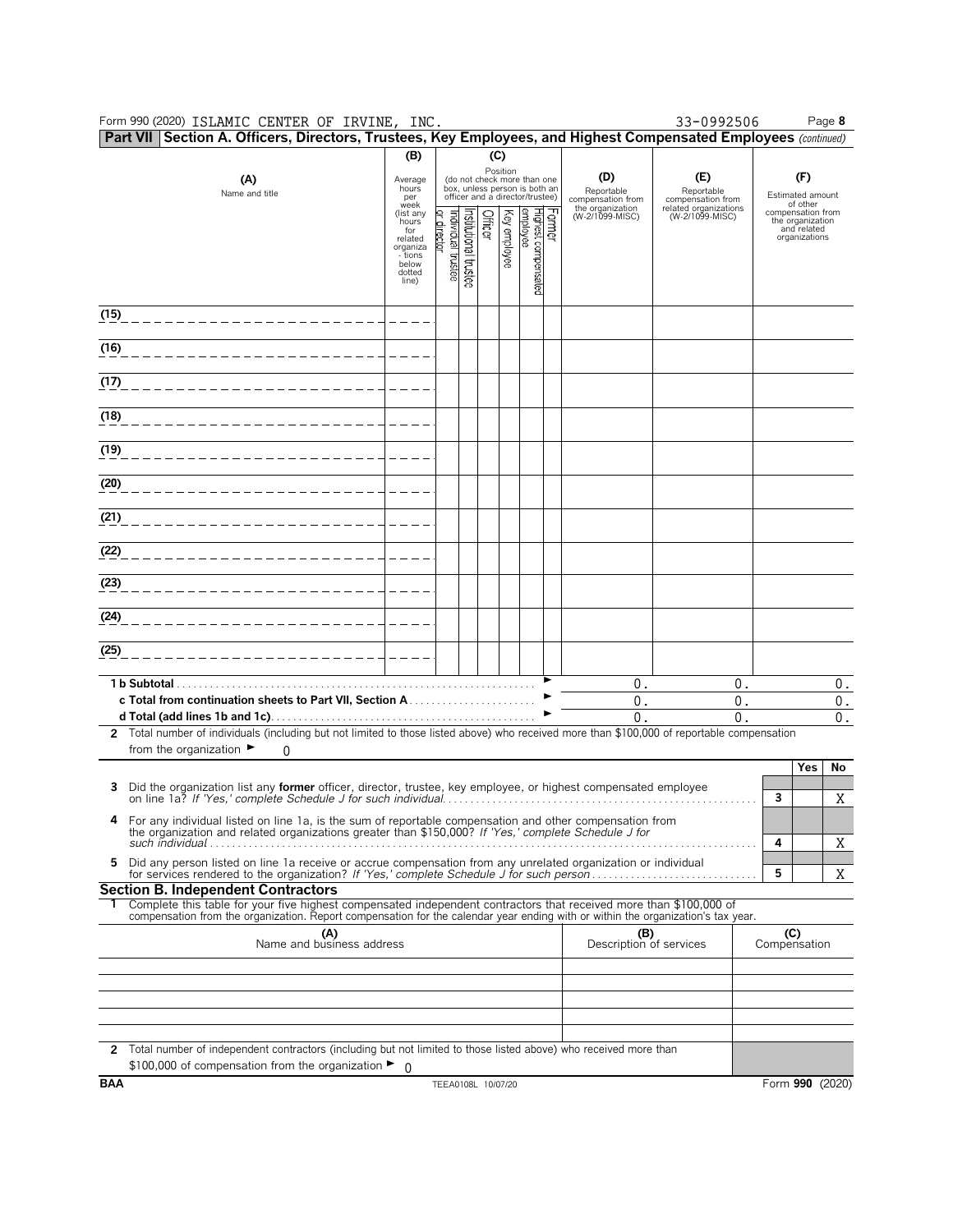### Form 990 (2020) ISLAMIC CENTER OF IRVINE INC. 33-0992506 Page **9** ISLAMIC CENTER OF IRVINE, INC.  $33-0992506$

### **Part VIII Statement of Revenue**

|                                                           |                                               |                                                                                     |                 |          |                |                      | (A)<br>Total revenue | (B)<br>Related or<br>exempt<br>function<br>revenue | (C)<br>Unrelated<br>business<br>revenue | (D)<br>Revenue<br>excluded from tax<br>under sections<br>512-514 |
|-----------------------------------------------------------|-----------------------------------------------|-------------------------------------------------------------------------------------|-----------------|----------|----------------|----------------------|----------------------|----------------------------------------------------|-----------------------------------------|------------------------------------------------------------------|
|                                                           |                                               | 1a Federated campaigns                                                              |                 |          | 1a             |                      |                      |                                                    |                                         |                                                                  |
|                                                           |                                               | <b>b</b> Membership dues                                                            |                 |          | 1 <sub>b</sub> | 50,280               |                      |                                                    |                                         |                                                                  |
|                                                           |                                               | c Fundraising events                                                                |                 |          | 1 <sub>c</sub> |                      |                      |                                                    |                                         |                                                                  |
|                                                           |                                               | <b>d</b> Related organizations $\ldots$                                             |                 |          | 1 <sub>d</sub> |                      |                      |                                                    |                                         |                                                                  |
|                                                           |                                               | <b>e</b> Government grants (contributions) $\ldots$                                 |                 | 1 e      |                |                      |                      |                                                    |                                         |                                                                  |
| Contributions, Gifts, Grants<br>and Other Similar Amounts |                                               | f All other contributions, gifts, grants, and<br>similar amounts not included above |                 |          | 1 f            | 1,552,264.           |                      |                                                    |                                         |                                                                  |
|                                                           |                                               | <b>q</b> Noncash contributions included in                                          |                 |          | 1 <sub>g</sub> | 16,948.              |                      |                                                    |                                         |                                                                  |
|                                                           |                                               |                                                                                     |                 |          |                | ٠                    | 1,602,544.           |                                                    |                                         |                                                                  |
|                                                           |                                               |                                                                                     |                 |          |                | <b>Business Code</b> |                      |                                                    |                                         |                                                                  |
|                                                           |                                               | 2ª WEEKEND SCHOOL TUITION                                                           |                 |          |                |                      | 87,985.              | 87,985.                                            |                                         |                                                                  |
|                                                           |                                               | <b>b QURAN INSTITUTE</b>                                                            |                 |          |                |                      | 79,600.              | 79,600.                                            |                                         |                                                                  |
|                                                           |                                               | c ADVERTISING                                                                       |                 |          |                | 541800               | 8,790                |                                                    | 8,790.                                  |                                                                  |
|                                                           |                                               | d ARABIC 101                                                                        |                 |          |                |                      | 7,800                | 7,800.                                             |                                         |                                                                  |
|                                                           |                                               | e FRIDAY LUNCH                                                                      |                 |          |                |                      | 5,834.               | 5,834.                                             |                                         |                                                                  |
|                                                           |                                               | f All other program service revenue                                                 |                 |          |                |                      | 3,011                | 3,011                                              |                                         |                                                                  |
| Program Service Revenue                                   |                                               |                                                                                     |                 |          |                |                      | 193,020.             |                                                    |                                         |                                                                  |
|                                                           |                                               | Investment income (including dividends, interest, and                               |                 |          |                |                      |                      |                                                    |                                         |                                                                  |
|                                                           | 3                                             |                                                                                     |                 |          |                |                      | 206.                 | 206.                                               |                                         |                                                                  |
|                                                           | 4                                             | Income from investment of tax-exempt bond proceeds ▶                                |                 |          |                |                      |                      |                                                    |                                         |                                                                  |
|                                                           | 5                                             |                                                                                     |                 |          |                |                      |                      |                                                    |                                         |                                                                  |
|                                                           |                                               |                                                                                     |                 | (i) Real |                | (ii) Personal        |                      |                                                    |                                         |                                                                  |
|                                                           |                                               | <b>6a</b> Gross rents $6a$                                                          |                 |          | 6,985.         |                      |                      |                                                    |                                         |                                                                  |
|                                                           |                                               | <b>b</b> Less: rental expenses                                                      | 6b              |          |                |                      |                      |                                                    |                                         |                                                                  |
|                                                           |                                               | c Rental income or (loss) $6c$                                                      |                 |          | 6,985.         |                      |                      |                                                    |                                         |                                                                  |
|                                                           |                                               |                                                                                     |                 |          |                |                      | 6,985.               | 6,985.                                             |                                         |                                                                  |
|                                                           |                                               | (i) Securities<br><b>7 a</b> Gross amount from                                      |                 |          | (ii) Other     |                      |                      |                                                    |                                         |                                                                  |
|                                                           |                                               | sales of assets                                                                     |                 |          |                |                      |                      |                                                    |                                         |                                                                  |
|                                                           |                                               | other than inventory                                                                | 7а              | 44, 424. |                |                      |                      |                                                    |                                         |                                                                  |
|                                                           |                                               | <b>b</b> Less: cost or other basis<br>and sales expenses                            | 7b              | 41,980.  |                |                      |                      |                                                    |                                         |                                                                  |
|                                                           |                                               | <b>c</b> Gain or (loss)                                                             | $\overline{7}c$ |          | 2,444.         |                      |                      |                                                    |                                         |                                                                  |
|                                                           |                                               | <b>d</b> Net gain or (loss).                                                        |                 |          |                |                      | 2,444.               | 2,444                                              |                                         |                                                                  |
|                                                           |                                               | 8 a Gross income from fundraising events                                            |                 |          |                |                      |                      |                                                    |                                         |                                                                  |
|                                                           |                                               | (not including $\mathbf S$                                                          |                 |          |                |                      |                      |                                                    |                                         |                                                                  |
|                                                           |                                               | of contributions reported on line 1c).                                              |                 |          |                |                      |                      |                                                    |                                         |                                                                  |
|                                                           |                                               | See Part IV, line 18                                                                |                 |          | 8a             |                      |                      |                                                    |                                         |                                                                  |
| ther Revenue                                              |                                               | <b>b</b> Less: direct expenses $\ldots$ .                                           |                 |          | 8 <sub>b</sub> |                      |                      |                                                    |                                         |                                                                  |
|                                                           |                                               | c Net income or (loss) from fundraising events                                      |                 |          |                | ►                    |                      |                                                    |                                         |                                                                  |
|                                                           |                                               | <b>9 a</b> Gross income from gaming activities.                                     |                 |          |                |                      |                      |                                                    |                                         |                                                                  |
|                                                           |                                               | See Part IV, line 19                                                                |                 |          | 9а             |                      |                      |                                                    |                                         |                                                                  |
|                                                           |                                               | <b>b</b> Less: direct expenses $\ldots$ .                                           |                 |          | 9b             |                      |                      |                                                    |                                         |                                                                  |
|                                                           |                                               | <b>c</b> Net income or (loss) from gaming activities                                |                 |          |                |                      |                      |                                                    |                                         |                                                                  |
|                                                           |                                               | <b>10a</b> Gross sales of inventory, less                                           |                 |          |                |                      |                      |                                                    |                                         |                                                                  |
|                                                           |                                               | returns and allowances.                                                             |                 |          | 10a            |                      |                      |                                                    |                                         |                                                                  |
|                                                           |                                               | <b>b</b> Less: $cost$ of goods sold                                                 |                 |          | 10b            |                      |                      |                                                    |                                         |                                                                  |
|                                                           |                                               | <b>c</b> Net income or (loss) from sales of inventory                               |                 |          |                |                      |                      |                                                    |                                         |                                                                  |
|                                                           |                                               |                                                                                     |                 |          |                | <b>Business Code</b> |                      |                                                    |                                         |                                                                  |
| Miscellaneous                                             | Revenue<br>$\alpha$ b<br>$\alpha$<br>$\alpha$ |                                                                                     |                 |          |                |                      |                      |                                                    |                                         |                                                                  |
|                                                           |                                               |                                                                                     |                 |          |                |                      |                      |                                                    |                                         |                                                                  |
|                                                           |                                               |                                                                                     |                 |          |                |                      |                      |                                                    |                                         |                                                                  |
|                                                           |                                               | <b>d</b> All other revenue.                                                         |                 |          |                |                      |                      |                                                    |                                         |                                                                  |
|                                                           |                                               |                                                                                     |                 |          |                | ٠                    |                      |                                                    |                                         |                                                                  |
|                                                           | 12                                            | Total revenue. See instructions                                                     |                 |          |                |                      | 1,805,199.           | 193,865.                                           | 8,790.                                  | 0.                                                               |
| <b>BAA</b>                                                |                                               |                                                                                     |                 |          |                |                      | TEEA0109L 10/07/20   |                                                    |                                         | Form 990 (2020)                                                  |

 $\overline{\phantom{0}}$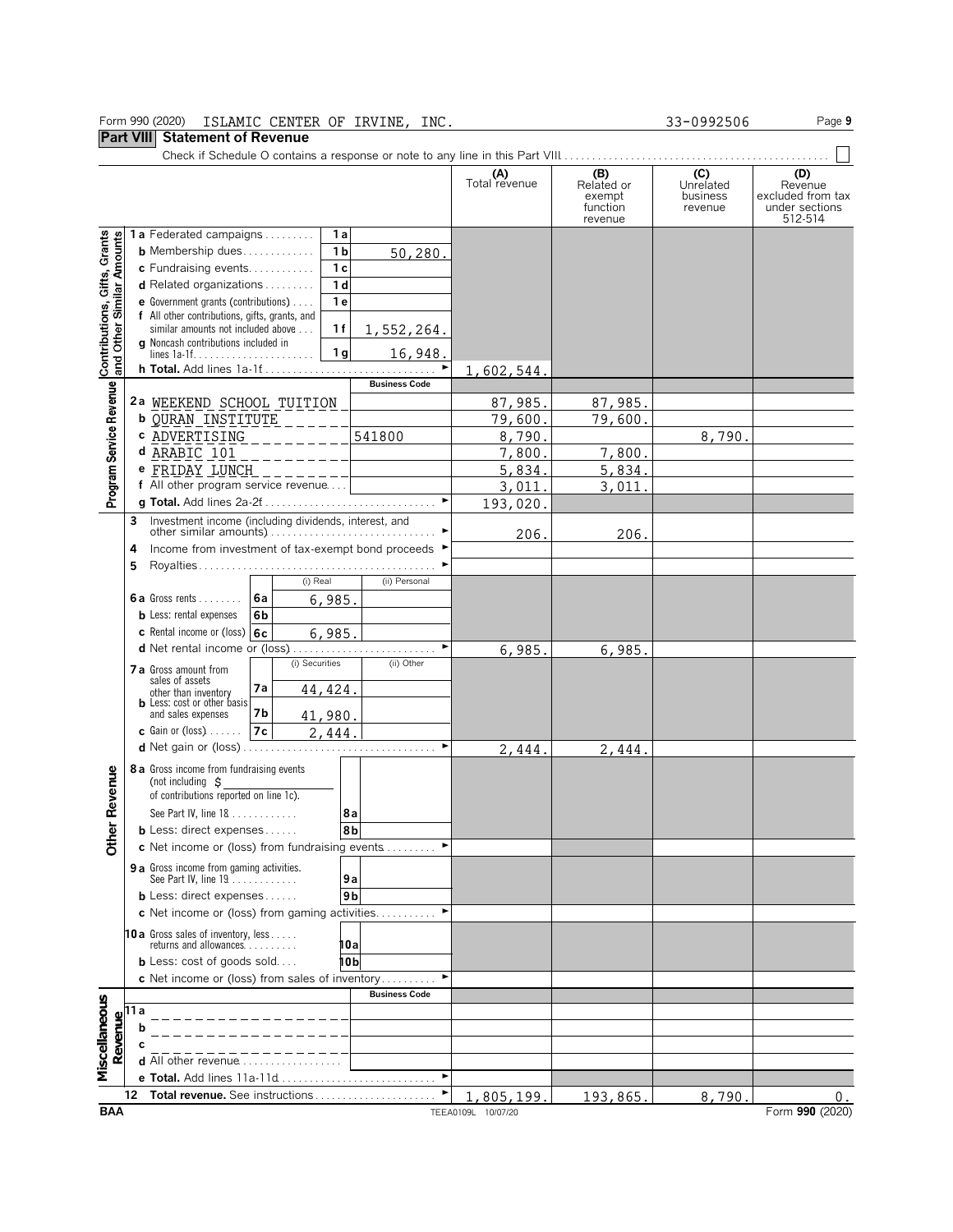### Form 990 (2020) Page **10** ISLAMIC CENTER OF IRVINE, INC. 33-0992506

# **Part IX** | Statement of Functional Expenses

|                | Section 501(c)(3) and 501(c)(4) organizations must complete all columns. All other organizations must complete column (A).                                                                                                                            |                       |                                    |                                                      |                                |
|----------------|-------------------------------------------------------------------------------------------------------------------------------------------------------------------------------------------------------------------------------------------------------|-----------------------|------------------------------------|------------------------------------------------------|--------------------------------|
|                |                                                                                                                                                                                                                                                       |                       |                                    |                                                      |                                |
|                | Do not include amounts reported on lines<br>6b, 7b, 8b, 9b, and 10b of Part VIII.                                                                                                                                                                     | (A)<br>Total expenses | (B)<br>Program service<br>expenses | $\overline{C}$<br>Management and<br>general expenses | (D)<br>Fundraising<br>expenses |
| $\mathbf{1}$   | Grants and other assistance to domestic<br>organizations and domestic governments.                                                                                                                                                                    | 1,873,965.            | 1,873,965.                         |                                                      |                                |
| $\overline{2}$ | Grants and other assistance to domestic<br>individuals. See Part IV, line 22                                                                                                                                                                          | 651,420.              | 651,420.                           |                                                      |                                |
| 3              | Grants and other assistance to foreign<br>organizations, foreign governments, and for-<br>eign individuals. See Part IV, lines 15 and 16                                                                                                              |                       |                                    |                                                      |                                |
| 4<br>5         | Benefits paid to or for members<br>Compensation of current officers, directors,<br>trustees, and key employees                                                                                                                                        | $\mathbf{0}$          | 0                                  | 0 <sub>1</sub>                                       | $\mathbf 0$ .                  |
| 6              | Compensation not included above to<br>disqualified persons (as defined under<br>section 4958(f)(1)) and persons described                                                                                                                             | 0.                    | 0.                                 | 0.                                                   | 0.                             |
| 7              | Other salaries and wages                                                                                                                                                                                                                              | 561,670.              | 561,670.                           |                                                      |                                |
| 8              | Pension plan accruals and contributions<br>(include section $401(k)$ and $403(b)$ )<br>$emplover contributions) \dots \dots \dots \dots \dots \dots \dots \dots$                                                                                      |                       |                                    |                                                      |                                |
| 9              | Other employee benefits                                                                                                                                                                                                                               |                       |                                    |                                                      |                                |
| 10             | Payroll taxes                                                                                                                                                                                                                                         |                       |                                    |                                                      |                                |
|                | 11 Fees for services (nonemployees):                                                                                                                                                                                                                  |                       |                                    |                                                      |                                |
|                |                                                                                                                                                                                                                                                       |                       |                                    |                                                      |                                |
|                |                                                                                                                                                                                                                                                       |                       |                                    |                                                      |                                |
|                |                                                                                                                                                                                                                                                       |                       |                                    |                                                      |                                |
|                |                                                                                                                                                                                                                                                       |                       |                                    |                                                      |                                |
|                |                                                                                                                                                                                                                                                       |                       |                                    |                                                      |                                |
|                | e Professional fundraising services. See Part IV, line 17                                                                                                                                                                                             |                       |                                    |                                                      |                                |
|                | f Investment management fees                                                                                                                                                                                                                          |                       |                                    |                                                      |                                |
|                | g Other. (If line 11g amount exceeds 10% of line 25, column<br>(A) amount, list line 11g expenses on Schedule $0.$ ).                                                                                                                                 |                       |                                    |                                                      |                                |
|                | <b>12</b> Advertising and promotion                                                                                                                                                                                                                   |                       |                                    |                                                      |                                |
| 13             |                                                                                                                                                                                                                                                       |                       |                                    |                                                      |                                |
| 14             | Information technology                                                                                                                                                                                                                                | 6,494.                |                                    | 6,494.                                               |                                |
| 15             |                                                                                                                                                                                                                                                       |                       |                                    |                                                      |                                |
| 16             | Occupancy                                                                                                                                                                                                                                             |                       |                                    |                                                      |                                |
| 17             |                                                                                                                                                                                                                                                       |                       |                                    |                                                      |                                |
| 18             | Payments of travel or entertainment<br>expenses for any federal, state, or local<br>public officials                                                                                                                                                  |                       |                                    |                                                      |                                |
| 19<br>20       | Conferences, conventions, and meetings                                                                                                                                                                                                                |                       |                                    |                                                      |                                |
| 21             | Payments to affiliates                                                                                                                                                                                                                                |                       |                                    |                                                      |                                |
|                | 22 Depreciation, depletion, and amortization                                                                                                                                                                                                          | 12,520.               |                                    | 12,520                                               |                                |
| 23             | Insurance                                                                                                                                                                                                                                             | 10,954.               |                                    | 10,954.                                              |                                |
|                | 24 Other expenses. Itemize expenses not<br>covered above (List miscellaneous expenses<br>on line 24e. If line 24e amount exceeds 10%<br>of line 25, column (A) amount, list line 24e<br>expenses on Schedule O.)                                      |                       |                                    |                                                      |                                |
|                | a BANK CHARGES                                                                                                                                                                                                                                        | 37.102.               | 18,662.                            | 18,440.                                              |                                |
|                | <b>b</b> SECURITY                                                                                                                                                                                                                                     | 23,015                | 999                                | 22,016.                                              |                                |
|                | c <u>UTILITIES</u>                                                                                                                                                                                                                                    | 19,374                |                                    | 19,374                                               |                                |
|                | d JANITORIAL                                                                                                                                                                                                                                          | 18,236.               |                                    | 18,236.                                              |                                |
|                | e All other expenses                                                                                                                                                                                                                                  | 72,363.               | 36,196.                            | 36,167.                                              |                                |
| 25             | Total functional expenses. Add lines 1 through 24e                                                                                                                                                                                                    | 3,287,113.            | 3, 142, 912.                       | 144,201.                                             | 0.                             |
|                |                                                                                                                                                                                                                                                       |                       |                                    |                                                      |                                |
| 26             | Joint costs. Complete this line only if<br>the organization reported in column (B)<br>joint costs from a combined educational<br>campaign and fundraising solicitation.<br>Check here $\blacktriangleright$<br>if following<br>SOP 98-2 (ASC 958-720) |                       |                                    |                                                      |                                |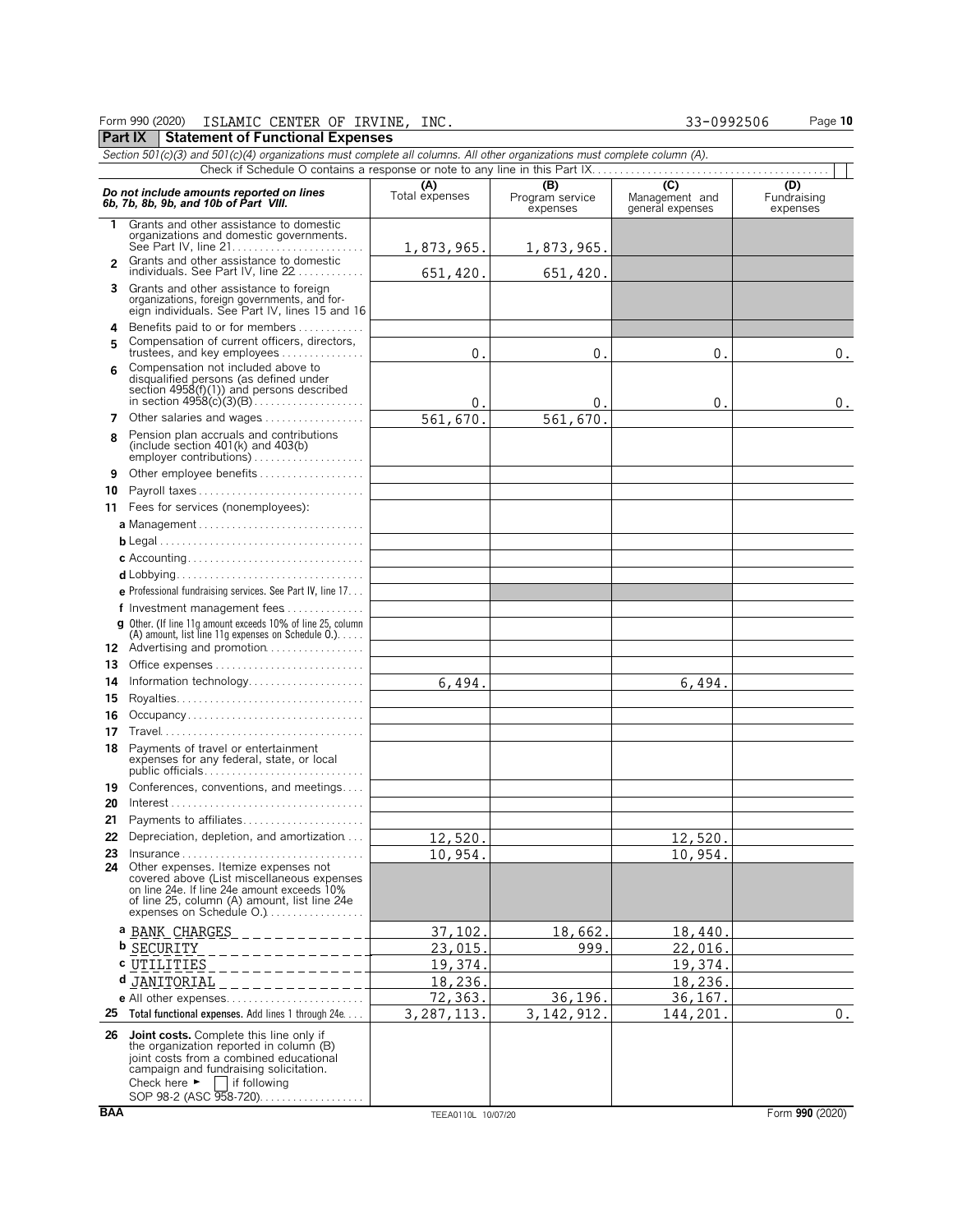### Form 990 (2020) ISLAMIC CENTER OF IRVINE, INC. 33-0992506 Page **11**

**Part X Balance Sheet**<br>Check if Schedule O

|                  | $1$ all $\Lambda$ | Palantt VII                                                                                                                                                                                                        |                    |              |                          |                |                    |
|------------------|-------------------|--------------------------------------------------------------------------------------------------------------------------------------------------------------------------------------------------------------------|--------------------|--------------|--------------------------|----------------|--------------------|
|                  |                   |                                                                                                                                                                                                                    |                    |              | (A)<br>Beginning of year |                | (B)<br>End of year |
|                  | 1                 |                                                                                                                                                                                                                    |                    |              | 5,857,751.               | 1              | 4, 478, 721.       |
|                  | 2                 |                                                                                                                                                                                                                    |                    |              |                          | $\overline{2}$ |                    |
|                  | 3                 |                                                                                                                                                                                                                    |                    |              |                          | 3              |                    |
|                  | 4                 |                                                                                                                                                                                                                    |                    |              |                          | 4              |                    |
|                  | 5                 | Loans and other receivables from any current or former officer, director, trustee, key employee, creator or founder, substantial contributor, or 35%<br>controlled entity or family member of any of these persons |                    |              |                          | 5              |                    |
|                  | 6                 | Loans and other receivables from other disqualified persons (as defined under                                                                                                                                      |                    |              |                          |                |                    |
|                  |                   | section $4958(f)(1)$ , and persons described in section $4958(c)(3)(B)$                                                                                                                                            |                    |              |                          | 6              |                    |
|                  | 7                 |                                                                                                                                                                                                                    |                    |              | 1,200.                   | $\overline{7}$ | 1,200.             |
|                  | 8                 |                                                                                                                                                                                                                    |                    |              |                          | 8              |                    |
| Assets           | 9                 |                                                                                                                                                                                                                    |                    |              |                          | 9              |                    |
|                  |                   |                                                                                                                                                                                                                    |                    | 168,487.     |                          |                |                    |
|                  |                   |                                                                                                                                                                                                                    | 10 <sub>b</sub>    | 100,635.     | 29,704.                  | 10c            | 67,852.            |
|                  | 11                |                                                                                                                                                                                                                    |                    |              | 25,032.                  | 11             |                    |
|                  | 12                |                                                                                                                                                                                                                    |                    |              |                          | 12             |                    |
|                  | 13                | Investments – program-related. See Part IV, line 11                                                                                                                                                                |                    |              | 13                       |                |                    |
|                  | 14                |                                                                                                                                                                                                                    |                    |              | 14                       |                |                    |
|                  | 15                |                                                                                                                                                                                                                    |                    |              | 15                       |                |                    |
|                  | 16                | <b>Total assets.</b> Add lines 1 through 15 (must equal line 33)                                                                                                                                                   |                    | 5, 913, 687. | 16                       | 4,547,773.     |                    |
|                  | 17                |                                                                                                                                                                                                                    |                    |              | 17                       |                |                    |
|                  | 18                |                                                                                                                                                                                                                    |                    |              | 18                       |                |                    |
|                  | 19                |                                                                                                                                                                                                                    |                    |              |                          | 19             |                    |
|                  | 20                |                                                                                                                                                                                                                    |                    |              |                          | 20             |                    |
|                  | 21                | Escrow or custodial account liability. Complete Part IV of Schedule D.                                                                                                                                             |                    |              |                          | 21             |                    |
| Liabilities      | 22                | Loans and other payables to any current or former officer, director, trustee,<br>key employee, creator or founder, substantial contributor, or 35%<br>controlled entity or family member of any of these persons   |                    |              |                          |                |                    |
|                  |                   |                                                                                                                                                                                                                    |                    |              |                          | 22             |                    |
|                  | 23                | Secured mortgages and notes payable to unrelated third parties<br>Unsecured notes and loans payable to unrelated third parties                                                                                     |                    |              |                          | 23<br>24       |                    |
|                  | 24<br>25          |                                                                                                                                                                                                                    |                    |              |                          |                | 116,000.           |
|                  |                   | Other liabilities (including federal income tax, payables to related third parties, and other liabilities not included on lines 17-24). Complete Part X of Schedule D.                                             |                    |              |                          | 25             |                    |
|                  | 26                |                                                                                                                                                                                                                    |                    |              | 0                        | 26             | 116,000.           |
| <b>Balances</b>  |                   | Organizations that follow FASB ASC 958, check here ►<br>and complete lines 27, 28, 32, and 33.                                                                                                                     |                    |              |                          |                |                    |
|                  | 27                |                                                                                                                                                                                                                    |                    |              |                          | 27             |                    |
|                  | 28                |                                                                                                                                                                                                                    |                    |              |                          | 28             |                    |
| ē                |                   | Organizations that do not follow FASB ASC 958, check here ►<br>and complete lines 29 through 33.                                                                                                                   |                    | $\mathbf X$  |                          |                |                    |
| Net Assets or Fu | 29                |                                                                                                                                                                                                                    |                    |              | 2, 119, 489.             | 29             | 2,642,799.         |
|                  | 30                | Paid-in or capital surplus, or land, building, or equipment fund                                                                                                                                                   |                    |              | 3,794,198.               | 30             | 1,788,974.         |
|                  | 31                | Retained earnings, endowment, accumulated income, or other funds                                                                                                                                                   |                    |              |                          | 31             |                    |
|                  | 32                |                                                                                                                                                                                                                    |                    |              | 5, 913, 687.             | 32             | 4, 431, 773.       |
|                  | 33                |                                                                                                                                                                                                                    |                    |              | 5, 913, 687.             | 33             | 4,547,773.         |
| <b>BAA</b>       |                   |                                                                                                                                                                                                                    | TEEA0111L 10/07/20 |              |                          |                | Form 990 (2020)    |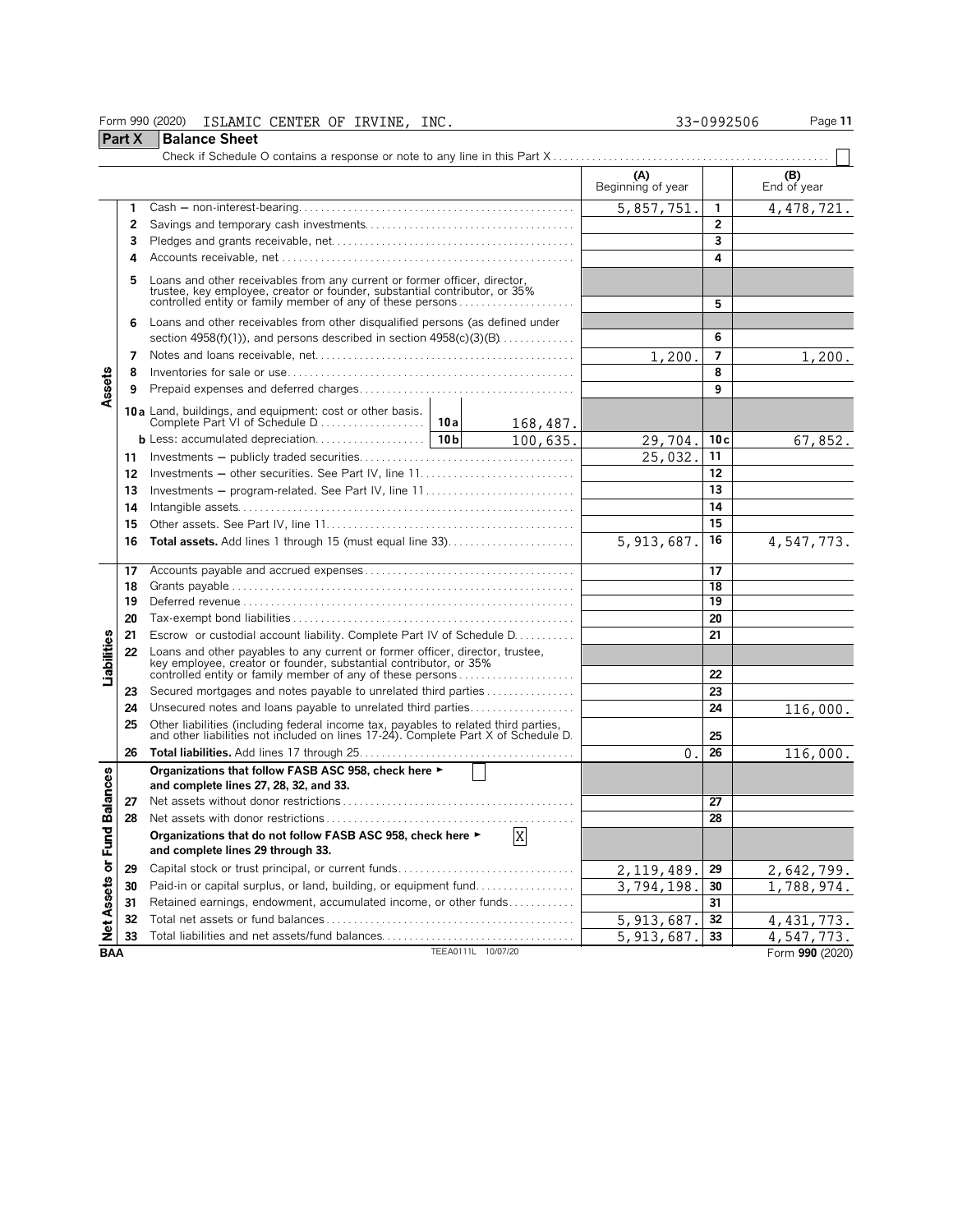|                | Form 990 (2020) ISLAMIC CENTER OF IRVINE, INC.                                                                                                                                                                                                       | 33-0992506     |                 | Page 12 |
|----------------|------------------------------------------------------------------------------------------------------------------------------------------------------------------------------------------------------------------------------------------------------|----------------|-----------------|---------|
| <b>Part XI</b> | Reconciliation of Net Assets                                                                                                                                                                                                                         |                |                 |         |
|                |                                                                                                                                                                                                                                                      |                |                 |         |
| 1              |                                                                                                                                                                                                                                                      | $\overline{1}$ | 1,805,199.      |         |
| 2              |                                                                                                                                                                                                                                                      | $\overline{2}$ | 3,287,113.      |         |
| 3              |                                                                                                                                                                                                                                                      | 3              | $-1,481,914.$   |         |
| 4              | Net assets or fund balances at beginning of year (must equal Part X, line 32, column (A))                                                                                                                                                            | 4              | 5, 913, 687.    |         |
| 5              |                                                                                                                                                                                                                                                      | 5              |                 |         |
| 6              |                                                                                                                                                                                                                                                      | 6              |                 |         |
| 7              |                                                                                                                                                                                                                                                      | $\overline{ }$ |                 |         |
| 8              |                                                                                                                                                                                                                                                      | 8              |                 |         |
| 9              |                                                                                                                                                                                                                                                      | 9              |                 | 0.      |
| 10             | Net assets or fund balances at end of year. Combine lines 3 through 9 (must equal Part X, line 32,                                                                                                                                                   |                |                 |         |
|                |                                                                                                                                                                                                                                                      | 10             | 4, 431, 773.    |         |
|                | <b>Part XII Financial Statements and Reporting</b>                                                                                                                                                                                                   |                |                 |         |
|                |                                                                                                                                                                                                                                                      |                |                 |         |
|                |                                                                                                                                                                                                                                                      |                | Yes             | No      |
|                | 1 Accounting method used to prepare the Form 990:<br>X Cash<br>Accrual<br>Other                                                                                                                                                                      |                |                 |         |
|                | If the organization changed its method of accounting from a prior year or checked 'Other,' explain<br>in Schedule O.                                                                                                                                 |                |                 |         |
|                | 2a Were the organization's financial statements compiled or reviewed by an independent accountant?                                                                                                                                                   |                | 2a              | X       |
|                | If 'Yes,' check a box below to indicate whether the financial statements for the year were compiled or reviewed on a<br>separate basis, consolidated basis, or both:<br>Consolidated basis<br>Separate basis<br>Both consolidated and separate basis |                |                 |         |
|                | <b>b</b> Were the organization's financial statements audited by an independent accountant?                                                                                                                                                          |                | 2 <sub>b</sub>  | Χ       |
|                | If 'Yes,' check a box below to indicate whether the financial statements for the year were audited on a separate<br>basis, consolidated basis, or both:<br>Consolidated basis<br>Separate basis<br>Both consolidated and separate basis              |                |                 |         |
|                | c If 'Yes' to line 2a or 2b, does the organization have a committee that assumes responsibility for oversight of the audit,<br>review, or compilation of its financial statements and selection of an independent accountant?                        |                | 2с              |         |
|                | If the organization changed either its oversight process or selection process during the tax year, explain<br>on Schedule O.                                                                                                                         |                |                 |         |
|                | 3a As a result of a federal award, was the organization required to undergo an audit or audits as set forth in the Single                                                                                                                            |                | Зa              | X       |
|                | <b>b</b> If 'Yes,' did the organization undergo the required audit or audits? If the organization did not undergo the required audit<br>or audits, explain why on Schedule O and describe any steps taken to undergo such audits                     |                | 3 <sub>b</sub>  |         |
| <b>BAA</b>     | TEEA0112L 10/19/20                                                                                                                                                                                                                                   |                | Form 990 (2020) |         |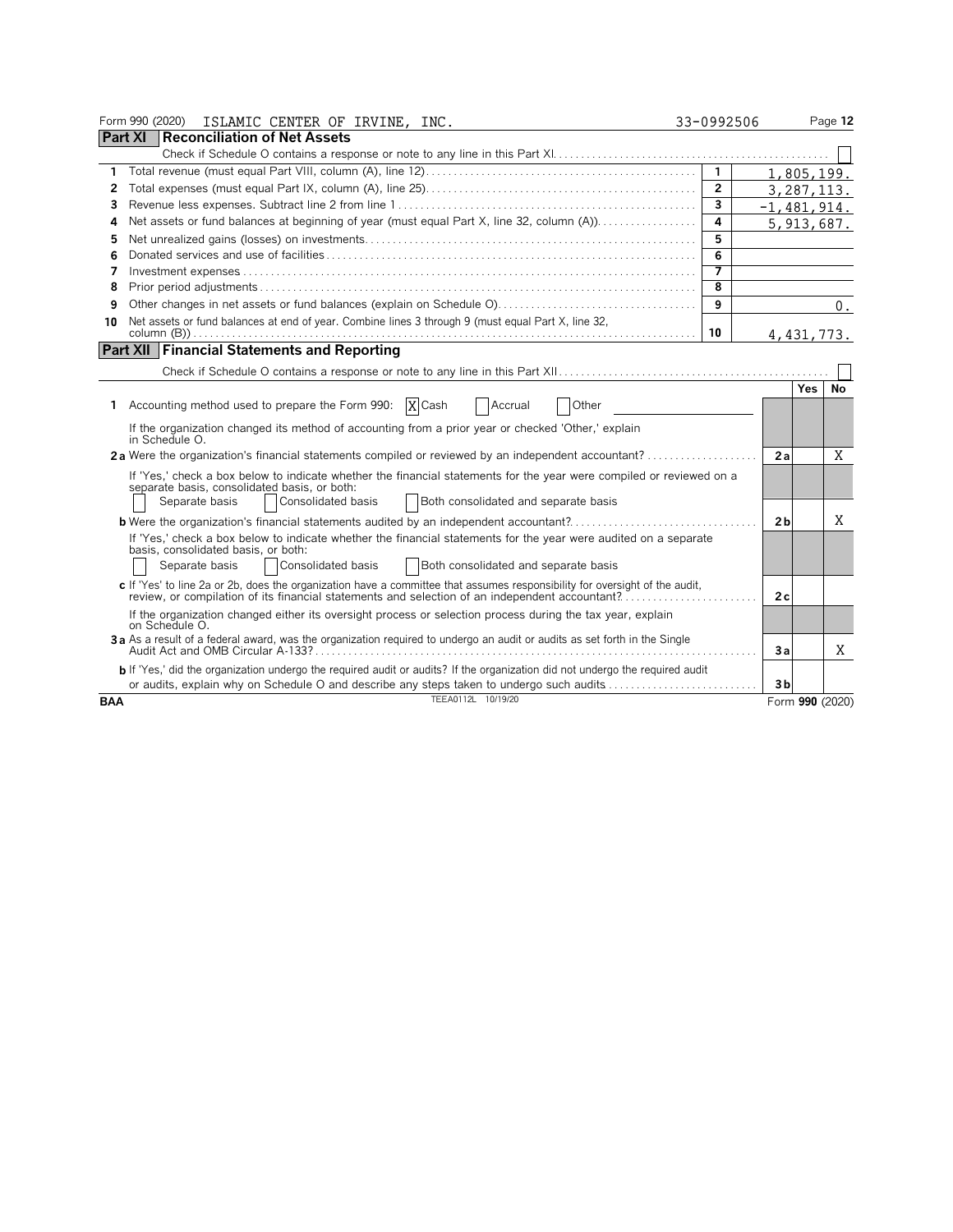|                   | <b>Public Charity Status and Public Support</b> | OMB No. 1545-0047 |
|-------------------|-------------------------------------------------|-------------------|
| <b>SCHEDULE A</b> |                                                 | 2020              |

**(C)**

**(D)**

**(E)**

**Total**

| SCHEDULE A<br>(Form 990 or 990-EZ) 1 | Complete if the organization is a section $501(c)(3)$ organization or a section | 2020 |
|--------------------------------------|---------------------------------------------------------------------------------|------|
|                                      | 4947(a)(1) nonexempt charitable trust.                                          |      |
|                                      | $\triangleright$ Attach to Form 880 or Form 880 F7                              |      |

| <b>Open to Public</b> |
|-----------------------|
| <b>Inspection</b>     |

| ► Attach to Form 990 or Form 990-EZ. |                                                                                                                                                                            |                                          |                                                                                         |                                                                                                                                                                                                                                                                                                                                                                                                                    |  | <b>Open to Public</b>                                                |                                                      |                                                                                                                                         |
|--------------------------------------|----------------------------------------------------------------------------------------------------------------------------------------------------------------------------|------------------------------------------|-----------------------------------------------------------------------------------------|--------------------------------------------------------------------------------------------------------------------------------------------------------------------------------------------------------------------------------------------------------------------------------------------------------------------------------------------------------------------------------------------------------------------|--|----------------------------------------------------------------------|------------------------------------------------------|-----------------------------------------------------------------------------------------------------------------------------------------|
|                                      | Department of the Treasury<br>Internal Revenue Service                                                                                                                     |                                          |                                                                                         | $\triangleright$ Go to www.irs.gov/Form990 for instructions and the latest information.                                                                                                                                                                                                                                                                                                                            |  |                                                                      |                                                      | Inspection                                                                                                                              |
|                                      | Name of the organization                                                                                                                                                   |                                          |                                                                                         |                                                                                                                                                                                                                                                                                                                                                                                                                    |  |                                                                      | <b>Employer identification number</b>                |                                                                                                                                         |
|                                      | ISLAMIC CENTER OF IRVINE, INC.                                                                                                                                             |                                          |                                                                                         |                                                                                                                                                                                                                                                                                                                                                                                                                    |  |                                                                      | 33-0992506                                           |                                                                                                                                         |
| Part I                               |                                                                                                                                                                            |                                          |                                                                                         | Reason for Public Charity Status. (All organizations must complete this part.) See instructions.                                                                                                                                                                                                                                                                                                                   |  |                                                                      |                                                      |                                                                                                                                         |
|                                      |                                                                                                                                                                            |                                          |                                                                                         | The organization is not a private foundation because it is: (For lines 1 through 12, check only one box.)                                                                                                                                                                                                                                                                                                          |  |                                                                      |                                                      |                                                                                                                                         |
| 1                                    |                                                                                                                                                                            |                                          |                                                                                         | A church, convention of churches, or association of churches described in <b>section 170(b)(1)(A)(i).</b>                                                                                                                                                                                                                                                                                                          |  |                                                                      |                                                      |                                                                                                                                         |
| $\overline{2}$                       |                                                                                                                                                                            |                                          |                                                                                         | A school described in section 170(b)(1)(A)(ii). (Attach Schedule E (Form 990 or 990-EZ).)                                                                                                                                                                                                                                                                                                                          |  |                                                                      |                                                      |                                                                                                                                         |
| 3                                    | A hospital or a cooperative hospital service organization described in <b>section 170(b)(1)(A)(iii).</b>                                                                   |                                          |                                                                                         |                                                                                                                                                                                                                                                                                                                                                                                                                    |  |                                                                      |                                                      |                                                                                                                                         |
| 4                                    | A medical research organization operated in conjunction with a hospital described in <b>section 170(b)(1)(A)(iii)</b> . Enter the hospital's                               |                                          |                                                                                         |                                                                                                                                                                                                                                                                                                                                                                                                                    |  |                                                                      |                                                      |                                                                                                                                         |
|                                      | name, city, and state:                                                                                                                                                     |                                          |                                                                                         |                                                                                                                                                                                                                                                                                                                                                                                                                    |  |                                                                      |                                                      |                                                                                                                                         |
| 5                                    | An organization operated for the benefit of a college or university owned or operated by a governmental unit described in<br>section 170(b)(1)(A)(iv). (Complete Part II.) |                                          |                                                                                         |                                                                                                                                                                                                                                                                                                                                                                                                                    |  |                                                                      |                                                      |                                                                                                                                         |
| 6<br>7                               |                                                                                                                                                                            |                                          |                                                                                         | A federal, state, or local government or governmental unit described in <b>section 170(b)(1)(A)(v).</b>                                                                                                                                                                                                                                                                                                            |  |                                                                      |                                                      |                                                                                                                                         |
|                                      |                                                                                                                                                                            |                                          | in section $170(b)(1)(A)(vi)$ . (Complete Part II.)                                     | An organization that normally receives a substantial part of its support from a governmental unit or from the general public described                                                                                                                                                                                                                                                                             |  |                                                                      |                                                      |                                                                                                                                         |
| 8                                    |                                                                                                                                                                            |                                          |                                                                                         | A community trust described in section 170(b)(1)(A)(vi). (Complete Part II.)                                                                                                                                                                                                                                                                                                                                       |  |                                                                      |                                                      |                                                                                                                                         |
| 9                                    |                                                                                                                                                                            |                                          |                                                                                         | An agricultural research organization described in <b>section 170(b)(1)(A)(ix)</b> operated in conjunction with a land-grant college                                                                                                                                                                                                                                                                               |  |                                                                      |                                                      |                                                                                                                                         |
|                                      |                                                                                                                                                                            |                                          |                                                                                         | or university or a non-land-grant college of agriculture (see instructions). Enter the name, city, and state of the college or                                                                                                                                                                                                                                                                                     |  |                                                                      |                                                      |                                                                                                                                         |
|                                      | university:                                                                                                                                                                |                                          |                                                                                         |                                                                                                                                                                                                                                                                                                                                                                                                                    |  |                                                                      |                                                      |                                                                                                                                         |
| 10                                   |                                                                                                                                                                            |                                          | June 30, 1975. See section 509(a)(2). (Complete Part III.)                              | An organization that normally receives (1) more than 33-1/3% of its support from contributions, membership fees, and gross receipts<br>from activities related to its exempt functions, subject to certain exceptions; and (2) no more than 33-1/3% of its support from gross<br>investment income and unrelated business taxable income (less section 511 tax) from businesses acquired by the organization after |  |                                                                      |                                                      |                                                                                                                                         |
| 11                                   |                                                                                                                                                                            |                                          |                                                                                         | An organization organized and operated exclusively to test for public safety. See section 509(a)(4).                                                                                                                                                                                                                                                                                                               |  |                                                                      |                                                      |                                                                                                                                         |
| 12                                   |                                                                                                                                                                            |                                          |                                                                                         | or more publicly supported organizations described in section 509(a)(1) or section 509(a)(2). See section 509(a)(3). Check the box in<br>lines 12a through 12d that describes the type of supporting organization and complete lines 12e, 12f, and 12g.                                                                                                                                                            |  |                                                                      |                                                      | An organization organized and operated exclusively for the benefit of, to perform the functions of, or to carry out the purposes of one |
| a                                    |                                                                                                                                                                            | complete Part IV, Sections A and B.      |                                                                                         | Type I. A supporting organization operated, supervised, or controlled by its supported organization(s), typically by giving the supported<br>organization(s) the power to regularly appoint or elect a majority of the directors or trustees of the supporting organization. You must                                                                                                                              |  |                                                                      |                                                      |                                                                                                                                         |
| b                                    |                                                                                                                                                                            | must complete Part IV, Sections A and C. |                                                                                         | Type II. A supporting organization supervised or controlled in connection with its supported organization(s), by having control or<br>management of the supporting organization vested in the same persons that control or manage the supported organization(s). You                                                                                                                                               |  |                                                                      |                                                      |                                                                                                                                         |
| C                                    |                                                                                                                                                                            |                                          |                                                                                         | Type III functionally integrated. A supporting organization operated in connection with, and functionally integrated with, its supported<br>organization(s) (see instructions). You must complete Part IV, Sections A, D, and E.                                                                                                                                                                                   |  |                                                                      |                                                      |                                                                                                                                         |
| d                                    |                                                                                                                                                                            |                                          |                                                                                         | Type III non-functionally integrated. A supporting organization operated in connection with its supported organization(s) that is not<br>functionally integrated. The organization generally must satisfy a distribution requirement and an attentiveness requirement (see<br>instructions). You must complete Part IV, Sections A and D, and Part V.                                                              |  |                                                                      |                                                      |                                                                                                                                         |
| е                                    |                                                                                                                                                                            |                                          |                                                                                         | Check this box if the organization received a written determination from the IRS that it is a Type I, Type II, Type III functionally<br>integrated, or Type III non-functionally integrated supporting organization.                                                                                                                                                                                               |  |                                                                      |                                                      |                                                                                                                                         |
|                                      |                                                                                                                                                                            |                                          |                                                                                         |                                                                                                                                                                                                                                                                                                                                                                                                                    |  |                                                                      |                                                      |                                                                                                                                         |
|                                      |                                                                                                                                                                            |                                          | $\boldsymbol{q}$ Provide the following information about the supported organization(s). |                                                                                                                                                                                                                                                                                                                                                                                                                    |  |                                                                      |                                                      |                                                                                                                                         |
|                                      | (i) Name of supported organization                                                                                                                                         |                                          | $(ii)$ $EIN$                                                                            | (iii) Type of organization<br>described on lines 1-10<br>above (see instructions))                                                                                                                                                                                                                                                                                                                                 |  | (iv) is the<br>organization listed<br>in your governing<br>document? | (v) Amount of monetary<br>support (see instructions) | (vi) Amount of other<br>support (see instructions)                                                                                      |
|                                      | Yes<br>No                                                                                                                                                                  |                                          |                                                                                         |                                                                                                                                                                                                                                                                                                                                                                                                                    |  |                                                                      |                                                      |                                                                                                                                         |
|                                      |                                                                                                                                                                            |                                          |                                                                                         |                                                                                                                                                                                                                                                                                                                                                                                                                    |  |                                                                      |                                                      |                                                                                                                                         |
| (A)                                  |                                                                                                                                                                            |                                          |                                                                                         |                                                                                                                                                                                                                                                                                                                                                                                                                    |  |                                                                      |                                                      |                                                                                                                                         |
|                                      |                                                                                                                                                                            |                                          |                                                                                         |                                                                                                                                                                                                                                                                                                                                                                                                                    |  |                                                                      |                                                      |                                                                                                                                         |
| (B)                                  |                                                                                                                                                                            |                                          |                                                                                         |                                                                                                                                                                                                                                                                                                                                                                                                                    |  |                                                                      |                                                      |                                                                                                                                         |
|                                      |                                                                                                                                                                            |                                          |                                                                                         |                                                                                                                                                                                                                                                                                                                                                                                                                    |  |                                                                      |                                                      |                                                                                                                                         |

**BAA For Paperwork Reduction Act Notice, see the Instructions for Form 990 or 990-EZ. Schedule A (Form 990 or 990-EZ) 2020** TEEA0401L 09/14/20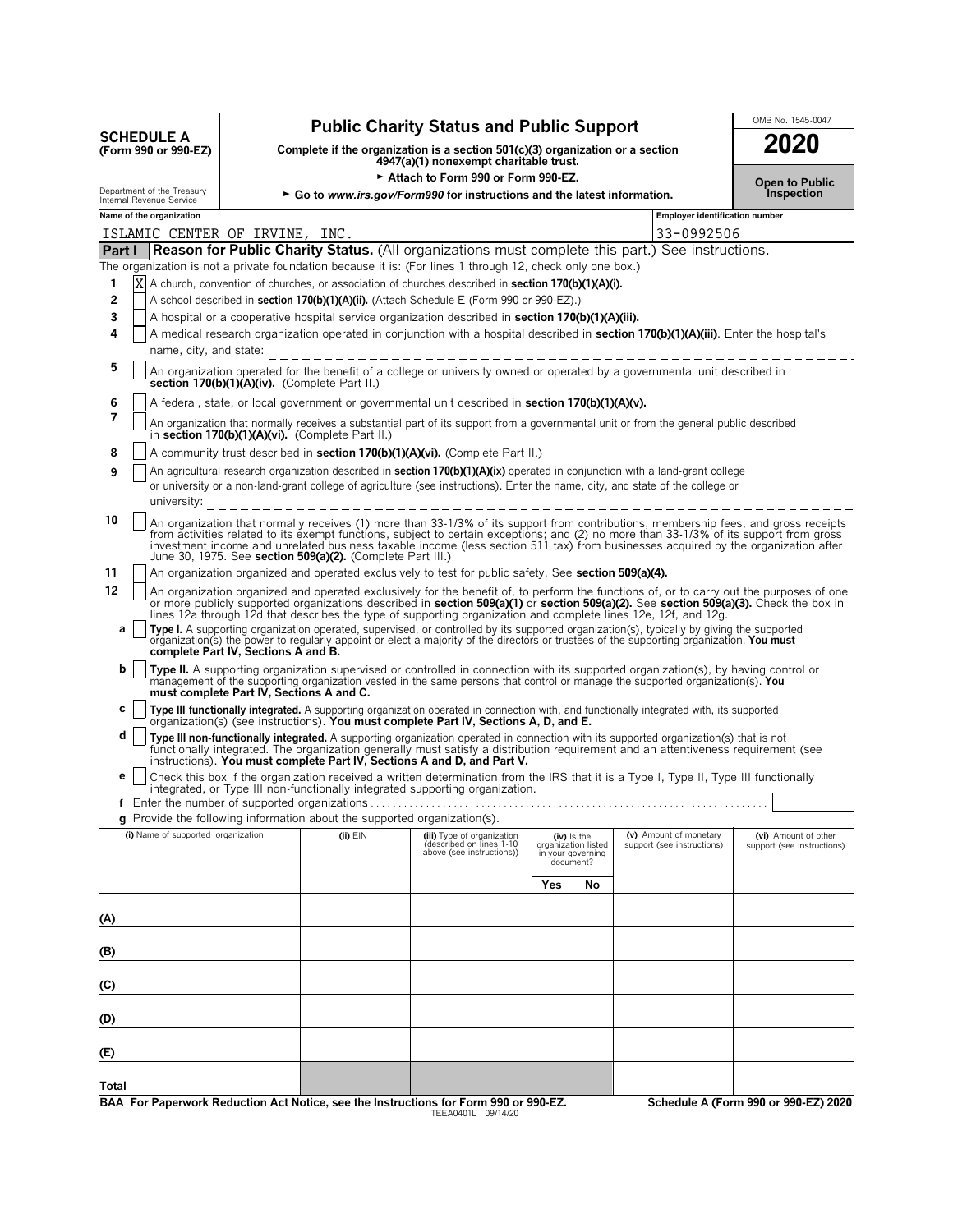| Schedule | (Form 990 or 990-EZ)<br>2020 | ISLAMIC | <b>CENTER</b><br>ΟF | IRVINE | INC. | ባ992506 | $\mathsf{a}$ ade $\mathsf{a}$ |
|----------|------------------------------|---------|---------------------|--------|------|---------|-------------------------------|
|          |                              |         |                     |        |      |         |                               |

**Part II Support Schedule for Organizations Described in Sections 170(b)(1)(A)(iv) and 170(b)(1)(A)(vi)** (Complete only if you checked the box on line 5, 7, or 8 of Part I or if the organization failed to qualify under Part III. If the<br>organization fails to qualify under the tests listed below, please complete Part III.)

|            | <b>Section A. Public Support</b>                                                                                                                                                                                                                                                                                                                                                                               |          |            |            |            |                                      |           |
|------------|----------------------------------------------------------------------------------------------------------------------------------------------------------------------------------------------------------------------------------------------------------------------------------------------------------------------------------------------------------------------------------------------------------------|----------|------------|------------|------------|--------------------------------------|-----------|
|            | Calendar year (or fiscal year<br>beginning in) $\rightarrow$                                                                                                                                                                                                                                                                                                                                                   | (a) 2016 | (b) $2017$ | $(c)$ 2018 | $(d)$ 2019 | (e) $2020$                           | (f) Total |
| 1          | Gifts, grants, contributions, and<br>membership fees received. (Do not<br>include any 'unusual grants.')                                                                                                                                                                                                                                                                                                       |          |            |            |            |                                      |           |
|            | 2 Tax revenues levied for the<br>organization's benefit and<br>either paid to or expended<br>on its behalf                                                                                                                                                                                                                                                                                                     |          |            |            |            |                                      |           |
| 3          | The value of services or<br>facilities furnished by a<br>governmental unit to the<br>organization without charge                                                                                                                                                                                                                                                                                               |          |            |            |            |                                      |           |
| 4          | <b>Total.</b> Add lines 1 through 3                                                                                                                                                                                                                                                                                                                                                                            |          |            |            |            |                                      |           |
| 5          | The portion of total<br>contributions by each person<br>(other than a governmental<br>unit or publicly supported<br>organization) included on line 1<br>that exceeds 2% of the amount<br>shown on line 11, column $(f)$                                                                                                                                                                                        |          |            |            |            |                                      |           |
| 6          | Public support. Subtract line 5                                                                                                                                                                                                                                                                                                                                                                                |          |            |            |            |                                      |           |
|            | <b>Section B. Total Support</b>                                                                                                                                                                                                                                                                                                                                                                                |          |            |            |            |                                      |           |
|            | Calendar year (or fiscal year<br>beginning in) $\blacktriangleright$                                                                                                                                                                                                                                                                                                                                           | (a) 2016 | $(b)$ 2017 | $(c)$ 2018 | $(d)$ 2019 | (e) $2020$                           | (f) Total |
| 7          | Amounts from line 4                                                                                                                                                                                                                                                                                                                                                                                            |          |            |            |            |                                      |           |
| 8          | Gross income from interest,<br>dividends, payments received<br>on securities loans, rents,<br>royalties, and income from<br>similar sources                                                                                                                                                                                                                                                                    |          |            |            |            |                                      |           |
| 9          | Net income from unrelated<br>business activities, whether or<br>not the business is regularly<br>carried on                                                                                                                                                                                                                                                                                                    |          |            |            |            |                                      |           |
|            | <b>10</b> Other income. Do not include<br>gain or loss from the sale of<br>capital assets (Explain in                                                                                                                                                                                                                                                                                                          |          |            |            |            |                                      |           |
|            | 11 Total support. Add lines 7                                                                                                                                                                                                                                                                                                                                                                                  |          |            |            |            |                                      |           |
|            |                                                                                                                                                                                                                                                                                                                                                                                                                |          |            |            |            | -12                                  |           |
|            | 13 First 5 years. If the Form 990 is for the organization's first, second, third, fourth, or fifth tax year as a section 501(c)(3)                                                                                                                                                                                                                                                                             |          |            |            |            |                                      |           |
|            | <b>Section C. Computation of Public Support Percentage</b>                                                                                                                                                                                                                                                                                                                                                     |          |            |            |            |                                      |           |
| 14         |                                                                                                                                                                                                                                                                                                                                                                                                                |          |            |            |            |                                      | %<br>%    |
|            |                                                                                                                                                                                                                                                                                                                                                                                                                |          |            |            |            | 15                                   |           |
|            | 16a 33-1/3% support test-2020. If the organization did not check the box on line 13, and line 14 is 33-1/3% or more, check this box                                                                                                                                                                                                                                                                            |          |            |            |            |                                      |           |
|            | <b>b</b> 33-1/3% support test-2019. If the organization did not check a box on line 13 or 16a, and line 15 is 33-1/3% or more, check this box                                                                                                                                                                                                                                                                  |          |            |            |            |                                      |           |
|            | 17a 10%-facts-and-circumstances test-2020. If the organization did not check a box on line 13, 16a, or 16b, and line 14 is 10%<br>or more, and if the organization meets the facts-and-circumstances test, check this box and stop here. Explain in Part VI how<br>the organization meets the facts-and-circumstances test. The organization qualifies as a publicly supported organization                    |          |            |            |            |                                      |           |
|            | <b>b 10%-facts-and-circumstances test-2019.</b> If the organization did not check a box on line 13, 16a, 16b, or 17a, and line 15 is 10%<br>or more, and if the organization meets the facts-and-circumstances test, check this box and <b>stop here.</b> Explain in Part VI how the<br>organization meets the 'facts-and-circumstances' test. The organization qualifies as a publicly supported organization |          |            |            |            |                                      |           |
|            | 18 Private foundation. If the organization did not check a box on line 13, 16a, 16b, 17a, or 17b, check this box and see instructions                                                                                                                                                                                                                                                                          |          |            |            |            |                                      |           |
| <b>BAA</b> |                                                                                                                                                                                                                                                                                                                                                                                                                |          |            |            |            | Schedule A (Form 990 or 990-EZ) 2020 |           |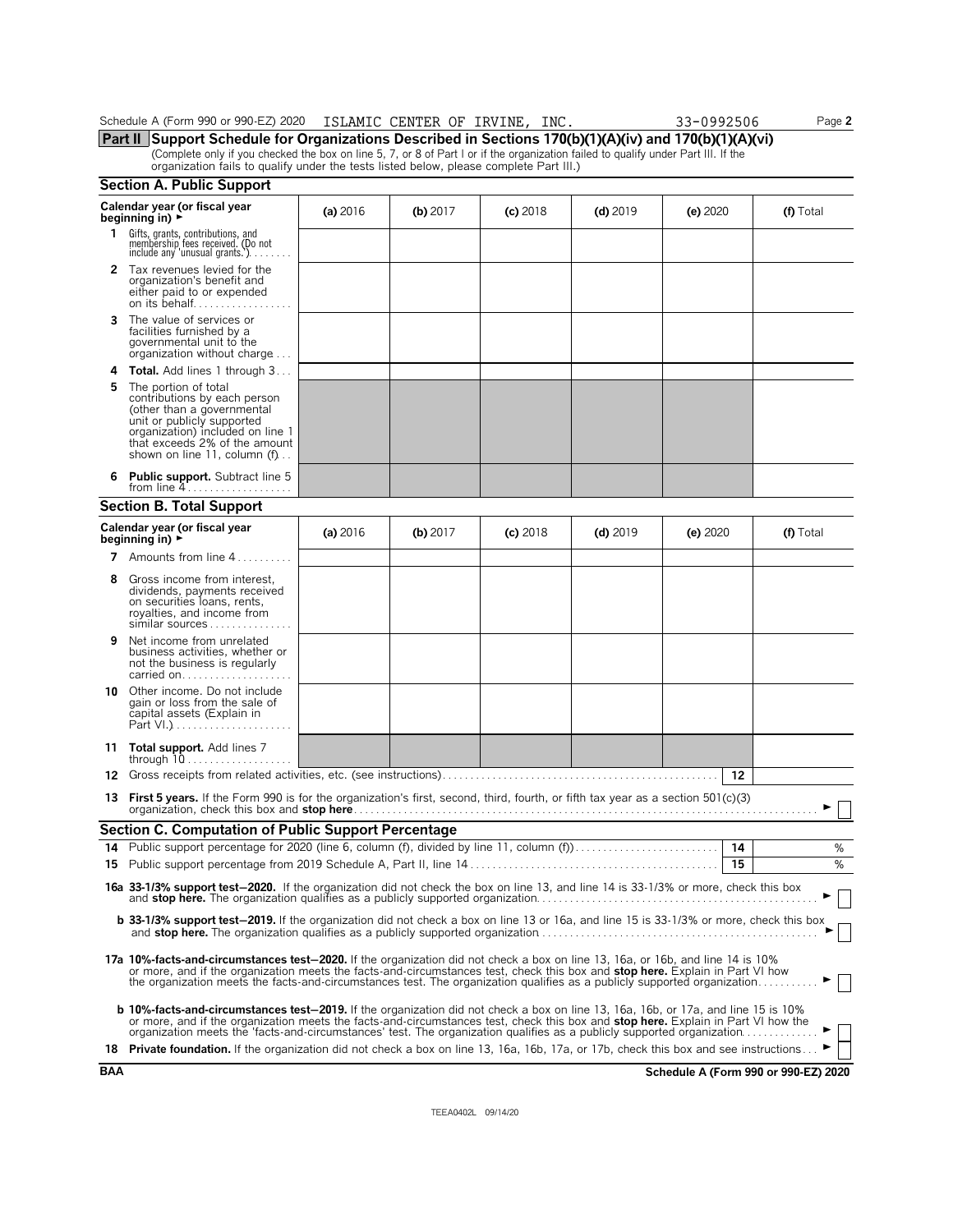**Part III Support Schedule for Organizations Described in Section 509(a)(2)**<br>(Complete only if you checked the box on line 10 of Part I or if the organization failed to qualify under Part II. If the organization fails to qualify under the tests listed below, please complete Part II.)

|    | <b>Section A. Public Support</b>                                                                                                                                                                                                                                                                                                                                                                                                           |            |            |            |            |          |           |
|----|--------------------------------------------------------------------------------------------------------------------------------------------------------------------------------------------------------------------------------------------------------------------------------------------------------------------------------------------------------------------------------------------------------------------------------------------|------------|------------|------------|------------|----------|-----------|
|    | Calendar year (or fiscal year beginning in) ►                                                                                                                                                                                                                                                                                                                                                                                              | (a) 2016   | (b) 2017   | $(c)$ 2018 | $(d)$ 2019 | (e) 2020 | (f) Total |
| 1. | Gifts, grants, contributions,<br>and membership fees<br>received. (Do not include<br>any 'unusual grants.')                                                                                                                                                                                                                                                                                                                                |            |            |            |            |          |           |
|    | Gross receipts from admissions,<br>merchandise sold or services<br>performed, or facilities<br>furnished in any activity that is<br>related to the organization's<br>$tax\text{-}exempt$ purpose                                                                                                                                                                                                                                           |            |            |            |            |          |           |
| 3. | Gross receipts from activities<br>that are not an unrelated trade<br>or business under section 513.                                                                                                                                                                                                                                                                                                                                        |            |            |            |            |          |           |
| 4  | Tax revenues levied for the<br>organization's benefit and<br>either paid to or expended on<br>its behalf                                                                                                                                                                                                                                                                                                                                   |            |            |            |            |          |           |
| 5  | The value of services or<br>facilities furnished by a<br>governmental unit to the<br>organization without charge                                                                                                                                                                                                                                                                                                                           |            |            |            |            |          |           |
|    | <b>6 Total.</b> Add lines 1 through 5<br>7a Amounts included on lines 1,<br>2, and 3 received from<br>disqualified persons                                                                                                                                                                                                                                                                                                                 |            |            |            |            |          |           |
|    | <b>b</b> Amounts included on lines 2<br>and 3 received from other than<br>disqualified persons that<br>exceed the greater of \$5,000 or<br>1% of the amount on line 13                                                                                                                                                                                                                                                                     |            |            |            |            |          |           |
|    | c Add lines $7a$ and $7b$                                                                                                                                                                                                                                                                                                                                                                                                                  |            |            |            |            |          |           |
| 8  | Public support. (Subtract line                                                                                                                                                                                                                                                                                                                                                                                                             |            |            |            |            |          |           |
|    | <b>Section B. Total Support</b>                                                                                                                                                                                                                                                                                                                                                                                                            |            |            |            |            |          |           |
|    | Calendar year (or fiscal year beginning in) $\blacktriangleright$                                                                                                                                                                                                                                                                                                                                                                          | (a) $2016$ | (b) $2017$ | $(c)$ 2018 | $(d)$ 2019 | (e) 2020 | (f) Total |
|    | <b>9</b> Amounts from line $6 \ldots \ldots$                                                                                                                                                                                                                                                                                                                                                                                               |            |            |            |            |          |           |
|    | <b>10a</b> Gross income from interest, dividends,<br>payments received on securities loans,<br>rents, royalties, and income from<br>similar sources                                                                                                                                                                                                                                                                                        |            |            |            |            |          |           |
|    | <b>b</b> Unrelated business taxable<br>income (less section 511<br>taxes) from businesses<br>acquired after June 30, 1975                                                                                                                                                                                                                                                                                                                  |            |            |            |            |          |           |
| 11 | c Add lines 10a and $10b$<br>Net income from unrelated business<br>activities not included in line 10b.<br>whether or not the business is<br>regularly carried on                                                                                                                                                                                                                                                                          |            |            |            |            |          |           |
|    | 12 Other income. Do not include<br>gain or loss from the sale of<br>capital assets (Explain in<br>Part VI.)                                                                                                                                                                                                                                                                                                                                |            |            |            |            |          |           |
|    | 13 Total support. (Add lines 9,<br>10c, 11, and $12.$ )                                                                                                                                                                                                                                                                                                                                                                                    |            |            |            |            |          |           |
|    | 14 First 5 years. If the Form 990 is for the organization's first, second, third, fourth, or fifth tax year as a section 501(c)(3)<br>organization, check this box and <b>stop here</b> ……………………………………………………………………………………                                                                                                                                                                                                                   |            |            |            |            |          |           |
|    | <b>Section C. Computation of Public Support Percentage</b>                                                                                                                                                                                                                                                                                                                                                                                 |            |            |            |            |          |           |
|    |                                                                                                                                                                                                                                                                                                                                                                                                                                            |            |            |            |            | 15       | နွ        |
| 16 |                                                                                                                                                                                                                                                                                                                                                                                                                                            |            |            |            |            | 16       | ०७        |
|    | Section D. Computation of Investment Income Percentage                                                                                                                                                                                                                                                                                                                                                                                     |            |            |            |            |          |           |
| 17 |                                                                                                                                                                                                                                                                                                                                                                                                                                            |            |            |            |            | 17       | နွ<br>०७  |
| 18 |                                                                                                                                                                                                                                                                                                                                                                                                                                            |            |            |            |            | 18       |           |
|    | 19a 33-1/3% support tests-2020. If the organization did not check the box on line 14, and line 15 is more than 33-1/3%, and line 17<br>is not more than 33-1/3%, check this box and <b>stop here.</b> The organization qualifies as a publicly supported organization $\ldots \ldots \ldots$<br><b>b</b> 33-1/3% support tests–2019. If the organization did not check a box on line 14 or line 19a, and line 16 is more than 33-1/3%, and |            |            |            |            |          |           |
|    | line 18 is not more than 33-1/3%, check this box and <b>stop here.</b> The organization qualifies as a publicly supported organization                                                                                                                                                                                                                                                                                                     |            |            |            |            |          |           |
|    | <b>20 Private foundation.</b> If the organization did not check a box on line 14, 19a, or 19b, check this box and see instructions                                                                                                                                                                                                                                                                                                         |            |            |            |            |          |           |

**BAA** TEEA0403L 09/14/20 **Schedule A (Form 990 or 990-EZ) 2020**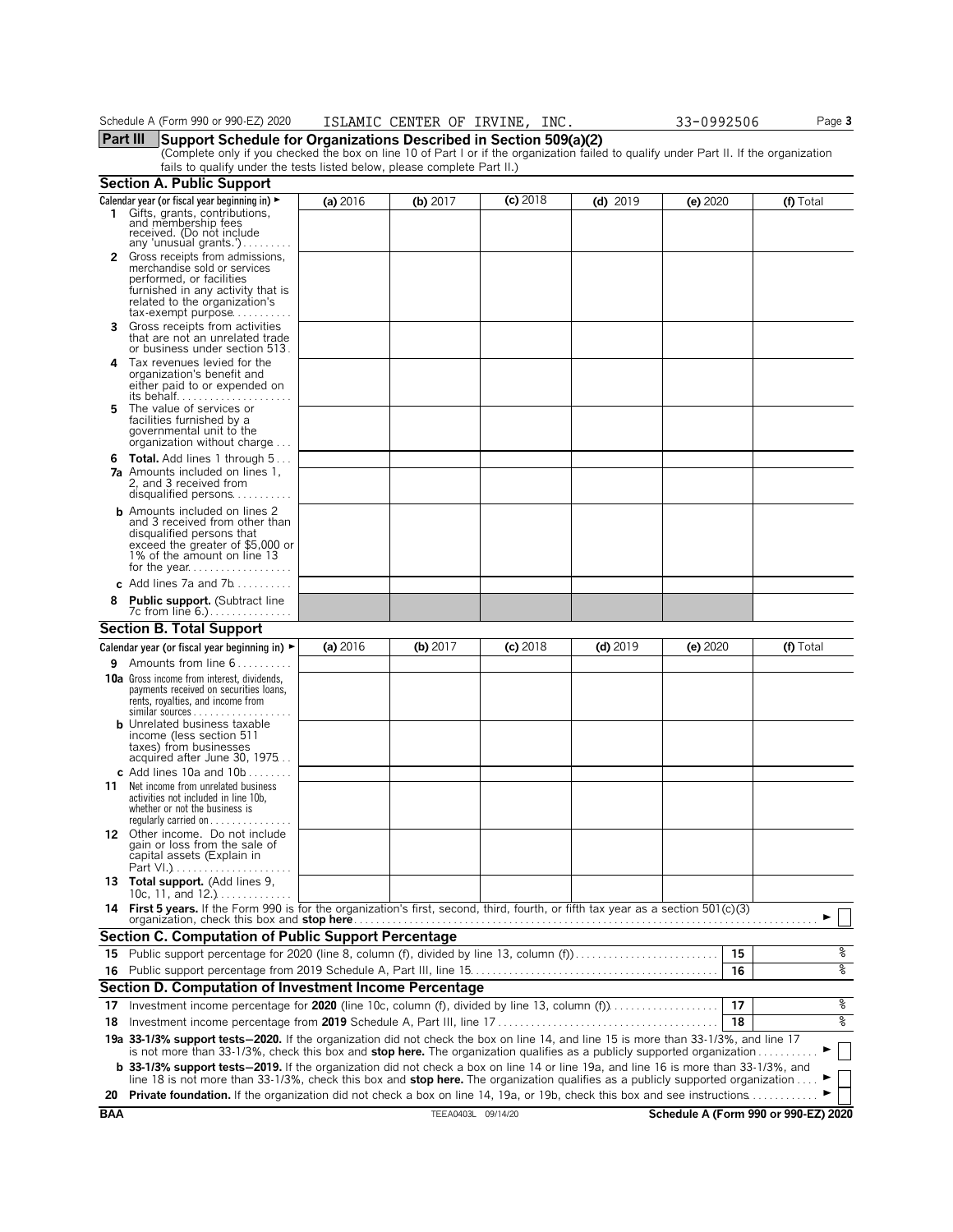**Part IV** Supporting Organizations (Complete only if you checked a box in line 12 on Part I. If you checked box 12a, Part I, complete Sections A and B. If you checked box 12b, Part I, complete Sections A and C. If you checked box 12c, Part I, complete Sections A, D, and E. If you checked box 12d, Part I, complete Sections A and D, and complete Part V.)

### **Section A. All Supporting Organizations**

|   |                                                                                                                                                                                                                                                                                                                                                                                                                                                                                                                                                      |                | Yes. | No |
|---|------------------------------------------------------------------------------------------------------------------------------------------------------------------------------------------------------------------------------------------------------------------------------------------------------------------------------------------------------------------------------------------------------------------------------------------------------------------------------------------------------------------------------------------------------|----------------|------|----|
|   | 1 Are all of the organization's supported organizations listed by name in the organization's governing documents?<br>If 'No,' describe in Part VI how the supported organizations are designated. If designated by class or purpose, describe<br>the designation. If historic and continuing relationship, explain.                                                                                                                                                                                                                                  | 1              |      |    |
|   | 2 Did the organization have any supported organization that does not have an IRS determination of status under section<br>509(a)(1) or (2)? If 'Yes,' explain in <b>Part VI</b> how the organization determined that the supported organization was<br>described in section $509(a)(1)$ or (2).                                                                                                                                                                                                                                                      | $\overline{2}$ |      |    |
|   | <b>3a</b> Did the organization have a supported organization described in section 501(c)(4), (5), or (6)? If 'Yes,' answer lines 3b<br>and 3c below.                                                                                                                                                                                                                                                                                                                                                                                                 | 3a             |      |    |
|   | <b>b</b> Did the organization confirm that each supported organization qualified under section 501(c)(4), (5), or (6) and<br>satisfied the public support tests under section $509(a)(2)$ ? If 'Yes,' describe in <b>Part VI</b> when and how the organization<br>made the determination.                                                                                                                                                                                                                                                            | 3b             |      |    |
|   | c Did the organization ensure that all support to such organizations was used exclusively for section $170(c)(2)(B)$<br>purposes? If 'Yes,' explain in <b>Part VI</b> what controls the organization put in place to ensure such use.                                                                                                                                                                                                                                                                                                                | 3 <sub>c</sub> |      |    |
|   | 4a Was any supported organization not organized in the United States ('foreign supported organization')? If 'Yes' and<br>if you checked box 12a or 12b in Part I, answer lines 4b and 4c below.                                                                                                                                                                                                                                                                                                                                                      | 4a             |      |    |
|   | <b>b</b> Did the organization have ultimate control and discretion in deciding whether to make grants to the foreign supported<br>organization? If 'Yes,' describe in Part VI how the organization had such control and discretion despite being controlled<br>or supervised by or in connection with its supported organizations.                                                                                                                                                                                                                   | 4b             |      |    |
|   | $\epsilon$ Did the organization support any foreign supported organization that does not have an IRS determination under<br>sections 501(c)(3) and 509(a)(1) or (2)? If 'Yes,' explain in <b>Part VI</b> what controls the organization used to ensure that<br>all support to the foreign supported organization was used exclusively for section $170(c)(2)(B)$ purposes.                                                                                                                                                                           | 4c             |      |    |
|   | 5a Did the organization add, substitute, or remove any supported organizations during the tax year? If 'Yes,' answer lines<br>5b and 5c below (if applicable). Also, provide detail in <b>Part VI</b> , including (i) the names and EIN numbers of the<br>supported organizations added, substituted, or removed; (ii) the reasons for each such action; (iii) the<br>authority under the organization's organizing document authorizing such action; and (iv) how the action was<br>accomplished (such as by amendment to the organizing document). | 5a             |      |    |
|   | <b>b Type I or Type II only.</b> Was any added or substituted supported organization part of a class already designated in the<br>organization's organizing document?                                                                                                                                                                                                                                                                                                                                                                                | 5b             |      |    |
|   | c Substitutions only. Was the substitution the result of an event beyond the organization's control?                                                                                                                                                                                                                                                                                                                                                                                                                                                 | 5c             |      |    |
| 6 | Did the organization provide support (whether in the form of grants or the provision of services or facilities) to<br>anyone other than (i) its supported organizations, (ii) individuals that are part of the charitable class benefited by one<br>or more of its supported organizations, or (iii) other supporting organizations that also support or benefit one or more of<br>the filing organization's supported organizations? If 'Yes,' provide detail in Part VI.                                                                           | 6              |      |    |
|   | 7 Did the organization provide a grant, loan, compensation, or other similar payment to a substantial contributor<br>(as defined in section $4958(c)(3)(C)$ ), a family member of a substantial contributor, or a 35% controlled entity with<br>regard to a substantial contributor? If 'Yes,' complete Part I of Schedule L (Form 990 or 990-EZ).                                                                                                                                                                                                   | $\overline{7}$ |      |    |
|   | 8 Did the organization make a loan to a disgualified person (as defined in section 4958) not described in line 7? If 'Yes,'<br>complete Part I of Schedule L (Form 990 or 990-EZ).                                                                                                                                                                                                                                                                                                                                                                   | 8              |      |    |
|   | 9a Was the organization controlled directly or indirectly at any time during the tax year by one or more disqualified persons,<br>as defined in section 4946 (other than foundation managers and organizations described in section 509(a)(1) or (2))?<br>If 'Yes,' provide detail in <b>Part VI.</b>                                                                                                                                                                                                                                                | 9a             |      |    |
|   | <b>b</b> Did one or more disqualified persons (as defined in line 9a) hold a controlling interest in any entity in which the<br>supporting organization had an interest? If 'Yes,' provide detail in Part VI.                                                                                                                                                                                                                                                                                                                                        | 9 <sub>b</sub> |      |    |
|   | c Did a disqualified person (as defined in line 9a) have an ownership interest in, or derive any personal benefit from,<br>assets in which the supporting organization also had an interest? If 'Yes,' provide detail in Part VI.                                                                                                                                                                                                                                                                                                                    | 9c             |      |    |
|   | 10a Was the organization subject to the excess business holdings rules of section 4943 because of section 4943(f) (regarding<br>certain Type II supporting organizations, and all Type III non-functionally integrated supporting organizations)? If 'Yes,'<br>answer line 10b below.                                                                                                                                                                                                                                                                | 10a            |      |    |

**b** Did the organization have any excess business holdings in the tax year? *(Use Schedule C, Form 4720, to determine whether the organization had excess business holdings.).* **10b**

**BAA** TEEA0404L 01/20/21 **Schedule A (Form 990 or 990-EZ) 2020**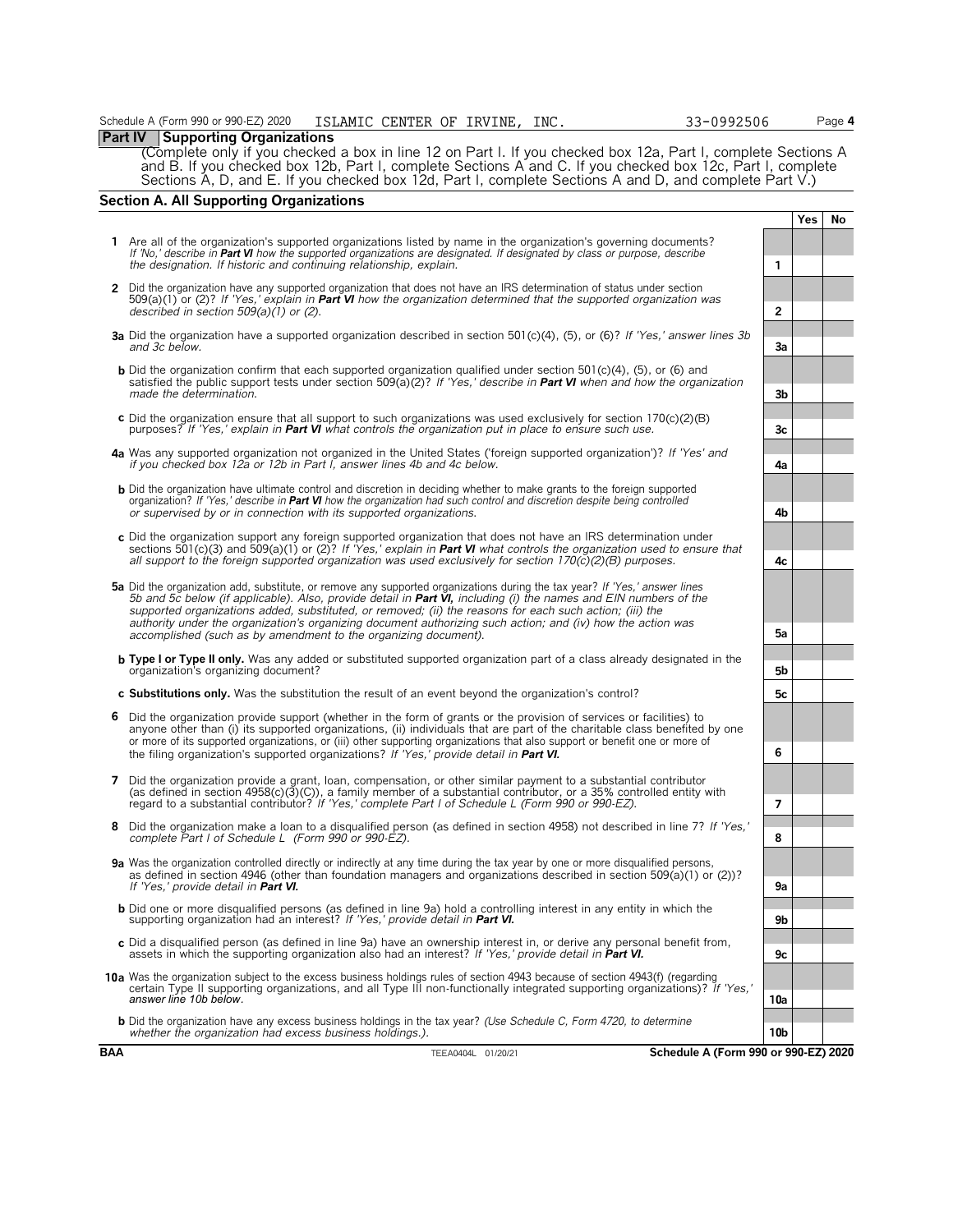### Schedule A (Form 990 or 990-EZ) 2020 ISLAMIC CENTER OF IRVINE, INC. 33-0992506 Page **5 Part IV Supporting Organizations** *(continued)*

- **11** Has the organization accepted a gift or contribution from any of the following persons?
	- **a** A person who directly or indirectly controls, either alone or together with persons described in lines 11b and 11c below, the governing body of a supported organization? **11a**
	- **b** A family member of a person described in line 11a above? **11b 11b 11b 11b 11b 11b 11b 11b 11b 11b 11b 11b 11b 11b 11b 11b 11b 11b 11b 11b 11b 11b 11b 11b 11b 11b 11b**
	- **c** A 35% controlled entity of a person described in line 11a or 11b above? *If 'Yes' to line 11a, 11b, or 11c, provide detail in Part VI.* **11c**

### **Section B. Type I Supporting Organizations**

- **1** Did the governing body, members of the governing body, officers acting in their official capacity, or membership of one or more supported organizations have the power to regularly appoint or elect at least a majority of the organization's<br>officers, directors, or trustees at all times during the tax year? *If 'No,' describe in Part VI how organization(s) effectively operated, supervised, or controlled the organization's activities. If the organization had more than one supported organization, describe how the powers to appoint and/or remove officers, directors, or trustees were allocated among the supported organizations and what conditions or restrictions, if any, applied to such powers* **<sup>1</sup>** *during the tax* year.
- **2** Did the organization operate for the benefit of any supported organization other than the supported organization(s) that operated, supervised, or controlled the supporting organization? If 'Yes,' explain in **Part VI** h that operated, supervised, or controlled the supporting organization? If 'Ye. *benefit carried out the purposes of the supported organization(s) that operation*, and the *purposes of the supportential that* operation. *supporting organization.* **2**

### **Section C. Type II Supporting Organizations**

1 Were a majority of the organization's directors or trustees during the tax year also a majority of the directors or trustees<br>of each of the organization's supported organization(s)? If 'No,' describe in Part VI how contr *supporting organization was vested in the same persons that controlled or managed the supported organization(s).* **1**

### **Section D. All Type III Supporting Organizations**

- **1** Did the organization provide to each of its supported organizations, by the last day of the fifth month of the organization's tax year, (i) a written notice describing the type and amount of support provided during the prior tax year, (ii) a copy of the Form 990 that was most recently filed as of the date of notification, and (iii) copies of the organization's governing documents in effect on the date of notification, to the extent not previously provided? **1**
- 2 Were any of the organization's officers, directors, or trustees either (i) appointed or elected by the supported<br>organization(s) or (ii) serving on the governing body of a supported organization? If 'No,' explain in Part
- **3** By reason of the relationship described in line 2, above, did the organization's supported organizations have a significant voice in the organization's investment policies and in directing the use of the organization's income or assets at all times during the tax year? *If 'Yes,' describe in Part VI the role the organization's supported organizations played in this regard.* **3**

### **Section E. Type III Functionally Integrated Supporting Organizations**

- **1** *Check the box next to the method that the organization used to satisfy the Integral Part Test during the year (see instructions).*
	- **a** The organization satisfied the Activities Test. *Complete line 2 below.*
	- **b** The organization is the parent of each of its supported organizations. *Complete line 3 below.*
	- **c** The organization supported a governmental entity. *Describe in Part VI how you supported a governmental entity (see instructions).*
- **2** Activities Test. **Answer lines 2a and 2b below.**
- **a** Did substantially all of the organization's activities during the tax year directly further the exempt purposes of the supported organization(s) to which the organization was responsive? *If 'Yes,' then in Part VI identify those supported organizations and explain how these activities directly furthered their exempt purposes, how the organization was responsive to those supported organizations, and how the organization determined that these activities constituted substantially all of its activities.* **2a**
- **b** Did the activities described in line 2a, above, constitute activities that, but for the organization's involvement, one or more of the organization's supported organization(s) would have been engaged in? I**f 'Yes,' explain in Part VI** the<br>reasons for the organization's position that its supported organization(s) would have engaged in these act *but for the organization's involvement.* **2b**
- **3** Parent of Supported Organizations. *Answer lines 3a and 3b below.*
- a Did the organization have the power to regularly appoint or elect a majority of the officers, directors, or trustees of<br>each of the supported organizations? If 'Yes' or 'No,' provide details in Part VI.
- **b** Did the organization exercise a substantial degree of direction over the policies, programs, and activities of each of its supported organizations? *If 'Yes,' describe in Part VI the role played by the organization in this regard.* **3b**

**BAA** TEEA0405L 09/14/20 **Schedule A (Form 990 or 990-EZ) 2020**

|                | Yes | No |
|----------------|-----|----|
|                |     |    |
|                |     |    |
|                |     |    |
| 2a             |     |    |
|                |     |    |
|                |     |    |
| 2 <sub>b</sub> |     |    |
|                |     |    |
|                |     |    |
| 3a             |     |    |
|                |     |    |

| other than the supported organizatio<br>s,' explain in <b>Part VI</b> how providing s<br>ated, supervised, or controlled the                                                                                                                                                       |
|------------------------------------------------------------------------------------------------------------------------------------------------------------------------------------------------------------------------------------------------------------------------------------|
|                                                                                                                                                                                                                                                                                    |
| o a majority of the directors or trustees<br>$\blacksquare$ , and the set of the set of the set of the set of the set of the set of the set of the set of the set of the set of the set of the set of the set of the set of the set of the set of the set of the set of the set of |

|                | Yes No |  |
|----------------|--------|--|
|                |        |  |
| 1              |        |  |
|                |        |  |
| $\overline{2}$ |        |  |
|                |        |  |
|                |        |  |
| 3              |        |  |
|                |        |  |

|   | Yes I | No |
|---|-------|----|
|   |       |    |
|   |       |    |
|   |       |    |
|   |       |    |
| 1 |       |    |
|   |       |    |
|   |       |    |
| 2 |       |    |
|   |       |    |

**Yes No**

|  | <u>JJ UJJ</u> |
|--|---------------|
|  |               |
|  |               |

**Yes No**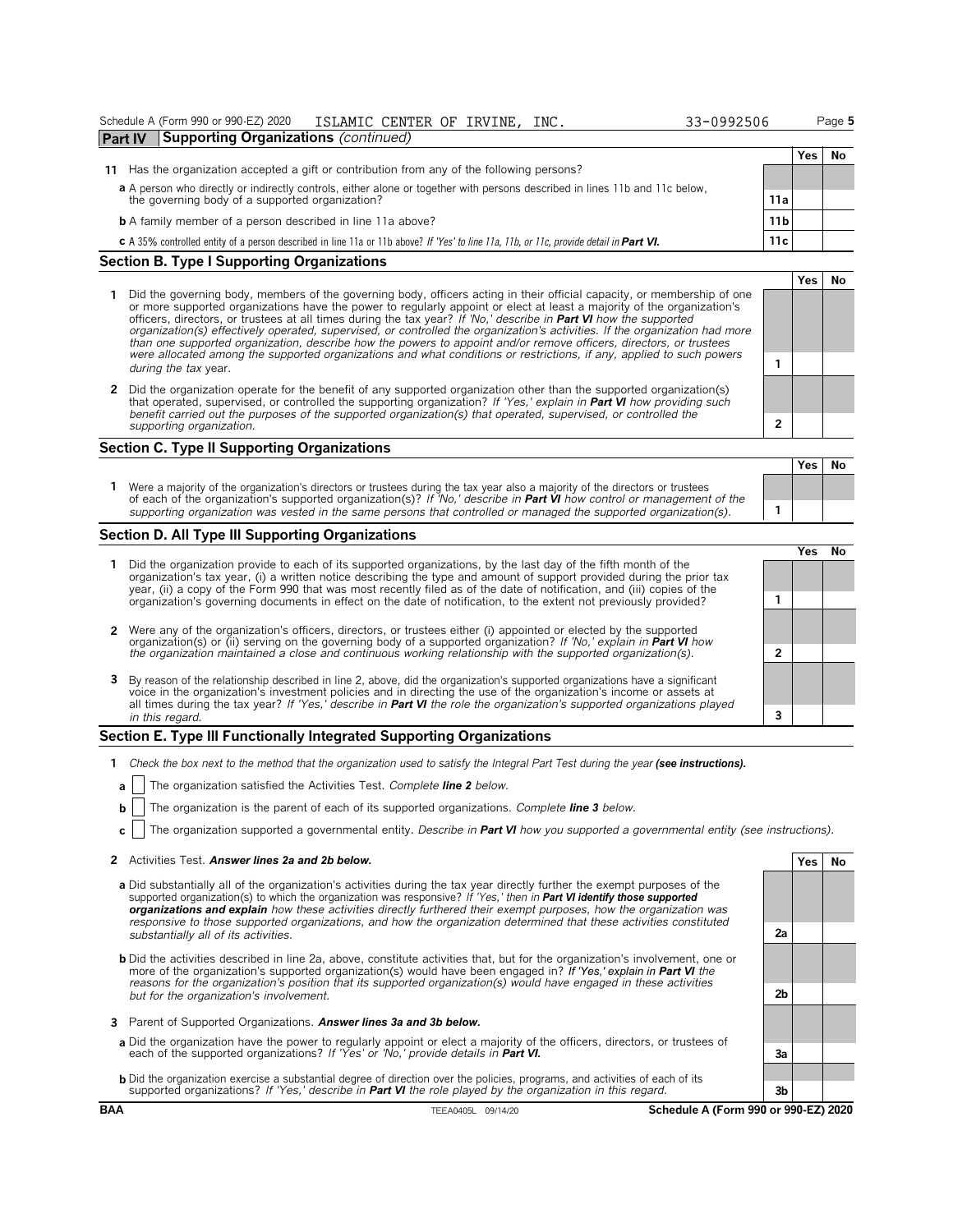|                | Schedule A (Form 990 or 990-EZ) 2020 ISLAMIC CENTER OF IRVINE, INC.                                                                                                                                                                                                  |                          |                | 33-0992506 | Page 6                         |
|----------------|----------------------------------------------------------------------------------------------------------------------------------------------------------------------------------------------------------------------------------------------------------------------|--------------------------|----------------|------------|--------------------------------|
| Part V         | Type III Non-Functionally Integrated 509(a)(3) Supporting Organizations                                                                                                                                                                                              |                          |                |            |                                |
| 1              | Check here if the organization satisfied the Integral Part Test as a qualifying trust on Nov. 20, 1970 (explain in Part VI). See<br><b>instructions.</b> All other Type III non-functionally integrated supporting organizations must complete Sections A through E. |                          |                |            |                                |
|                | Section A - Adjusted Net Income                                                                                                                                                                                                                                      |                          | (A) Prior Year |            | (B) Current Year<br>(optional) |
| 1              | Net short-term capital gain                                                                                                                                                                                                                                          | 1                        |                |            |                                |
| 2              | Recoveries of prior-year distributions                                                                                                                                                                                                                               | $\overline{2}$           |                |            |                                |
| 3              | Other gross income (see instructions)                                                                                                                                                                                                                                | 3                        |                |            |                                |
| 4              | Add lines 1 through 3.                                                                                                                                                                                                                                               | 4                        |                |            |                                |
| 5              | Depreciation and depletion                                                                                                                                                                                                                                           | 5                        |                |            |                                |
|                | 6 Portion of operating expenses paid or incurred for production or collection of gross<br>income or for management, conservation, or maintenance of property held for<br>production of income (see instructions)                                                     | 6                        |                |            |                                |
|                | 7 Other expenses (see instructions)                                                                                                                                                                                                                                  | $\overline{\phantom{a}}$ |                |            |                                |
| 8              | Adjusted Net Income (subtract lines 5, 6, and 7 from line 4)                                                                                                                                                                                                         | 8                        |                |            |                                |
|                | <b>Section B - Minimum Asset Amount</b>                                                                                                                                                                                                                              |                          | (A) Prior Year |            | (B) Current Year<br>(optional) |
| 1              | Aggregate fair market value of all non-exempt-use assets (see instructions for short<br>tax year or assets held for part of year):                                                                                                                                   |                          |                |            |                                |
|                | a Average monthly value of securities                                                                                                                                                                                                                                | 1a                       |                |            |                                |
|                | <b>b</b> Average monthly cash balances                                                                                                                                                                                                                               | 1 <sub>b</sub>           |                |            |                                |
|                | c Fair market value of other non-exempt-use assets                                                                                                                                                                                                                   | 1 <sub>c</sub>           |                |            |                                |
|                | <b>d Total</b> (add lines 1a, 1b, and 1c)                                                                                                                                                                                                                            | 1 <sub>d</sub>           |                |            |                                |
|                | <b>e Discount</b> claimed for blockage or other factors<br>(explain in detail in Part VI):                                                                                                                                                                           |                          |                |            |                                |
|                | 2 Acquisition indebtedness applicable to non-exempt-use assets                                                                                                                                                                                                       | 2                        |                |            |                                |
| 3              | Subtract line 2 from line 1d.                                                                                                                                                                                                                                        | $\overline{\mathbf{3}}$  |                |            |                                |
| 4              | Cash deemed held for exempt use. Enter 0.015 of line 3 (for greater amount,<br>see instructions).                                                                                                                                                                    | 4                        |                |            |                                |
| 5              | Net value of non-exempt-use assets (subtract line 4 from line 3)                                                                                                                                                                                                     | 5                        |                |            |                                |
| 6              | Multiply line 5 by 0.035.                                                                                                                                                                                                                                            | 6                        |                |            |                                |
| 7              | Recoveries of prior-year distributions                                                                                                                                                                                                                               | $\overline{7}$           |                |            |                                |
| 8              | Minimum Asset Amount (add line 7 to line 6)                                                                                                                                                                                                                          | 8                        |                |            |                                |
|                | Section C - Distributable Amount                                                                                                                                                                                                                                     |                          |                |            | <b>Current Year</b>            |
| 1.             | Adjusted net income for prior year (from Section A, line 8, column A)                                                                                                                                                                                                | 1                        |                |            |                                |
| 2              | Enter 0.85 of line 1.                                                                                                                                                                                                                                                | $\overline{2}$           |                |            |                                |
|                | 3 Minimum asset amount for prior year (from Section B, line 8, column A)                                                                                                                                                                                             | 3                        |                |            |                                |
| 4              | Enter greater of line 2 or line 3.                                                                                                                                                                                                                                   | 4                        |                |            |                                |
| 5              | Income tax imposed in prior year                                                                                                                                                                                                                                     | 5                        |                |            |                                |
| 6              | Distributable Amount. Subtract line 5 from line 4, unless subject to emergency<br>temporary reduction (see instructions).                                                                                                                                            | 6                        |                |            |                                |
| $\overline{7}$ | Check here if the current year is the organization's first as a non-functionally integrated Type III supporting organization<br>(see instructions).                                                                                                                  |                          |                |            |                                |

**BAA Schedule A (Form 990 or 990-EZ) 2020**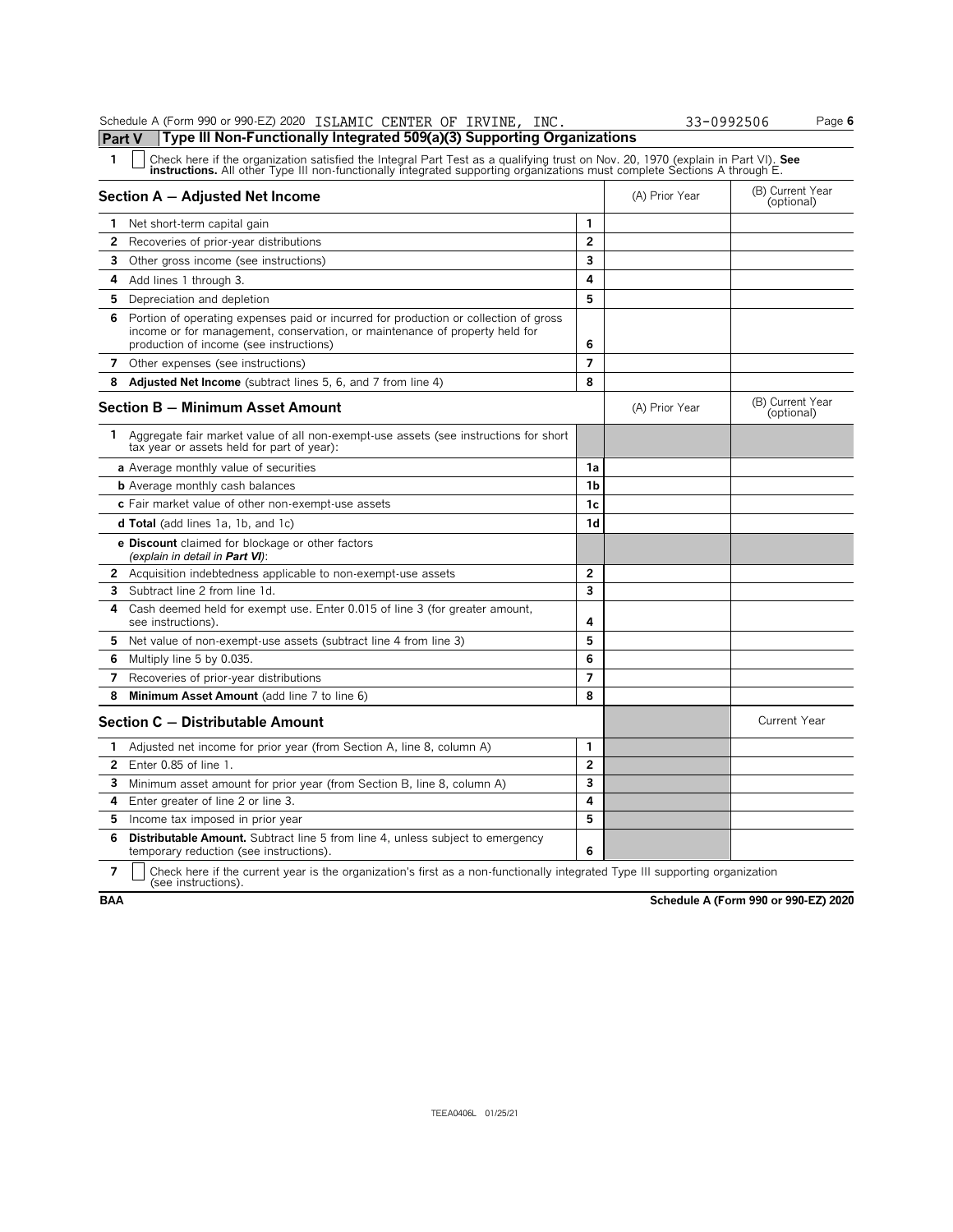|            | Schedule A (Form 990 or 990-EZ) 2020<br>ISLAMIC CENTER OF IRVINE, INC.                                                                                                        |                                              |                                               | 33-0992506     | Page 7                                           |
|------------|-------------------------------------------------------------------------------------------------------------------------------------------------------------------------------|----------------------------------------------|-----------------------------------------------|----------------|--------------------------------------------------|
|            | Type III Non-Functionally Integrated 509(a)(3) Supporting Organizations (continued)<br><b>Part V</b>                                                                          |                                              |                                               |                |                                                  |
|            | <b>Section D - Distributions</b>                                                                                                                                              |                                              |                                               |                | <b>Current Year</b>                              |
| 1.         | Amounts paid to supported organizations to accomplish exempt purposes                                                                                                         |                                              |                                               | 1              |                                                  |
|            | 2 Amounts paid to perform activity that directly furthers exempt purposes of supported organizations,<br>in excess of income from activity                                    | 2                                            |                                               |                |                                                  |
| 3          | Administrative expenses paid to accomplish exempt purposes of supported organizations                                                                                         |                                              |                                               | 3              |                                                  |
| 4          | Amounts paid to acquire exempt-use assets                                                                                                                                     |                                              |                                               | 4              |                                                  |
| 5.         | Qualified set-aside amounts (prior IRS approval required - provide details in Part VI)                                                                                        |                                              |                                               | 5              |                                                  |
| 6          | Other distributions (describe in Part VI). See instructions.                                                                                                                  |                                              |                                               | 6              |                                                  |
| 7          | Total annual distributions. Add lines 1 through 6.                                                                                                                            |                                              |                                               | $\overline{7}$ |                                                  |
|            | 8 Distributions to attentive supported organizations to which the organization is responsive (provide details                                                                 |                                              |                                               |                |                                                  |
|            | in Part VI). See instructions.                                                                                                                                                |                                              |                                               | 8              |                                                  |
| 9          | Distributable amount for 2020 from Section C, line 6                                                                                                                          |                                              |                                               | 9              |                                                  |
|            | 10 Line 8 amount divided by line 9 amount                                                                                                                                     |                                              |                                               | 10             |                                                  |
|            | Section E - Distribution Allocations (see instructions)                                                                                                                       | (i)<br><b>Excess</b><br><b>Distributions</b> | (ii)<br><b>Underdistributions</b><br>Pre-2020 |                | (iii)<br><b>Distributable</b><br>Amount for 2020 |
| 1          | Distributable amount for 2020 from Section C, line 6                                                                                                                          |                                              |                                               |                |                                                  |
|            | 2 Underdistributions, if any, for years prior to 2020 (reasonable<br>cause required $-$ explain in Part VI). See instructions.                                                |                                              |                                               |                |                                                  |
|            | 3 Excess distributions carryover, if any, to 2020                                                                                                                             |                                              |                                               |                |                                                  |
|            | a From 2015                                                                                                                                                                   |                                              |                                               |                |                                                  |
|            | <b>b</b> From 2016 <u>.</u>                                                                                                                                                   |                                              |                                               |                |                                                  |
|            | C From 2017.                                                                                                                                                                  |                                              |                                               |                |                                                  |
|            | $d$ From 2018                                                                                                                                                                 |                                              |                                               |                |                                                  |
|            | e From 2019                                                                                                                                                                   |                                              |                                               |                |                                                  |
|            | f Total of lines 3a through 3e                                                                                                                                                |                                              |                                               |                |                                                  |
|            | g Applied to underdistributions of prior years                                                                                                                                |                                              |                                               |                |                                                  |
|            | <b>h</b> Applied to 2020 distributable amount                                                                                                                                 |                                              |                                               |                |                                                  |
|            | <i>i</i> Carryover from 2015 not applied (see instructions)                                                                                                                   |                                              |                                               |                |                                                  |
|            | j Remainder. Subtract lines 3g, 3h, and 3i from line 3f.                                                                                                                      |                                              |                                               |                |                                                  |
|            | 4 Distributions for 2020 from Section D,<br>\$<br>line 7:                                                                                                                     |                                              |                                               |                |                                                  |
|            | a Applied to underdistributions of prior years                                                                                                                                |                                              |                                               |                |                                                  |
|            | <b>b</b> Applied to 2020 distributable amount                                                                                                                                 |                                              |                                               |                |                                                  |
|            | c Remainder. Subtract lines 4a and 4b from line 4.                                                                                                                            |                                              |                                               |                |                                                  |
| 5.         | Remaining underdistributions for years prior to 2020, if any.<br>Subtract lines 3q and 4a from line 2. For result greater than<br>zero, explain in Part VI. See instructions. |                                              |                                               |                |                                                  |
| 6          | Remaining underdistributions for 2020. Subtract lines 3h and 4b<br>from line 1. For result greater than zero, explain in <b>Part VI</b> . See<br>instructions.                |                                              |                                               |                |                                                  |
|            | 7 Excess distributions carryover to 2021. Add lines 3j and 4c.                                                                                                                |                                              |                                               |                |                                                  |
|            | 8 Breakdown of line 7:                                                                                                                                                        |                                              |                                               |                |                                                  |
|            | <b>a</b> Excess from 2016                                                                                                                                                     |                                              |                                               |                |                                                  |
|            | <b>b</b> Excess from $2017$                                                                                                                                                   |                                              |                                               |                |                                                  |
|            | $c$ Excess from 2018                                                                                                                                                          |                                              |                                               |                |                                                  |
|            | <b>d</b> Excess from $2019$                                                                                                                                                   |                                              |                                               |                |                                                  |
|            | <b>e</b> Excess from 2020                                                                                                                                                     |                                              |                                               |                |                                                  |
| <b>BAA</b> |                                                                                                                                                                               |                                              |                                               |                | Schedule A (Form 990 or 990-EZ) 2020             |